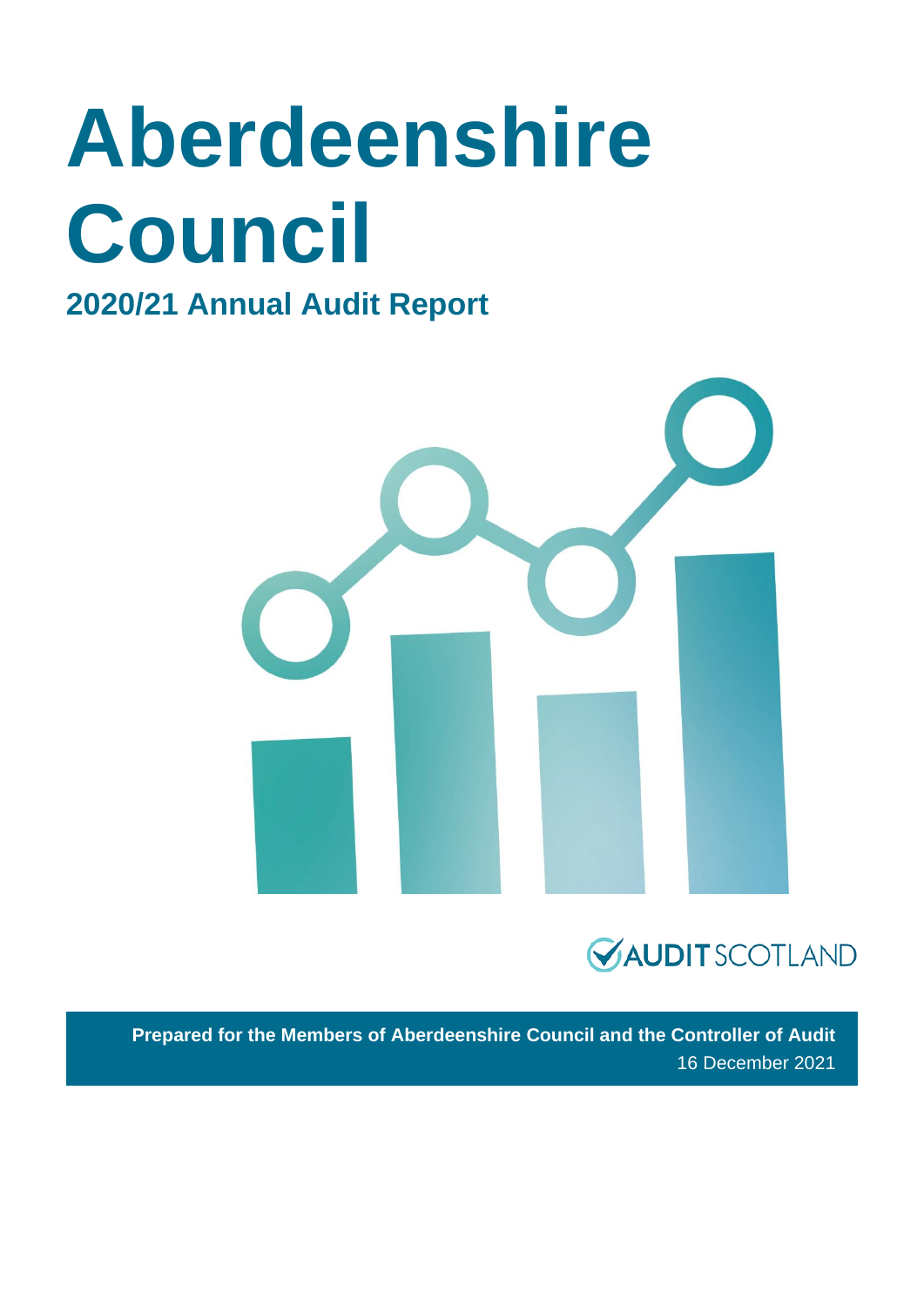### **Contents**

| Key messages                        | 3               |
|-------------------------------------|-----------------|
| <b>Introduction</b>                 | 5               |
| 1. Audit of 2020/21 annual accounts | $\overline{7}$  |
| 2. Financial management             | 15 <sub>1</sub> |
| 3. Financial sustainability         | 22              |
| 4. Governance and transparency      | 25              |
| 5. Best Value                       | 29              |
| <b>Appendix 1</b>                   | 34              |
| <b>Appendix 2</b>                   | 40              |
| <b>Appendix 3</b>                   | 45              |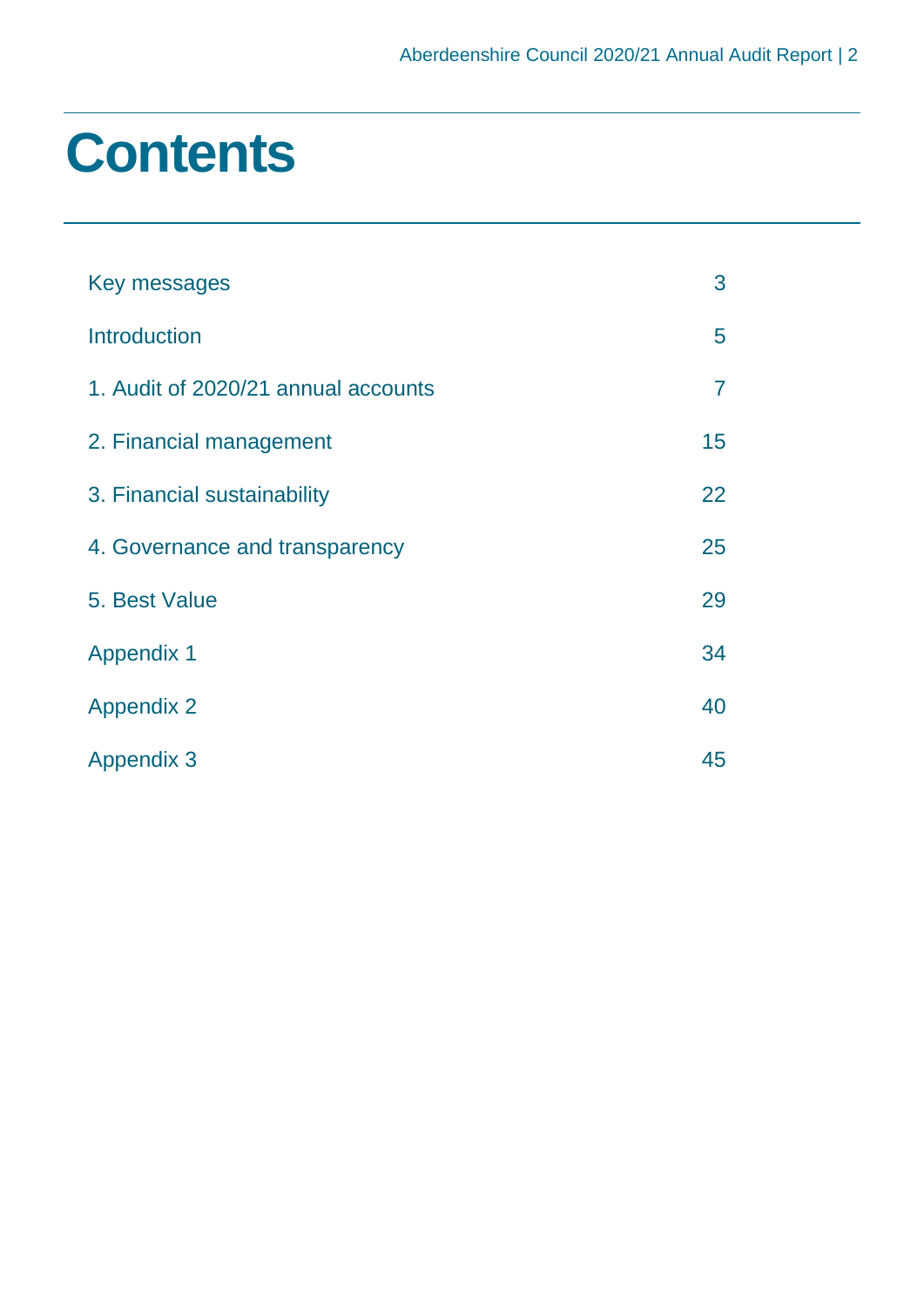## <span id="page-2-0"></span>**Key messages**

#### **2020/21 annual accounts**

- **1** Our audit opinions on the annual accounts of the council, its group and the four section 106 charities administered by the council are unmodified.
- **2** The annual governance statement and remuneration report were consistent with the financial statements and properly prepared in accordance with the relevant regulations and guidance. Arrangements for the preparation of the management commentary were improved but the content fell short of relevant guidance.
- **3** Material misstatements were identified in respect of non-current assets which is an area of recurring accounting difficulty for the council. While corrections have been made to the accounts each year, there is a need to review the accounting arrangements.

#### **Financial management and sustainability**

- **4** Capacity within the finance function continues to be an area of risk. Financial management arrangements are appropriate with some scope for improvement identified. Covid-19 pressures were met through Scottish Government funding and the emerging financial impact of Covid-19 was promptly reported to elected members.
- **5** Financial planning was complicated and uncertain during 2020/21 and this is likely to continue. Indicative five year budgets estimate a funding gap of £65m by 2025/26. Medium term financial planning should be refreshed to reflect the impact of the pandemic and enhanced to include more sophisticated modelling and scenarios linked with council priorities.

#### **Governance and transparency**

**6** Covid-19 did not have a significant impact on governance arrangements and business continued to operate largely as normal. There was limited public scrutiny of performance information in the year but a new framework has now been implemented. We also observed improvement in the operation of the audit committee.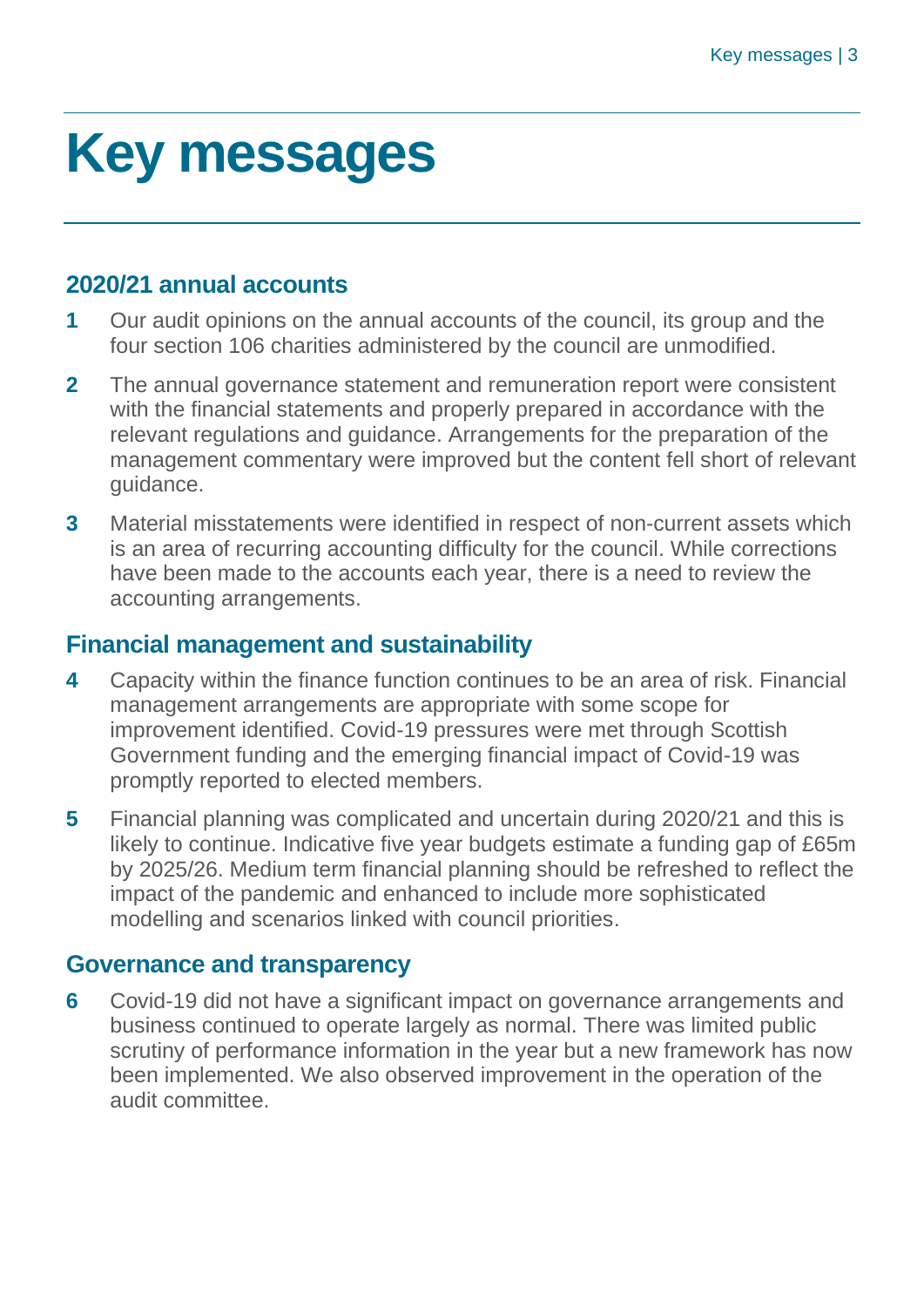#### **Best Value**

**7** Work undertaken in response to the Best Value Assurance Report provides a good foundation to go forward. The new arrangements need to be refined and embedded to enable a culture of continuous improvement to be demonstrated and supported.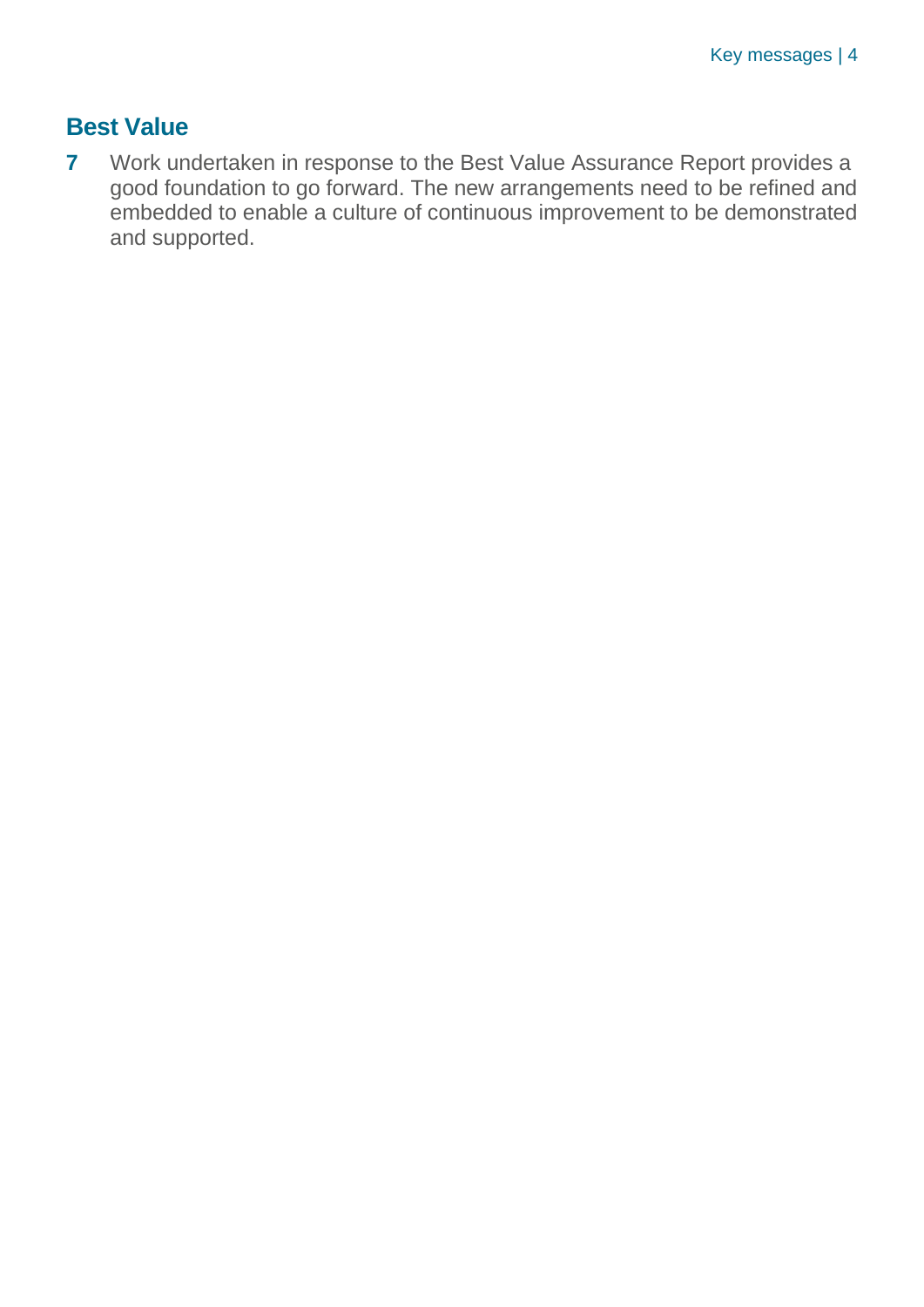### <span id="page-4-0"></span>**Introduction**

**1.** This report summarises the findings arising from the 2020/21 audit of Aberdeenshire Council (the council) and its group.

**2.** The scope of the audit was set out in our 2020/21 Annual Audit Plan presented to the Audit Committee on 25 March 2021. This report comprises the findings from an audit of the annual accounts and consideration of the four audit dimensions that frame the wider scope of public audit set out in the [Code of](http://www.audit-scotland.gov.uk/report/code-of-audit-practice-2016)  [Audit Practice 2016.](http://www.audit-scotland.gov.uk/report/code-of-audit-practice-2016)

**3.** The main elements of our audit work in 2020/21 have been:

- an audit of the annual accounts of the council and its group including the statement of accounts of the four section 106 charities administered by the council
- a review of the council's key financial systems
- consideration of the four audit dimensions including follow up audit work of the recommendations made in the 2020 Best Value Assurance Report.

**4.** The global coronavirus pandemic has had a considerable impact on Aberdeenshire Council during 2020/21. This has had significant implications for the services it delivers and the suspension of non-essential projects and activities, such as capital investment.

#### **Adding value through the audit**

**5.** We add value to the council through the audit by:

- identifying and providing insight on significant risks, and making clear and relevant recommendations
- sharing intelligence and good practice through our national reports and good practice guides
- providing clear and focused conclusions on the appropriateness, effectiveness and impact of corporate governance, performance management arrangements and financial sustainability.

#### **Responsibilities and reporting**

**6.** The council has primary responsibility for ensuring the proper financial stewardship of public funds. This includes preparing annual accounts that are in accordance with proper accounting practices.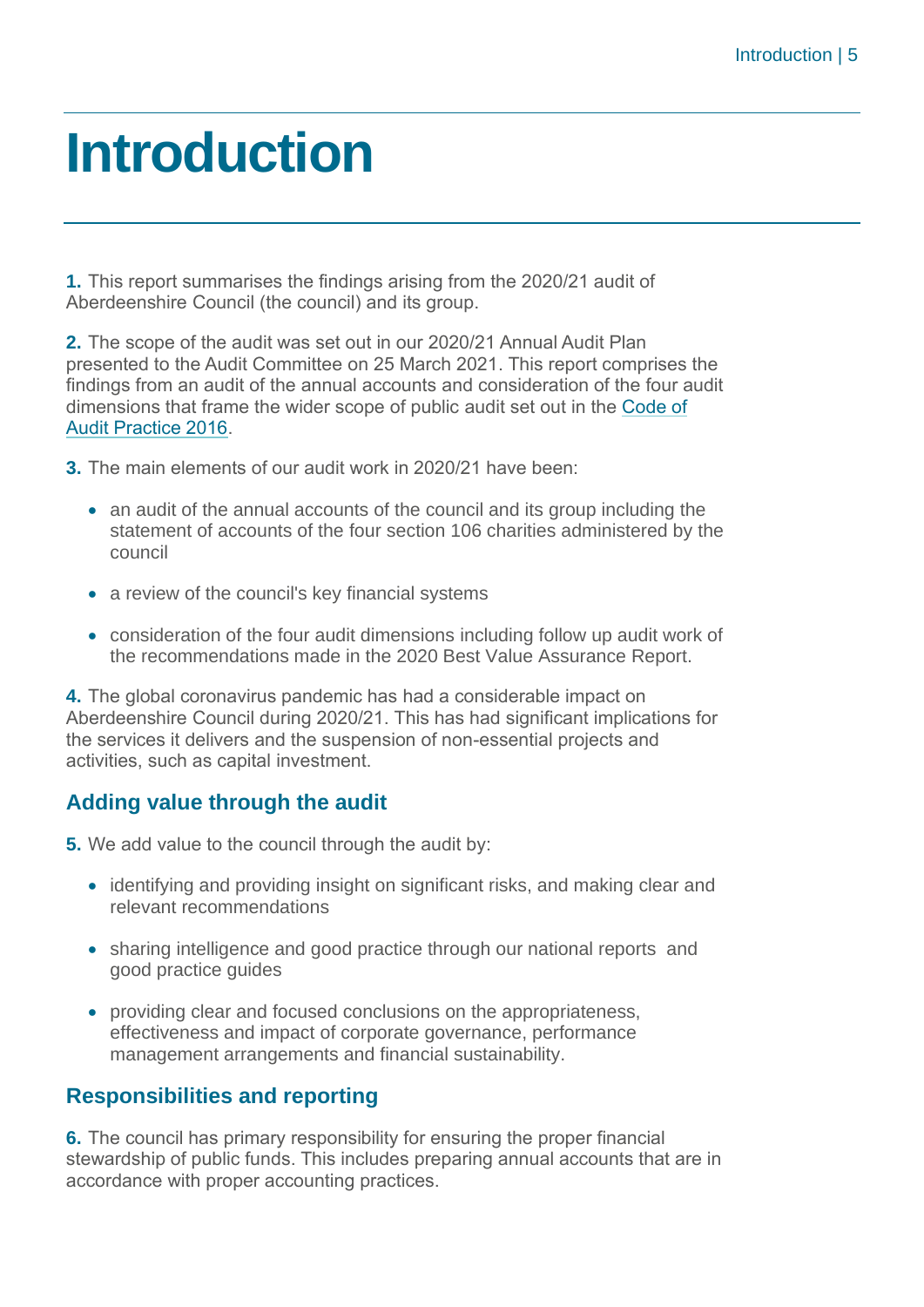**7.** The council is also responsible for compliance with legislation, and putting arrangements in place for governance, propriety and regularity that enable it to successfully deliver its objectives.

**8.** Our responsibilities as independent auditor appointed by the Accounts Commission are established by the Local Government (Scotland) Act 1973, the [Code of Audit Practice 2016](http://www.audit-scotland.gov.uk/report/code-of-audit-practice-2016) and supplementary guidance, and International Standards on Auditing in the UK.

**9.** As public sector auditors, we give independent opinions on the annual accounts. Additionally, we conclude on:

- the effectiveness of the council's performance management arrangements
- the suitability and effectiveness of corporate governance arrangements, and financial position
- the arrangements for securing financial sustainability
- Best Value arrangements.

**10.** Further details of the respective responsibilities of management and the auditor can be found in the [Code of Audit Practice 2016](http://www.audit-scotland.gov.uk/report/code-of-audit-practice-2016) and supplementary guidance.

**11.** This report raises matters from our audit. Weaknesses or risks identified are only those which have come to our attention during our normal audit work and may not be all that exist. Communicating these does not absolve management from its responsibility to address the issues we raise and to maintain adequate systems of control.

**12.** Our annual audit report contains an agreed action plan at [Appendix 1](#page-33-0) setting out specific recommendations, responsible officers and dates for implementation.

#### **Auditor independence**

**13.** Auditors appointed by the Accounts Commission must comply with the Code of Audit Practice and relevant supporting guidance. When auditing the financial statements, auditors must comply with professional standards issued by the Financial Reporting Council and those of the professional accountancy bodies. We can confirm that we comply with the Financial Reporting Council's Ethical Standard. We can also confirm that we have not undertaken any nonaudit related services and therefore the 2020/21 audit fee of £411,220 as set out in our Annual Audit Plan remains unchanged. We are not aware of any relationships that could compromise our objectivity and independence.

**14.** This report is addressed to both the council and the Controller of Audit and will be published on Audit Scotland's website [www.audit-scotland.gov.uk](http://www.audit-scotland.gov.uk/) in due course. We would like to thank the management and staff who have been involved in our work for their cooperation and assistance during the audit.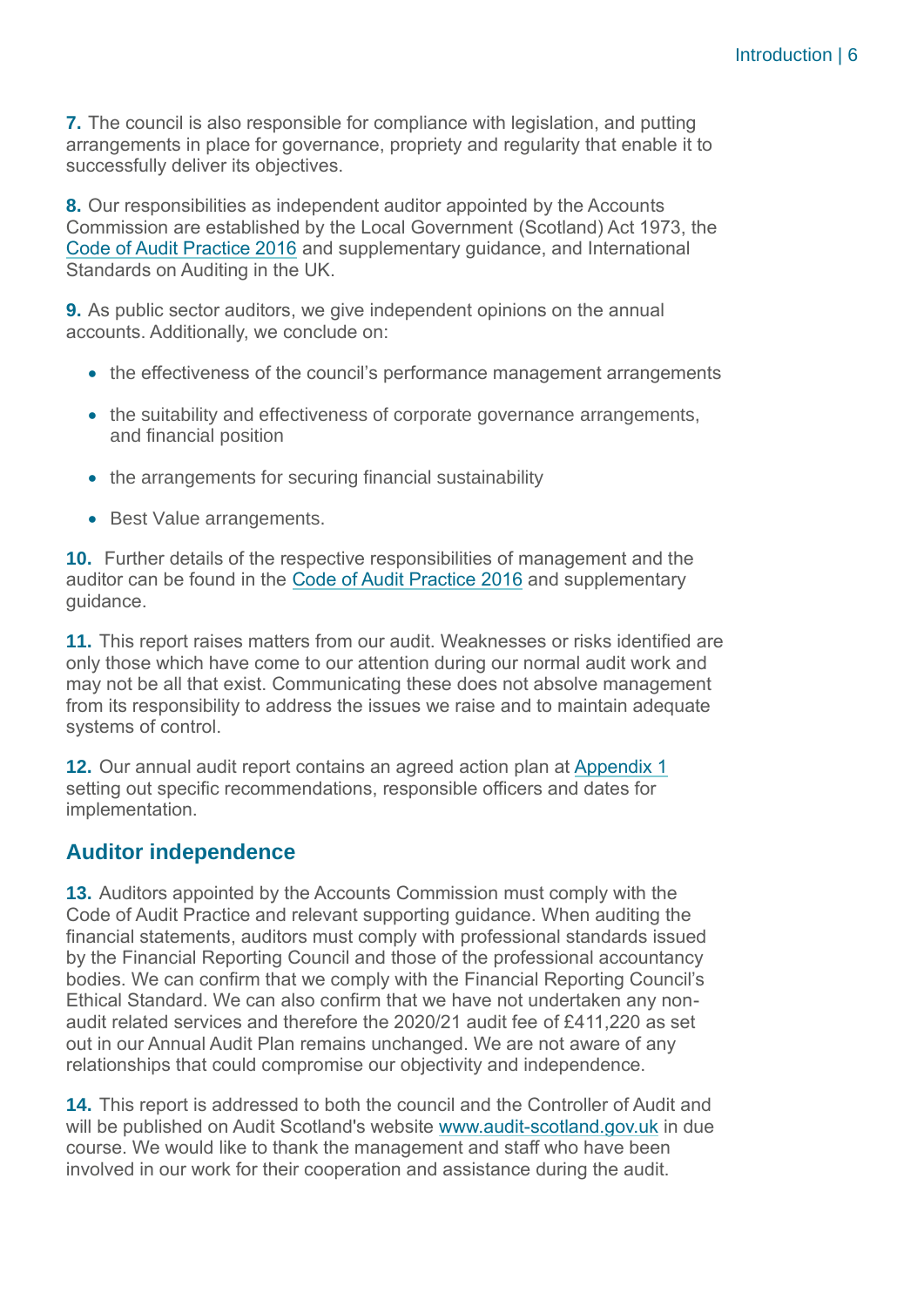# <span id="page-6-0"></span>**1. Audit of 2020/21 annual accounts**

The principal means of accounting for the stewardship of resources and performance.

### **Main judgements**

Our audit opinions on the annual accounts of the council, its group and the four section 106 charities administered by the council are unmodified.

The annual governance statement and remuneration report were consistent with the financial statements and properly prepared in accordance with the relevant regulations and guidance. Arrangements for the preparation of the management commentary were improved but the content fell short of relevant guidance.

Material misstatements were identified in respect of non-current assets which is an area of recurring accounting difficulty for the council. While corrections have been made to the accounts each year, there is a need to review the accounting arrangements.

#### **Our audit opinions on the annual accounts are unmodified**

**15.** The audited accounts for the council and its group for the year ended 31 March 2021 were approved by the Audit Committee on 16 December 2021. As reported in the independent auditor's report:

- the financial statements give a true and fair view and were properly prepared in accordance with the financial reporting framework
- the audited part of the remuneration report, management commentary and the annual governance statement were all consistent with the financial statements and properly prepared in accordance with the relevant regulations and guidance.

**16.** We have nothing to report in respect of: misstatements in information other than the financial statements, the adequacy of accounting records, or the information and explanations we received.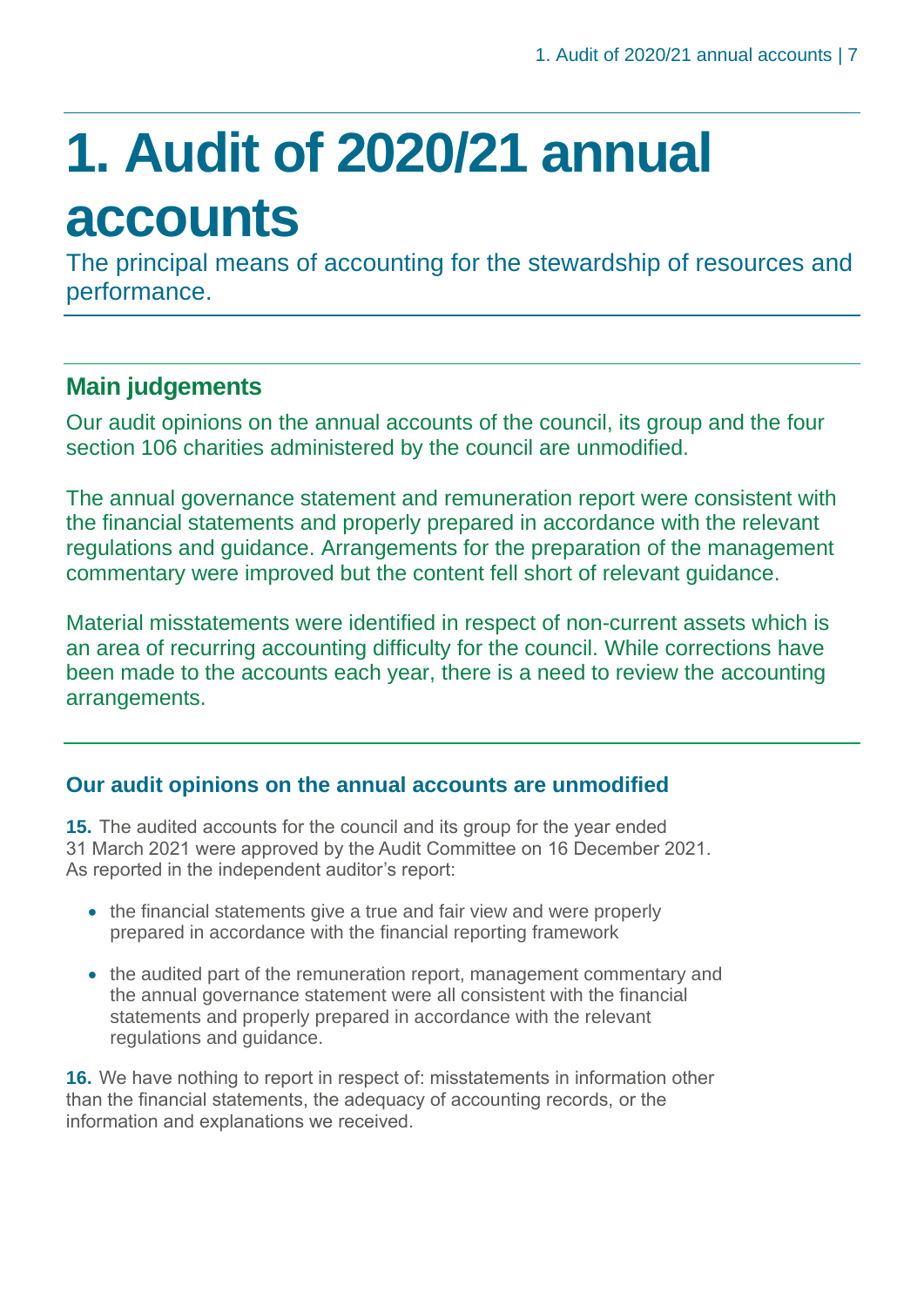#### **Our audit opinions on Section 106 charities were unmodified**

**17.** Due to the interaction of section 106 of the Local Government (Scotland) Act 1973 with charities legislation, a separate independent auditor's report is required for the statement of accounts of each registered charity where members of Aberdeenshire Council are sole trustees, irrespective of the size of the charity. For Aberdeenshire Council, the applicable charities are:

- Aberdeenshire Charities Trust (known as ACT2)
- Aberdeenshire Educational Trust
- Anderson and Woodman Library Trust
- McDonald Public Park Endowment.

**18.** We received the charities accounts in line with the agreed timetable and after completing our audits, we reported in the independent auditor's reports that:

- the financial statements give a true and fair view of the charity's financial position and are properly prepared in accordance with charities legislation
- the trustees' annual report is consistent with the financial statements and prepared in accordance with proper accounting practices.

**19.** During this audit appointment, we have regularly highlighted the relatively low levels of expenditure being incurred by the charities and as a result, the risk that the charitable aims are not being met and therefore some of the charities may be failing to provide public benefit. On conclusion of the 2019/20 audit, we wrote to the trustees of Aberdeenshire Educational Trust and Mcdonald Public Park Endowment to provide a reminder of trustee responsibilities and to promote the use of these specific trusts.

**20.** We note disbursements by both of these trusts in the year and acknowledge the positive steps that has been made. We also support the plans being developed to increase accessibility to the funds but we would encourage elected members, in their role as trustees, to ensure these plans are progressed in a timely fashion.

#### **Timescales for delivering the audited accounts were delayed due to the continuing impact of Covid-19**

**21.** The Scottish Government advised that the provisions made in Schedule 6 of the Coronavirus (Scotland) Act 2020 are sufficient to allow each local authority to determine its own revised annual accounts timetable. Aberdeenshire Council decided to take advantage of this provision and delayed the submission of its unaudited accounts from 30 June 2021 until 6 August 2021. These accounts were formally considered by the Audit Committee on 16 September 2021.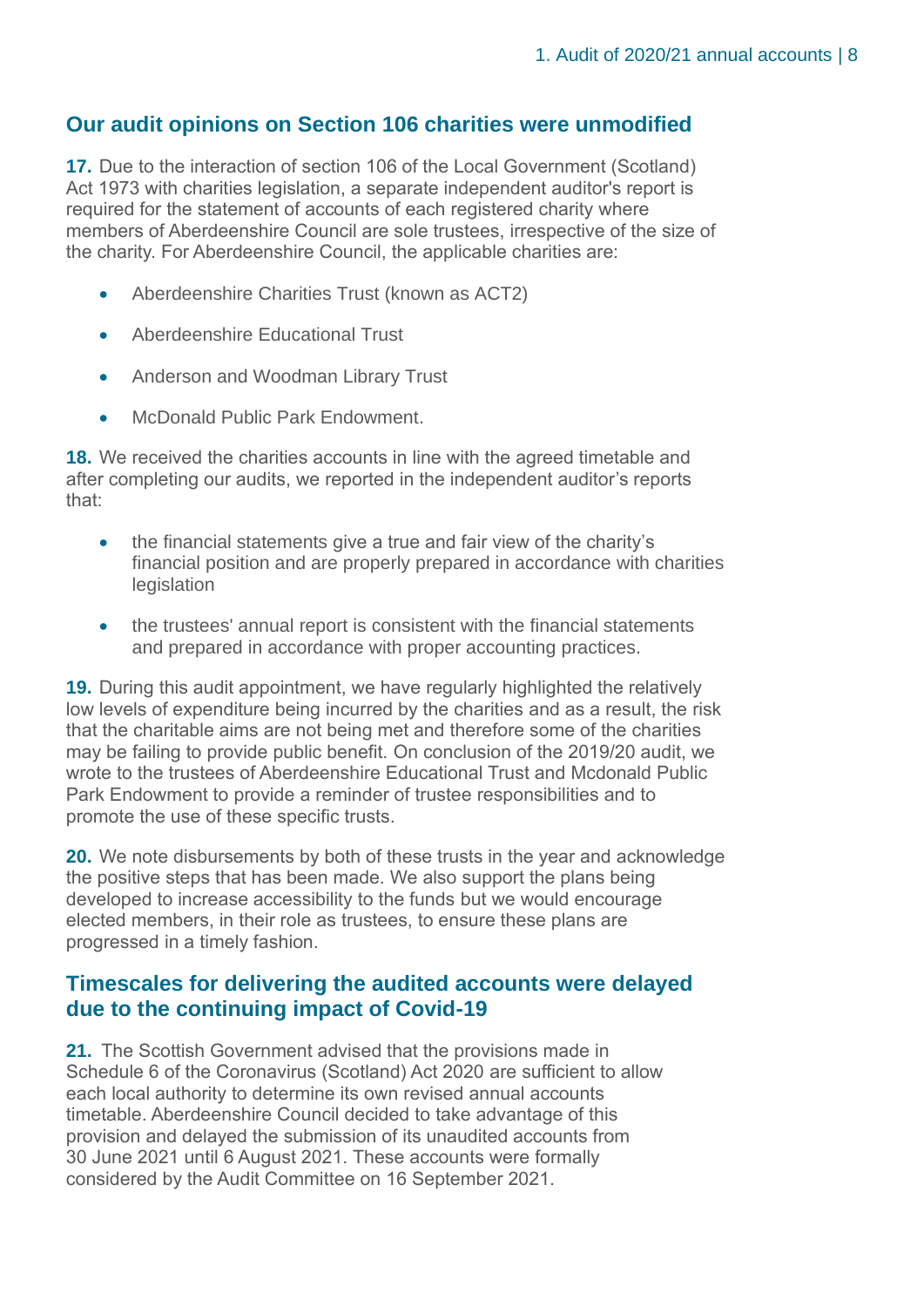**22.** Supporting working papers were largely provided within agreed timescales. They were of a good standard and finance staff provided prompt responses to audit queries raised during the audit. This helped ensure that the audit of the annual accounts process ran smoothly.

**23.** We were intending to report to the Audit Committee in November 2021 but due to competing demands because of extended deadlines and the knock on effect of closing 2019/20 audits later, we delayed our reporting by one committee cycle. The annual accounts were therefore approved by the committee on 16 December 2021.

#### **Overall materiality is £17m**

**24.** We apply the concept of materiality in both planning and performing the audit and in evaluating the effect of identified misstatements on the audit and of uncorrected misstatements, if any, on the financial statements and in forming the opinion in the auditor's report. We identify a benchmark on which to base overall materiality, such as gross expenditure, and apply what we judge to be the most appropriate percentage level for calculating materiality values.

**25.** The determination of materiality is based on professional judgement and is informed by our understanding of the entity and what users are likely to be most concerned about in the annual accounts. In assessing performance materiality, we have considered factors such as our findings from previous audits, any changes in business processes and the entity's control environment.

**26.** Our initial assessment of materiality is undertaken at the planning phase of the audit and reviewed on receipt of the unaudited annual accounts. 2020/21 values are summarised in [Exhibit 1.](#page-8-0)

<span id="page-8-0"></span>

| <b>Exhibit 1</b><br><b>Materiality values</b>                                                                                                                                                                                                                                                                                                                                |               |
|------------------------------------------------------------------------------------------------------------------------------------------------------------------------------------------------------------------------------------------------------------------------------------------------------------------------------------------------------------------------------|---------------|
| <b>Materiality level</b>                                                                                                                                                                                                                                                                                                                                                     | <b>Amount</b> |
| <b>Overall materiality – This is the calculated figure we use in assessing the</b><br>overall impact of audit adjustments on the financial statements. Based on our<br>professional judgement, it has been set at 1.5% of gross expenditure on<br>provision of services.                                                                                                     | £17m          |
| <b>Performance materiality –</b> This acts as a trigger point. If the aggregate of<br>errors identified during the financial statements audit exceeds performance<br>materiality, this would indicate that further audit procedures should be<br>considered. Using our professional judgement, performance materiality has<br>been calculated at 60% of overall materiality. | f10m          |
| <b>Reporting threshold (i.e. clearly trivial) –</b> We are required to report to those<br>charged with governance on all unadjusted misstatements more than the<br>'reporting threshold' amount. This has been set at 1.5% of overall materiality.                                                                                                                           | £250,000      |
|                                                                                                                                                                                                                                                                                                                                                                              |               |

Source: Audit Scotland, Annual Audit Plan 2020/21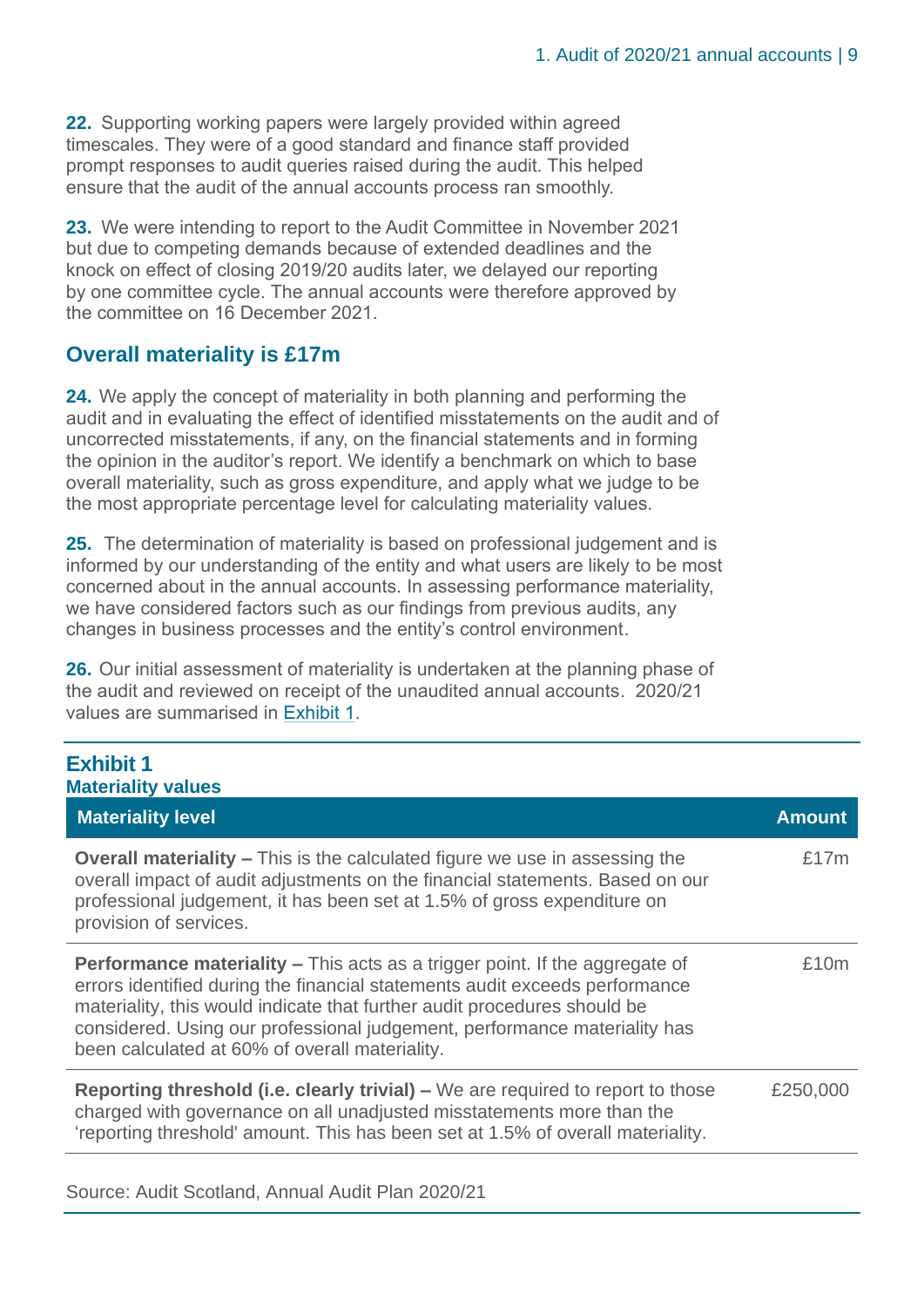#### **Appendix 2 identifies the main risks of material misstatement and our audit work performed to address these**

**27.** Appendix 2 [provides our assessment of the risks of material misstatement](#page-39-0)  [in the annual accounts and any wider audit dimension risks. These risks](#page-39-0)  [influence our overall audit strategy, the allocation of staff resources to the audit](#page-39-0)  [and indicate how the efforts of the team were directed. The appendix identifies](#page-39-0)  [the work we undertook to address these risks and our conclusions from this](#page-39-0)  [work.](#page-39-0) 

#### **Identified misstatements of £148m were adjusted in the accounts**

**28.** Misstatements identified during the audit which were amended in the accounts had the overall effect of increasing net income on the comprehensive income and expenditure statement (CIES) by £148m, decreasing net assets by £33m and increasing prior year reserves by £115m. The main adjustment related to the revaluation of council dwellings. This was originally disclosed as a 2020/21 event but has now been treated as a prior year adjustment. More detail on this matter is included in [Exhibit 2.](#page-10-0)

**29.** The material misstatements identified related to non-current assets which is an area of recurring accounting difficulty for the council. While corrections have been made to the accounts each year, there is a need to review the accounting arrangements.

#### **Recommendation 1**

A review of the accounting arrangements for non-current assets should be undertaken.

**30.** A number of other misstatements were identified during the course of our audit and while it is our responsibility to request that all misstatements, other than those below the reporting threshold, are corrected, the final decision on this lies with those charged with governance, taking into account advice from senior officers and materiality.

**31.** Management do not propose to adjust for the misstatements set out in [Appendix 3,](#page-44-0) as the amounts are not considered material in the context of the accounts. Had the accounts been adjusted, the net impact would have been to reduce net income on the CIES by £4.9m with a corresponding decrease in Net Assets.

#### **Significant findings from the audit in accordance with ISA 260**

**32.** International Standard on Auditing (UK) 260 requires us to communicate significant findings from the audit to those charged with governance, including our view about the qualitative aspects of the body's accounting practices covering accounting policies, accounting estimates and financial statements disclosures. We had no significant findings to report around the qualitative aspects of the annual accounts process.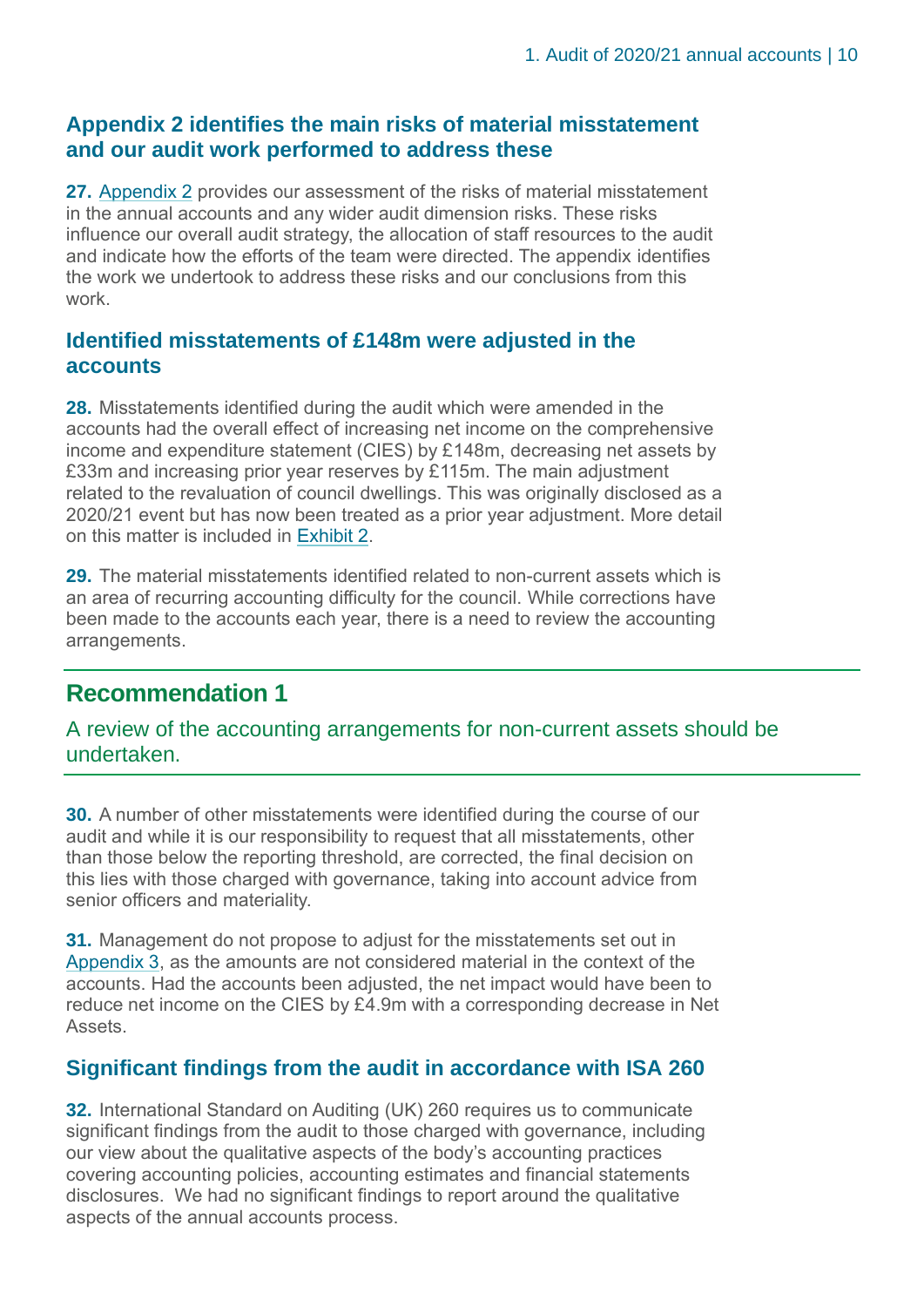**33.** The significant findings are summarised in [Exhibit 2.](#page-10-0) Where a finding has resulted in a recommendation to management, a cross reference to the Action Plan in [Appendix 1](#page-33-0) has been included.

#### <span id="page-10-0"></span>**Exhibit 2**

#### **Significant findings from the audit of the financial statements**

#### **Finding**

#### **1. Revaluation of council dwellings**

The carrying amount of an item of property, plant and equipment should reflect its current value. However, the Code of Practice on Local Authority Accounting (the Code) does not explicitly require an annual revaluation. Instead, revaluations are required to be made with sufficient regularity to ensure that the carrying amount does not differ materially from current value. The Code sets 5 years as the maximum interval but that is only appropriate where the annual change in value is not significant. More frequent valuations are appropriate for assets that experience significant annual changes in value.

The council operates a rolling five year programme of revaluation. Council dwellings were last revalued in 2016/17. In 2020/21, the valuer identified a significant downward movement in the housing market in the year, this was the first significant movement identified since the previous revaluation. The council's dwelling stock, approx. 13,000 properties, was therefore revalued and approx. £100m in value was added to non-current assets.

While the housing market generally fell in value, the revaluation of council stock increased in value by approx. £100m. Council stock is valued at Existing Use Value for Social Housing (EUV-SH) in line with the Code. The EUV is based on the vacant possession value of the dwelling stock, with a discount applied to reflect social housing values. The discount factor considers the gap between private and public sector rent levels.

Over the period since 2016/17, the north east of Scotland has experienced a fall in private sector rents following the downturn in the local energy sector. As a result, the public/private gap has narrowed which has resulted in an increase in the social housing element, from 28.6% in 2016/17 to 40.2% in 2020/21.

A substantial movement in the value of an asset in any one year might indicate that the carrying amount at each year end since the previous valuation exercise was under/overstated. We therefore queried whether the change in value of approx. £100m should have been reflected in the accounts over the period since 2017 and whether it should be disclosed in the 2020/21 accounts as a prior year adjustment.

#### **Resolution**

The valuer's report for 2020/21 compared the market movements in 2021 with those in 2016 and identified 2020/21 as the year of change. The report did not however cover the change is social housing factors.

We undertook broad, approximate calculations which suggested that the factor had increased by a similar percentage each year (2017 - 25%, 2018 - 28%, 2019 - 30% and 2021 - 31%). Whilst maintaining the same valuation figure, the application of this changing social housing factor would materially shift the value on the balance sheet each year. Due to the material amount of the revaluation, the change should be reflected as a prior year adjustment.

The revised accounts have been amended accordingly.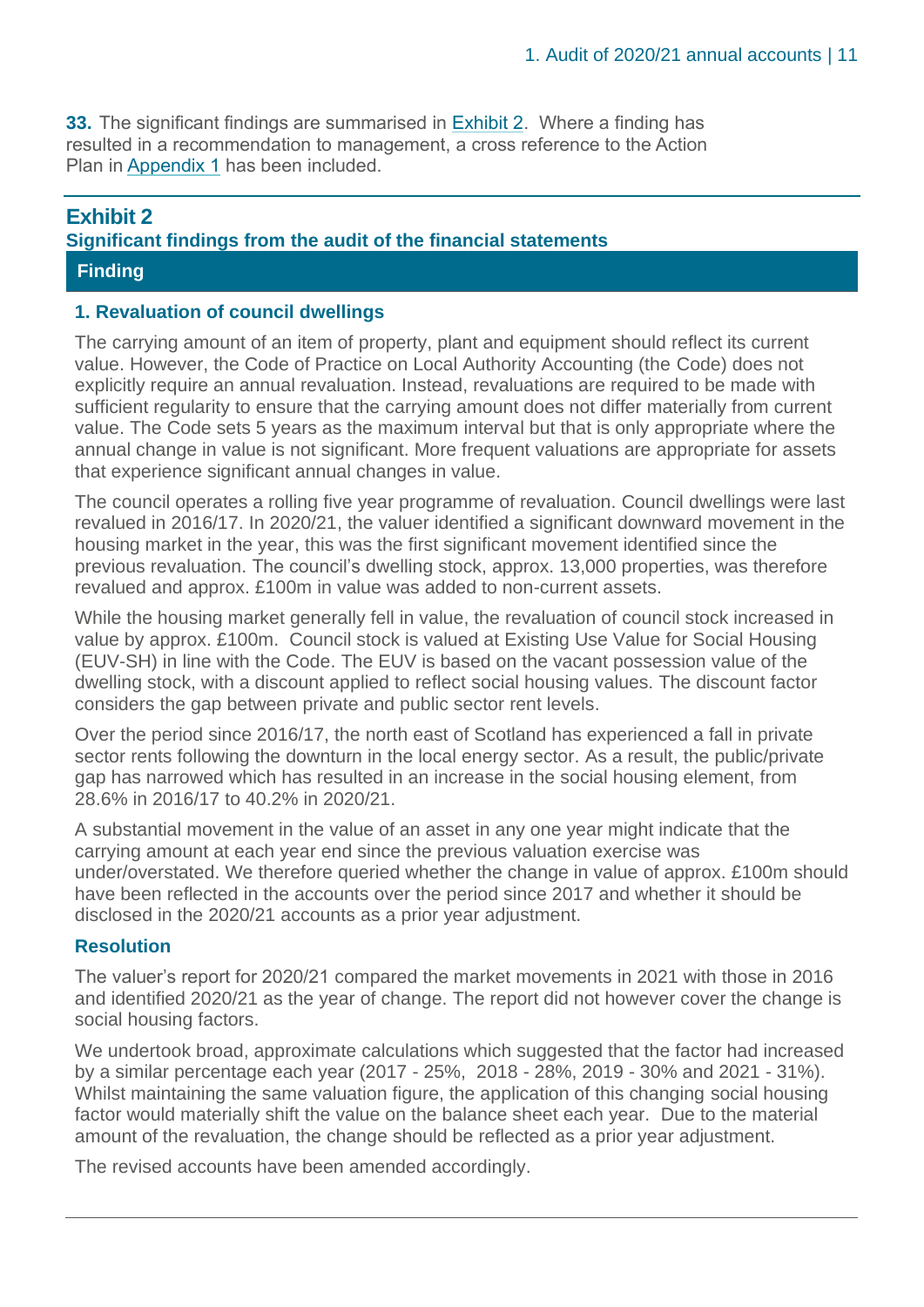#### **Finding**

#### **Recommendation 1 (refer [Appendix 1,](#page-33-0) action plan 1)**

Management should consider a valuation methodology whereby 20 per cent of each class of asset is revalued each year, with all assets still being revalued once over a 5-year period.

#### **2. Inverurie Community Campus**

The Inverurie Community Campus valued at £55m opened in October 2020 and has been correctly included in the council's balance sheet at 31 March 2021. Delivered through a PPP arrangement, we confirmed that the financial model supporting the overall PPP liability was developed in accordance with the appropriate guidance, that the asset was correctly brought onto the Balance Sheet and subsequently formally revalued at fair value.

While the new campus has been built on the site of the former school, those former school assets were not treated correctly in the unaudited accounts. The assets, with a total value of £35m, were not subject to an impairment review to reflect that they were no longer operational as at 31 March 2021. They were infact due to be demolished to form the car park and playing fields of the new campus.

#### **Resolution**

The revised accounts have been amended to reflect the impairment of the former school buildings.

#### **3. Inverurie Town Hall is a Common Good asset**

A judicial review, published in August 2020 relating to Angus Council, concluded that all council assets built on Common Good land cannot be considered as owned separately from the land they stand on and are therefore Common Good assets. This is a new legal ruling with wide ranging impact on all Common Good funds across Scotland.

Aberdeenshire's common good funds were inherited from the former town councils and can be disbursed on projects within the boundaries of these former burghs. The funds are administered by the council but the transactions and assets held by the funds are separate from those of the council.

As part of the council's Office Space Strategy, Inverurie Town Hall is being refurbished and extended to provide additional office accommodation and enhanced public space. Having checked the title deeds for the property, officers established that Inverurie Town Hall and surrounding areas comprise inalienable common good land and is not owned by the council as previously thought. The value of the property at 31 March 2021 was £2.6m.

#### **Resolution**

The annual accounts of both the council and common good funds will be amended to reflect the correct ownership of Inverurie Town Hall.

Operational assets which stand on Common Good land and are used to deliver council services can be considered in substance, if not legal form, to be finance leases, i.e. the council bears all the risks and rewards of asset ownership, even though the Common Good is the legal owner. Assets leased under finance leases are shown on the Balance Sheet of the lessee, so the 2020/21 council accounts which already include these assets in the Balance Sheet are not likely to be materially misstated. The value of those assets should however be disclosed in the accounts as leased rather than owned assets.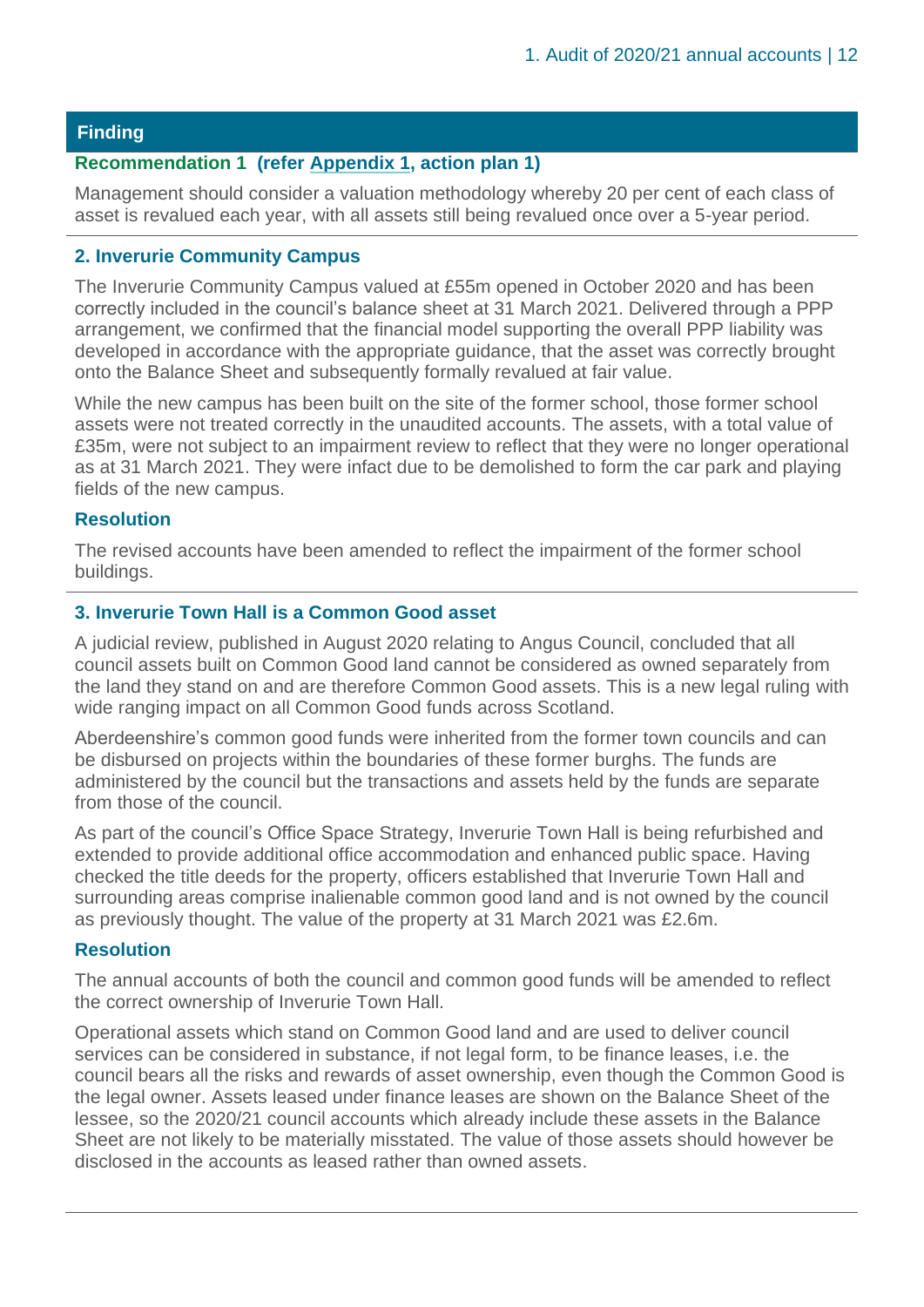#### **Finding**

#### **Recommendation 2**

(refer [Appendix 1,](#page-33-0) action plan 2)

The council should review its accounting policies for its use of Common Good assets, including responsibility for maintenance costs and rental payments; and determine exit strategies for when assets are no longer used by the council or reach the end of their useful lives. The council should also determine if it has other operational assets which are on Common Good land as these would now legally be considered Common Good assets rather than council owned assets.

#### **4. Untaken leave accrual**

The Code requires bodies to recognise the liability for any untaken leave at the year end that can be carried forward, in accordance with IAS 19 Employee Benefits. The unaudited accounts included an accrual of £12.9m to reflect this balance. Our review of the calculation indicated that the accrual was overstated by £0.9m.

#### **Resolution**

The accounts have not been amended in respect of this matter. The amount has been included on the schedule of unadjusted errors at Appendix 3.

#### **5. Grant income**

During 2020/21, the Scottish Government provided councils with a range of Covid-19 funding to support not only councils themselves, but also businesses and individuals within their areas. The key accounting consideration for councils was to assess if it was acting as a principal or agent in the process. Under the Code, principal is defined as where the authority is acting on its own behalf and agent is defined as where the authority is acting as an intermediary.

The Local Authority (Scotland) Accounts Advisory Committee (LASAAC) issued guidance to assist councils in making their assessment on the correct accounting treatment to be applied.

We reviewed the council's assessment and are satisfied that the council has correctly accounted for Covid-19 funding as principal or agent as appropriate. A total of £64m was classified as principal and included as grant income with a further £65m classified as agency arrangements.

**Conclusion** – we are satisfied with the principal/agency classification and the accounting treatment of grant income received.

#### Source: Audit Scotland

#### **Management commentary, annual governance statement and remuneration report**

**34.** The Local Authority Accounts (Scotland) Regulations 2014 require the annual accounts to include a management commentary prepared in accordance with statutory guidance. An annual governance statement and a remuneration report that are consistent with the disclosures made in the financial statements are also required.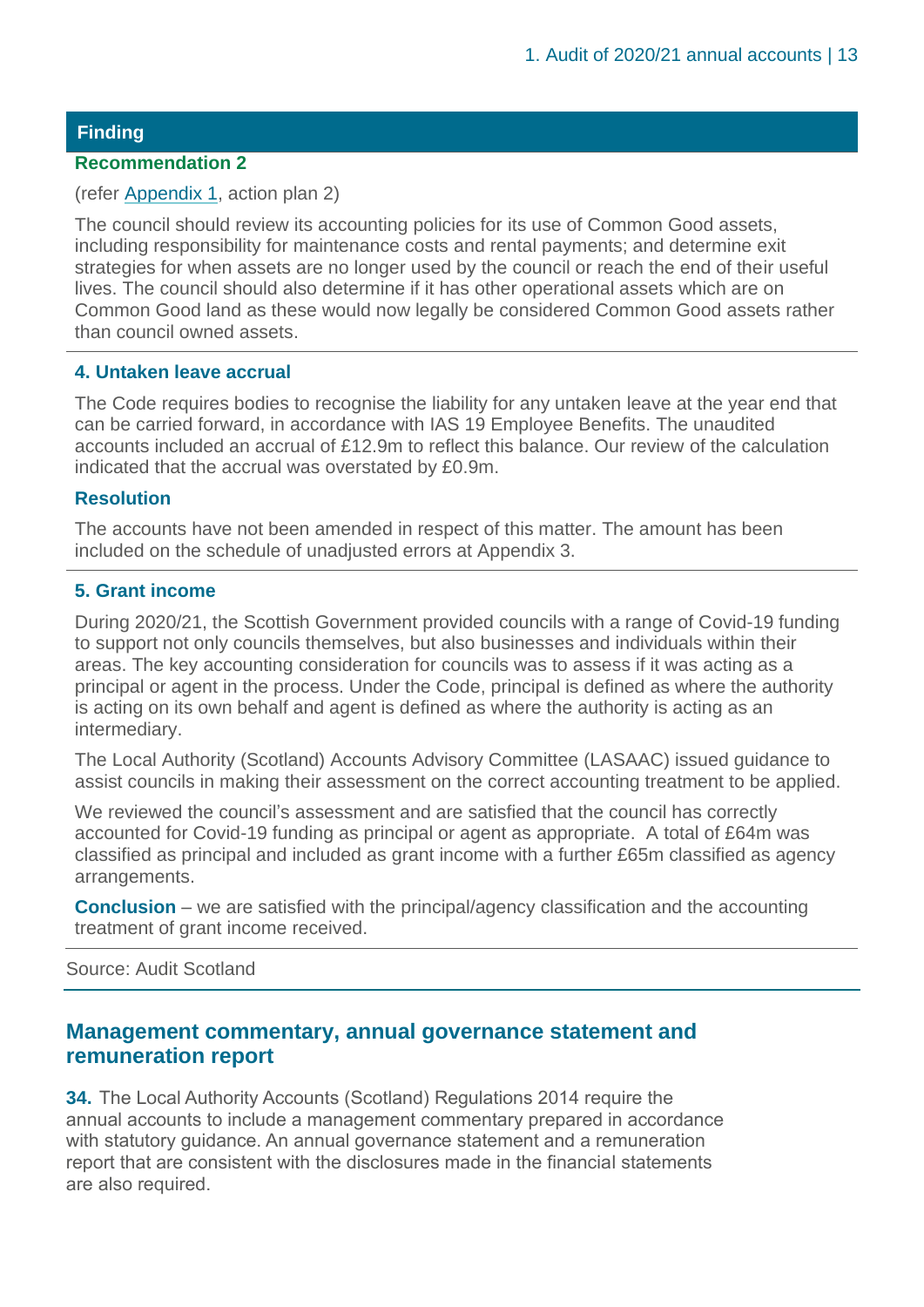#### **Management commentary**

**35.** The preparation of the management commentary was identified in our 2019/20 annual audit report as an area in need of improvement. For 2020/21, the management commentary needed to tell 'the story' of the council's response to Covid-19. Also, Finance Circular 10/2020 which allowed bodies to disapply specified requirements in 2019/20 did not apply in 2020/21 and therefore the commentary was expected to include non-financial performance information.

**36.** The submission of the unaudited accounts was largely delayed to provide extra time for the preparation of the commentary and to involve the senior leadership team in the process. While there was wider engagement in the process which we commend, the content of the commentary fell short of relevant guidance in several key areas e.g. it did not initially include any nonperformance information.

#### **Recommendation 3**

The process for the preparation of the Management Commentary requires review to ensure the document complies with Scottish Government guidance and the Code of Practice on Local Authority Accounting.

#### **Annual Governance Statement**

**37.** Improvements have been made in recent years to the underlying arrangements supporting the preparation of the annual governance statement. We note and support the wider engagement of elected members and the senior leadership team in the process.

**38.** As part of the audit, we requested further detail be included in the statement on completed actions and that further consideration be given to the completeness of the actions arising from the review of 2020/21. Revisions have been included in the audited statement.

#### **Remuneration Report**

**39.** Councils have been required to produce a remuneration report within their annual accounts since 2011. Scottish Government guidance sets out the expectation that remuneration reports be placed alongside the annual governance statement in the accounts. Aberdeenshire Council separated the statements within its unaudited accounts by placing the remuneration report after the primary statements rather than as part of the governance arrangements. We reminded officers of expectations around the positioning of the remuneration report and it was subsequently correctly placed with the governance statement in the audited accounts.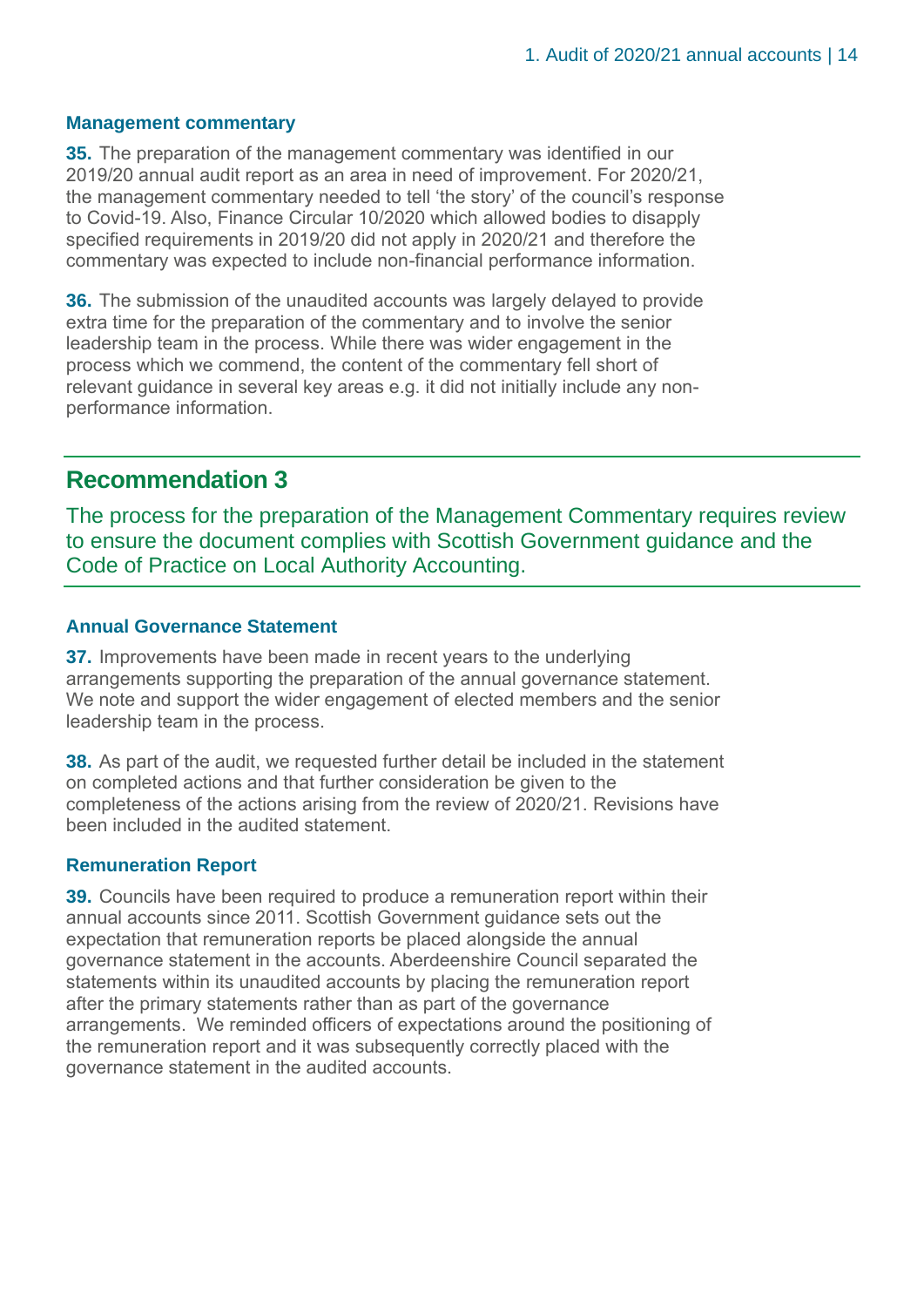# <span id="page-14-0"></span>**2. Financial management**

Financial management is about financial capacity, sound budgetary processes and whether the control environment and internal controls are operating effectively.

#### **Main judgements**

Capacity within the finance function continues to be an area of risk. Financial management arrangements are appropriate with some scope for improvement identified. Covid-19 pressures were met through Scottish Government funding and the emerging financial impact of Covid-19 was promptly reported to elected members.

#### **Financial Performance 2020/21**

**40.** On a statutory basis, the council reported a deficit of £45.1m on the provision of services in 2020/21. Adjusting this balance to remove the accounting entries required by the local authority accounting code resulted in a surplus for the year on a funding basis of £33.9m. The surplus is largely a consequence of the additional funding provided by the Scottish Government to mitigate the impact of Covid-19, of which approx. £30m was transferred to reserves to be carried forward to mitigate pressures caused by the pandemic and to support future recovery.

**41.** After taking account of other transfers to and from reserves, the final outturn was an overspend of £0.7m as shown in [Exhibit 3.](#page-14-1)

| <b>Reported 2020/21 Revenue Outturn</b> |                               |                  |           |  |  |
|-----------------------------------------|-------------------------------|------------------|-----------|--|--|
| <b>Revenue Outturn</b>                  | <b>Revised</b><br>budget - £m | <b>Actual-Em</b> | Diff - £m |  |  |
| <b>Expenditure</b>                      | 617.472                       | 645.910          | (28.438)  |  |  |
| Income                                  | (652.606)                     | (680.121)        | 27.515    |  |  |
| <b>Underlying Surplus/(Deficit)</b>     | 35.134                        | 34.211           | (0.923)   |  |  |
| <b>Transfer to Reserves</b>             | (35.134)                      | (34.861)         | 0.273     |  |  |
| <b>Reported Deficit</b>                 | 0                             | (0.650)          | (0.650)   |  |  |

### <span id="page-14-1"></span>**Exhibit 3**

Source: Aberdeenshire Council - year end monitoring report 2020/21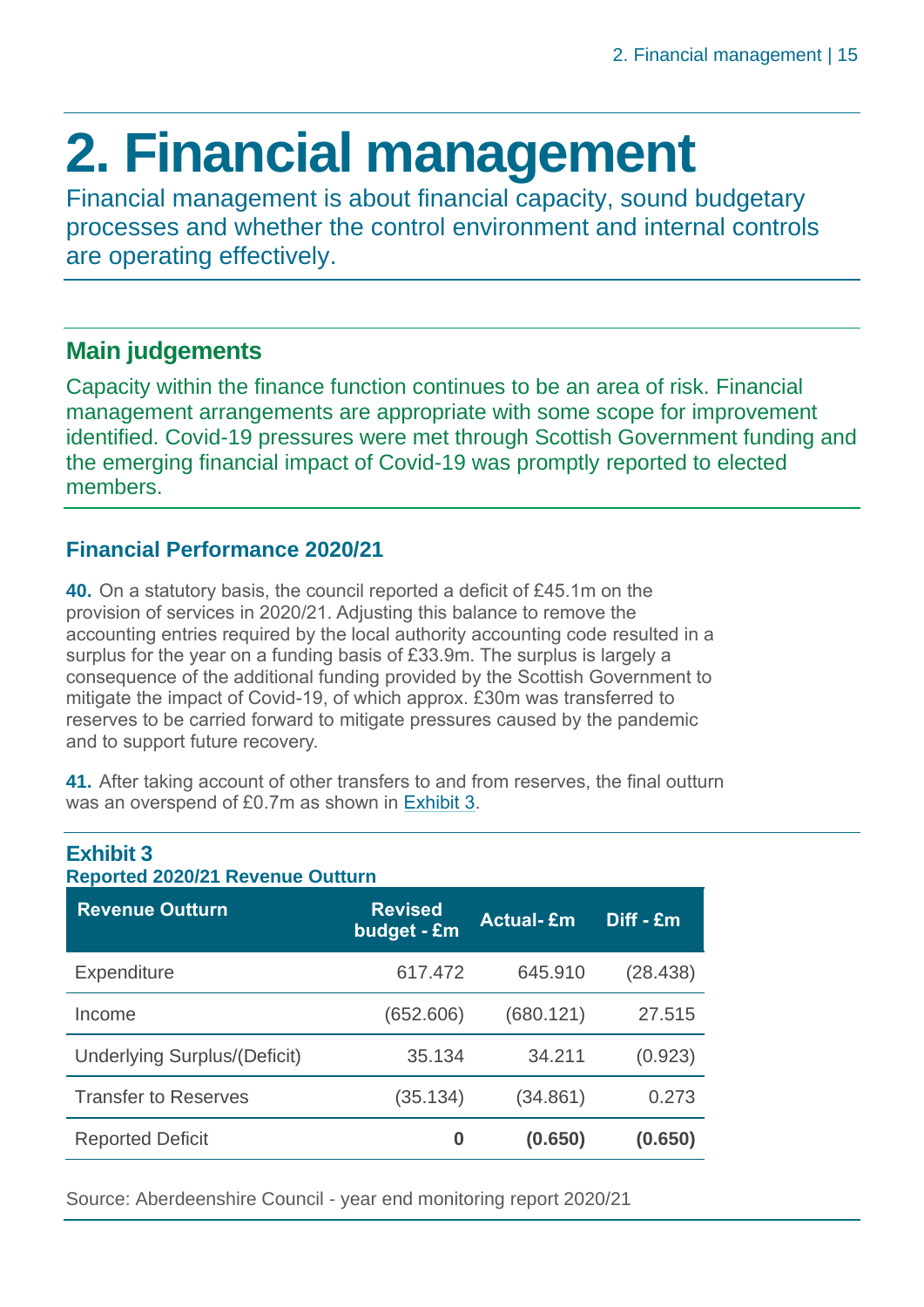**42.** Total net income on the housing revenue account amounted to £16.1m. This was less than budget by £3.4m, largely due to increased costs of repairs and maintenance on void properties and an increase in the provision for noncollection of rent arrears.

**43.** When a property becomes vacant, the council take the opportunity to ensure that it is brought up to all appropriate standards before it is re-let. Depending on the numbers and condition of properties becoming vacant, this can have an impact on the required works.

#### **The Covid-19 pandemic had a significant impact on the 2020/21 budget**

**44.** The impact on public finances of the Covid-19 pandemic has been unprecedented, which has necessitated both the Scottish and UK governments providing substantial additional funding for public services as well as support for individuals, businesses and the economy.

**45.** The financial impact of Covid-19 on the 2020/21 financial year is summarised in [Exhibit 4.](#page-17-0) In total, net expenditure increased by £33.8m which equates to around 6% of the council's initial revenue budget for the year.

|                                                                              | £m     |
|------------------------------------------------------------------------------|--------|
| Direct Covid expenditure                                                     | 23.8   |
| Net impact of income reductions and other expenditure<br>increases/decreases | 10.0   |
| <b>Total increase in Net Expenditure</b>                                     | 33.8   |
| Total additional funding received                                            | (64.4) |
| Unspent balances transferred to reserves                                     | 30.6   |

#### **Exhibit 4 Summary of financial impact of Covid-19 in 2020/21**

#### Source: Aberdeenshire Council

**46.** The council's financial ledger includes £23.8m of expenditure which has been directly attributable to the response to Covid-19 including the impact of lockdowns and other restrictions. This includes £6.8m of additional staff costs and payments of £8.3m to care providers.

**47.** The council also experienced a significant reduction in income as a consequence of lockdown and other restrictions. For example, income at sports and leisure facilities fell by £5.1m, there was a loss of £3.9m from school catering income and a £1.5m reduction in income from music tuition and after school clubs. This fall in income was partially offset by a reduction in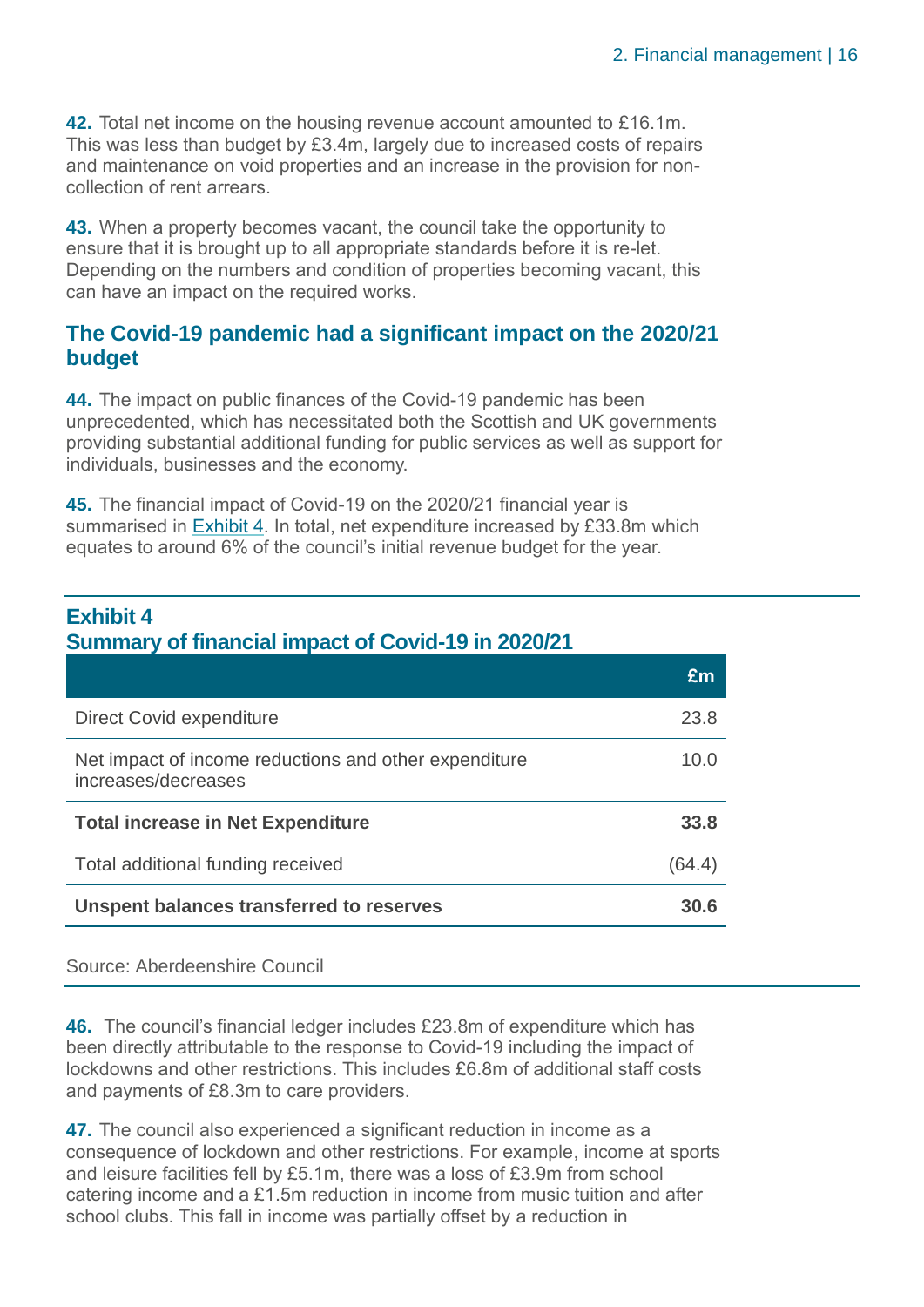expenditure incurred by council services, in areas such as repairs and maintenance and energy costs. With services such as sports and leisure, ground maintenance and roads paused for a period of time, there was a reduction in the use and cost of relief and casual staff.

**48.** The council received £64.4m of Covid-19 funding from the Scottish Government. Of this £29.7m was for a specific purpose, such as Education (£10.9m) and Health and Social Care (£6.9m). The remaining funding of £34.7m was general in nature and included £7.6m for loss of income. The balance of funding received in the year but unspent by the year end has been carried forward to mitigate ongoing pandemic related pressures.

#### **The council disbursed £65m of grants on behalf of the Scottish Government**

**49.** The Scottish Government put in place a range of grants to support businesses and individuals during the pandemic. These were administered by Aberdeenshire on an agency basis on behalf of the government. Whilst the Scottish Government provided some guidance as to how businesses and individuals qualified for each grant, there was a high degree of discretion afforded to individual councils and guidance itself was fairly fluid as different scenarios arose.

**50.** The council's internal audit service provided advice to teams on the controls which were put in place and the evidence being sought in support of claims made by businesses or individuals. The chief internal auditor also acted as the final appeal for any business who disagreed with the decision not to award a grant payment.

**51.** In total, Aberdeenshire Council disbursed £65m of such grants in the year. The main element of these were Business Support Grants (£43m), Strategic Framework Grants (£11m) and Top-up grants for Hospitality, Retail and Leisure (£8m). We are satisfied that the council has correctly accounted for these grants.

#### **The impact of Covid-19 reduced planned capital expenditure by half and contributed to a reduction in borrowing**

**52.** In March 2020, the council approved a 15-year General Fund Capital Plan to provide capital investment of approx. £975m over the period to 2035. During the year, the 2020/21 General Fund capital budget was revised upwards from £149m to £160m to include those projects carried forward from the previous year.

**53.** The capital programme was suspended for three months during the first Covid-19 lockdown with a phased restart thereafter and this resulted in actual General Fund capital expenditure for the year of only £79m, some £25m less than the previous year. Key capital expenditure projects in the year included Early Learning Childcare projects (£10.2m), Energy from Waste (£23.3m) and the Stonehaven Flood Prevention Scheme (SFPS) (£10.3m). The SFPS incurred increased expenditure of £4.7m compared to the revised budget due to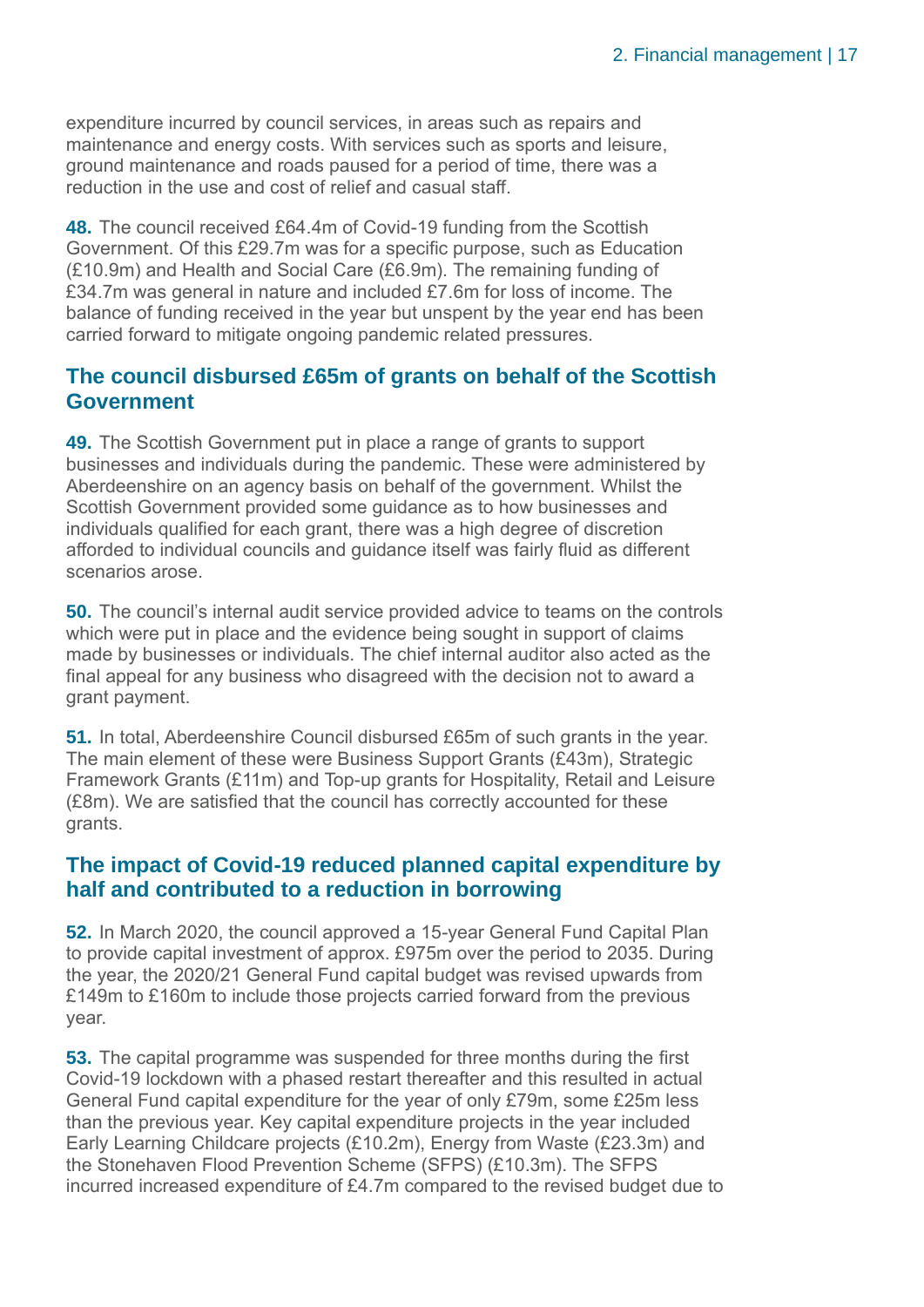a number of compensation events in the year which led to changes in the works programme.

**54.** The Housing Revenue Account capital programme for 2020/21, approved in February 2020, was also affected by restrictions in the construction industry. The capital outturn of £43m was £22m less than planned due to a reduction in the council's new build housing programme.

**55.** The council's borrowing at 31 March 2021 was £807m, a decrease of £41m (5%) on the previous year. Although there was a 20% reduction in capital expenditure compared to the previous year, the overall level of capital investment increased, due to the completion of Inverurie Community Campus which was funded by a PPP arrangement. [Exhibit 5](#page-17-0) shows the fall in borrowing in the year which reflects a reduced requirement because of the fall in capital expenditure and the council's policy to minimise long term borrowing by utilising internal balances.



#### <span id="page-17-0"></span>**Exhibit 5 Total Capital Investment and Movement on Borrowing**

Source: Aberdeenshire Council

#### **The emerging financial impact of Covid-19 was promptly reported to elected members**

**56.** The financial impact of Covid-19 was reflected in weekly dashboard updates which were considered by the council's Senior Leadership Team. These provided a high level snapshot of Covid-19 specific expenditure and the level of lost income due to a reduction in service delivery.

**57.** Covid-19 financial reports were presented to the council in April, June and November 2020 providing elected members with emerging indications of the potential scale of the financial challenge. Routine quarterly monitoring reports thereafter highlighted the total additional expenditure directly attributable to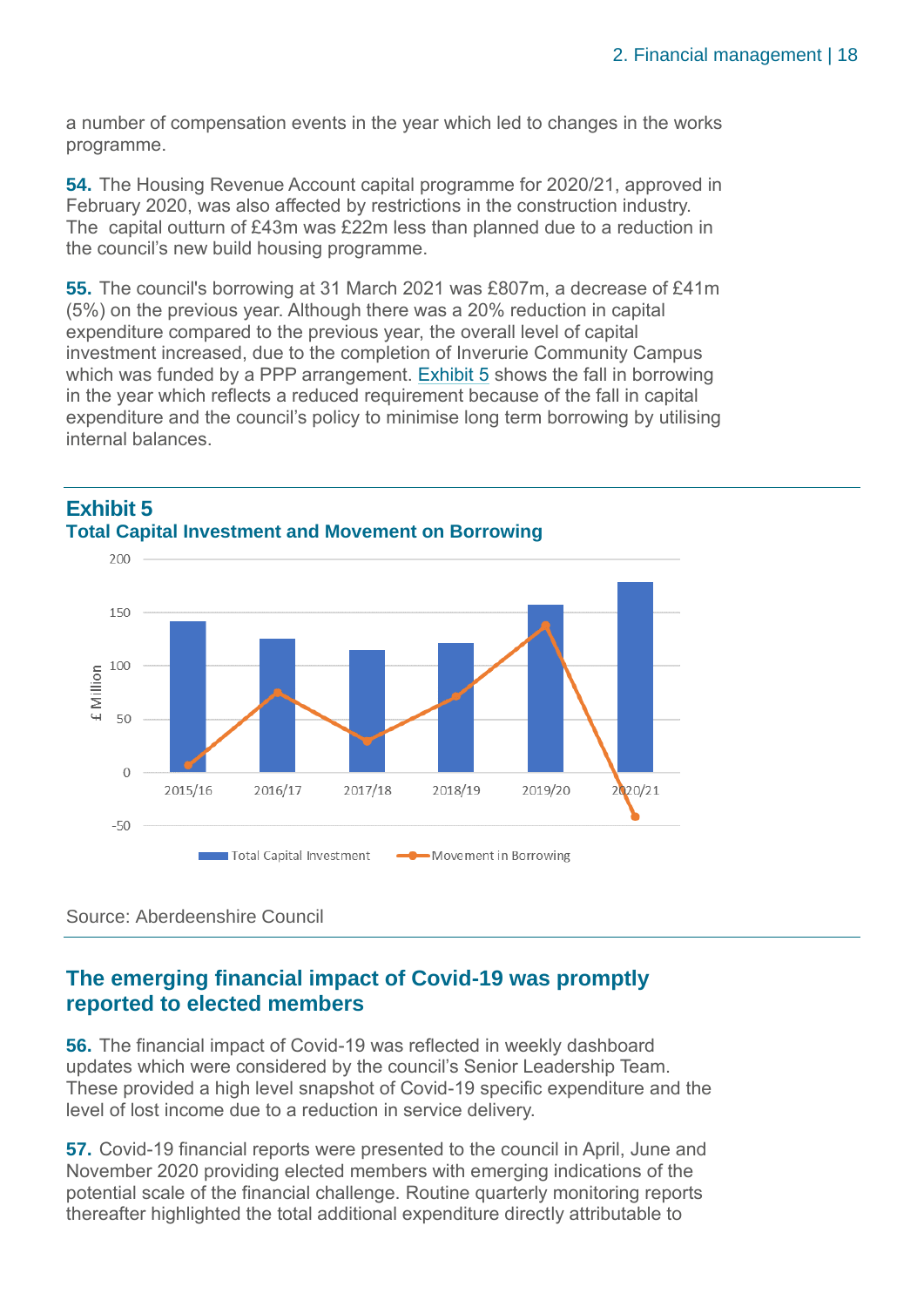Covid-19. Overall, the council and policy committees were promptly informed on the financial impact of the pandemic as the situation developed.

#### **Financial systems of internal control operated effectively**

**58.** As part of our annual audit, we identify and assess the key internal controls in those accounting systems which we regard as significant in the production of the financial statements. Our objective is to gain assurance that the body has systems for recording and processing transactions which provide a sound basis for the preparation of the financial statements.

**59.** As most of the council's key financial controls were already operating electronically prior to the pandemic, we did not note any significant changes to the control environment because staff were working remotely from home.

#### **The impact of additional responsibilities and staff changes on financial capacity should be assessed**

**60.** As part of our 2020/21 audit planning, we identified capacity within the finance team as an area of risk. At that point, March 2021, there were a number of interim arrangements in place as a result of the head of finance being appointed interim director of infrastructure. Two of the four business partners within the finance team were also in interim roles. With permanent appointments having been recently made at head of finance and strategic finance manager roles, there is now less uncertainty in the process.

**61.** Finance staff experienced additional pressure due to the administrative burden presented by the Covid-19 support schemes and the increased monitoring activity required to track the impact of the pandemic on income and expenditure. Elsewhere in the report, we comment on areas of the annual accounts where improvement is required. Covid related responsibilities are likely to continue to create additional pressure for the foreseeable future and combined with the impact of staff changes and the accounting improvements required, capacity remains an area of risk.

#### **Recommendation 4**

The finance function should be reviewed to ensure there is sufficient capacity to meet the ongoing pressures arising from the impact of Covid-19. This should include ensuring there is sufficient management review in the structure and that staff in new roles have adequate support and training to operate effectively.

#### **Internal audit unable to deliver planned programme of work**

**62.** The interim chief internal auditor reported significant slippage in delivering the 2020/21 internal audit plan which largely arose as a result of vacancies in the section. Following a review, a number of audits were deferred to 2021/22 or removed from the plan. An unqualified audit opinion was however provided for 2020/21 on the basis of all work done including follow up activity and reliance on work undertaken in previous years.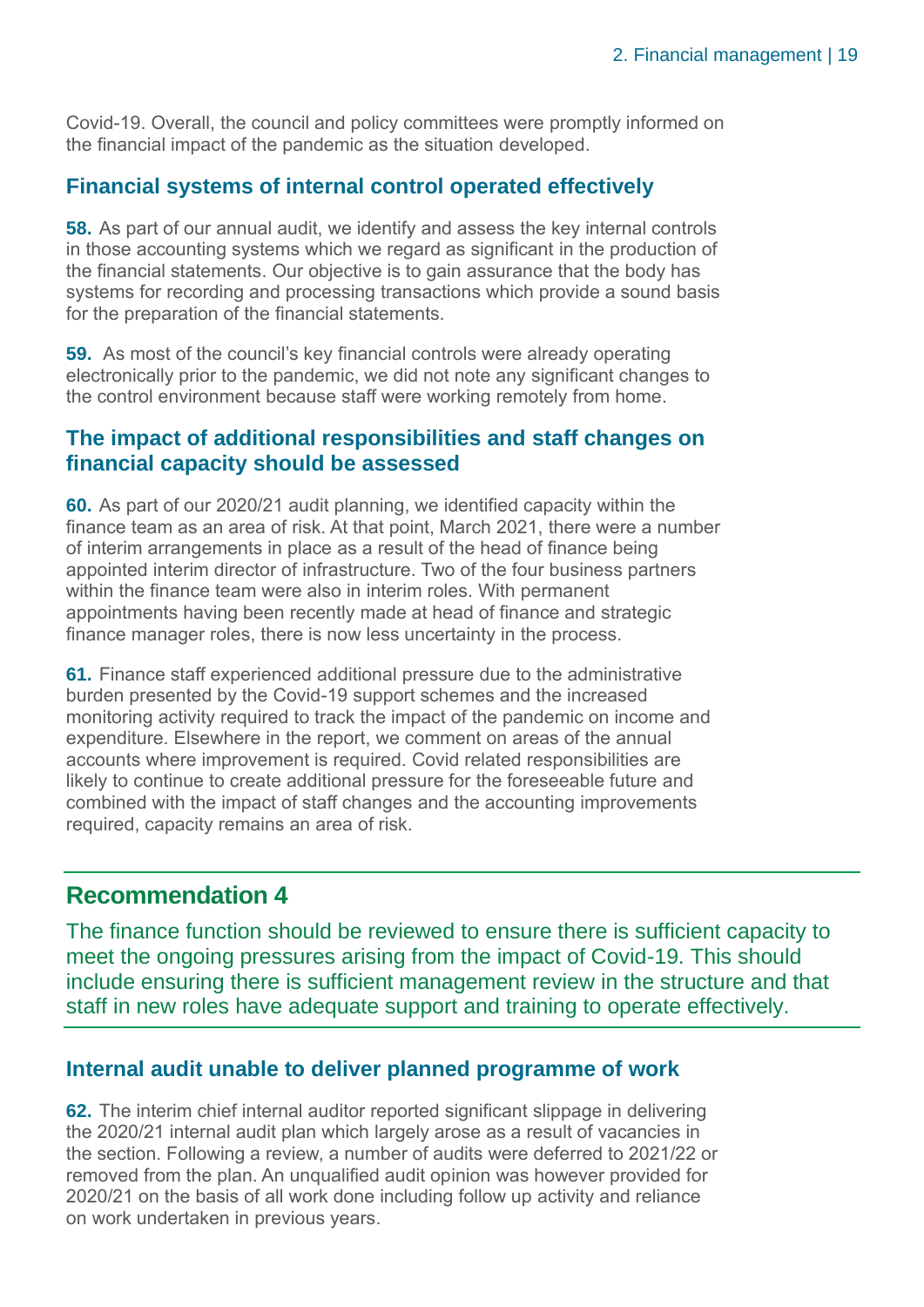**63.** In March 2021, the reporting process for following up outstanding internal audit recommendations was changed. This was in response to recurring delays by services in implementing recommendations by agreed timescales. The new reporting process is intended to enable the Audit Committee to better manage change by focusing on higher risk recommendations and those that have been outstanding for a long period of time.

**64.** Many internal auditors set out a high level audit universe (ie all areas which may be subject to audit) and provide a risk assessment to audit committees as part of the information supporting the annual plan. Aberdeenshire internal audit has not routinely shared such information or has provided limited information. In our view, this makes it more difficult for the Audit Committee to see the bigger picture and particularly when there is slippage, it is not well placed to offer alternative solutions.

**65.** CIPFA's statement on 'the role of the head of internal audit' states that internal audit work should be risk based and aligned with the council's priorities. In practice, a council's risks can change regularly dependent on projects and events. This was the case during 2020 as the pandemic progressed but is also likely to be the case in the current and subsequent years as councils adapt, change and recover from the impact of Covid-19. This could also mean that internal audit plans could change more regularly to ensure that key business priorities and risks continue to be assessed by the audit process.

**66.** CIPFA 's statement also states that 'the audit plan must identify the priorities for internal audit based on an assessment of the key risks to organisational objectives and the extent of alternative sources of assurance, as well as the resources and skills needed to deliver it'. By setting priorities for audits, it should be clearer where there is flexibility in audit plans if changes are necessary and/or easier to identify which audits can be dropped or deprioritised as the council's risks change.

**67.** Based on our observations, we recommend that:

- clearer links are demonstrated between internal audit planning arrangements and the council's priorities and strategic risks
- the audit universe and risk assessment are included as part of the annual plan to provide senior leadership and the Audit Committee with the context to better understand the content of an individual year's plan
- audits are prioritised to provide a wider understanding of those which are critical to the audit opinion, those which may be subject to change if corporate risks change and where there is more flexibility if resources are scarce
- internal audit consider other forms of assurance to support the audit opinion, thereby maximising the use of its resources.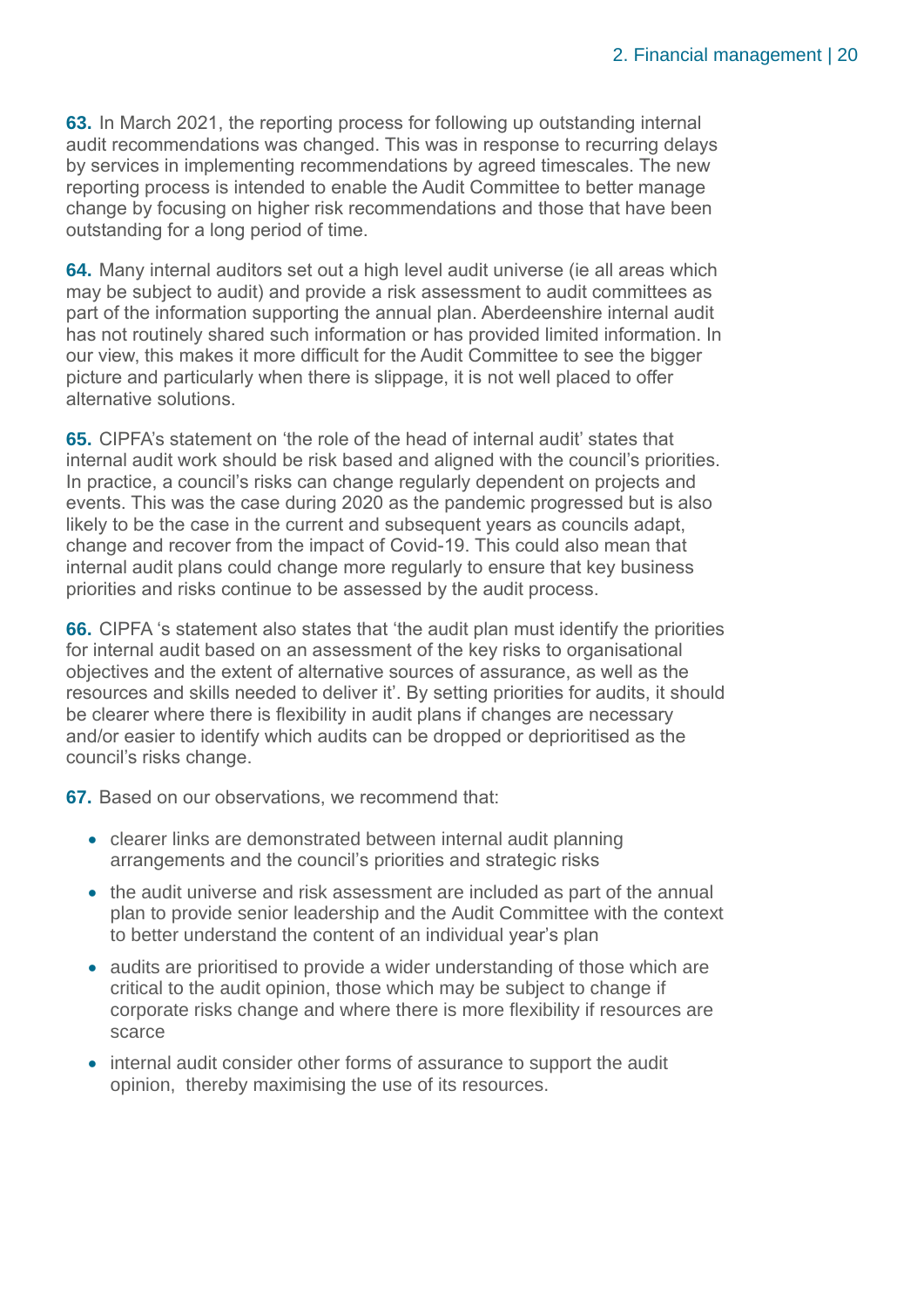#### **Recommendation 5**

Taking account of organisational risk, audits should be prioritised to provide a wider understanding for the audit committee and officers of those which are critical to the annual audit opinion, those which may be subject to change if risks change and where there is more flexibility when resources are scarce.

#### **Standards of conduct and arrangements for the prevention and detection of fraud and error were appropriate**

**68.** Public bodies are responsible for establishing arrangements for the prevention and detection of fraud, error and irregularities, bribery and corruption, and also to ensuring that their affairs are managed in accordance with proper standards of conduct by putting proper measures in place.

**69.** Since the start of the pandemic, the risk of fraud and error has increased as organisations felt stretched, and controls and governance were changing. Remote working brings the potential for increased risk e.g. phishing emails, scam callers, data breaches and/or there is more opportunity for internal fraud or more likelihood of errors. For all these reasons, it is important that existing ways of reporting fraud or irregularity are operating and are being promoted e.g. through increased promotion of the counter fraud strategy and whistle blowing policy.

**70.** There has been limited progress against previous recommendations we have made in this area:

- we reported that the Counter Fraud Strategy (February 2020) required an update to reflect the latest good practice guidance and thereafter, the refreshed strategy needs to be promoted with staff. We understand a working group has been established to take this matter forward.
- the development of a counter fraud annual report was agreed as part of the annual governance statement arrangements but has not yet been progressed.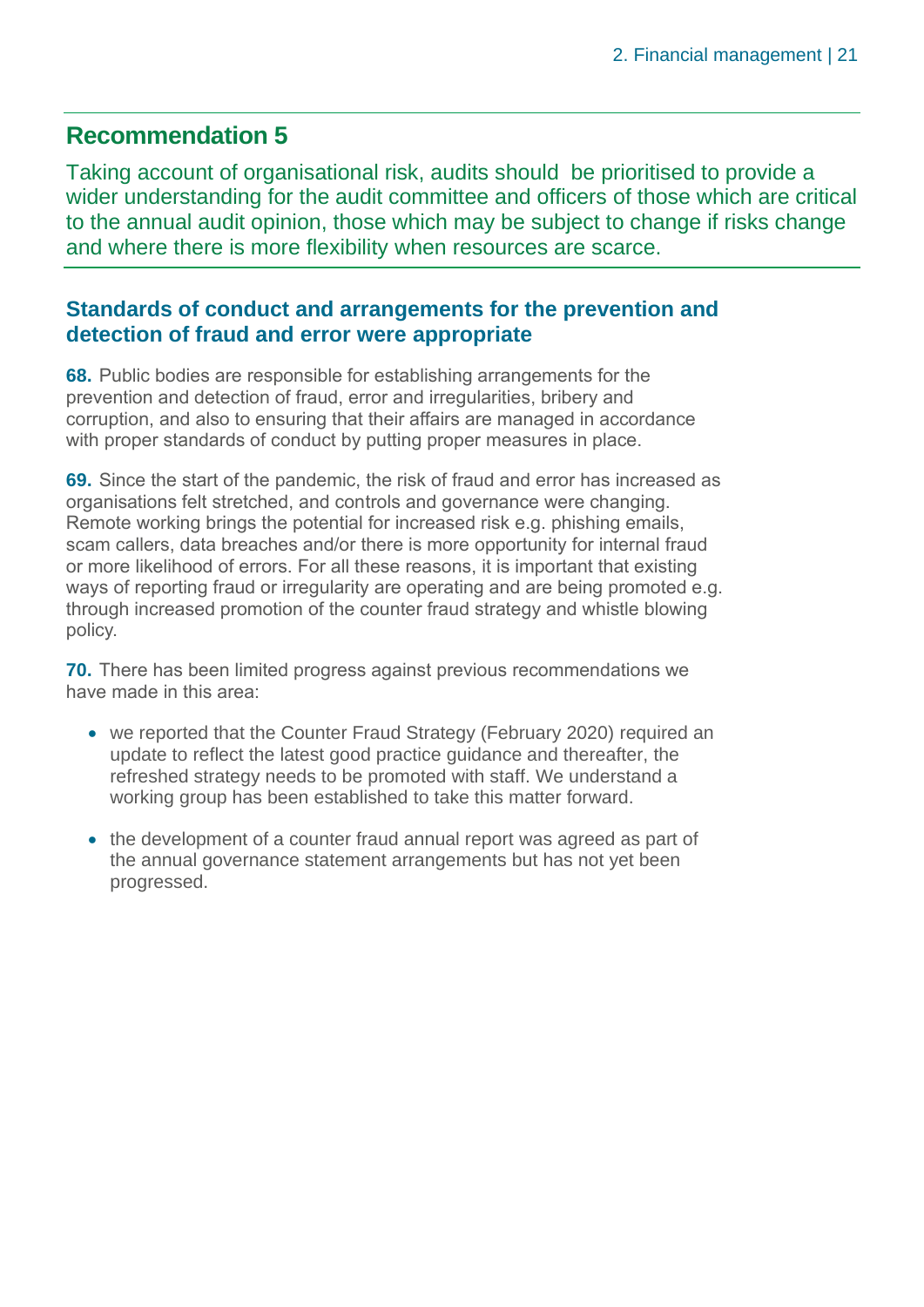## <span id="page-21-0"></span>**3. Financial sustainability**

Financial sustainability looks forward to the medium and long term to consider whether the council is planning effectively to continue to deliver its services or the way in which they should be delivered.

#### **Main judgements**

Financial planning was complicated and uncertain during 2020/21 and this is likely to continue. Indicative five year budgets estimate a funding gap of £65m by 2025/26. Medium term financial planning should be refreshed to reflect the impact of the pandemic and enhanced to include more sophisticated modelling and scenarios linked with council priorities.

#### **Financial planning was complicated and uncertain during 2020/21**

**71.** Following the approval of the council's medium term financial strategy (MTFS) in March 2020, the council was faced with the unprecedented financial impact of the Covid-19 pandemic. In April 2020, a high level update was presented to the council setting out the early implications of the pandemic.

**72.** By 30 June 2020, the council was forecasting a deficit of £38m for financial year 2020/21 and projecting this forward, a deficit of £60m by March 2022.

**73.** By November 2020, it was recognised that it would not be possible to find a resolution in a single financial year, so a '20 month' budget to March 2022 was agreed. At this point, having received additional Scottish Government funding, the council's forecast deficit to March 2022 had reduced to £46m.

**74.** The Scottish Government announced the Local Government Finance Settlement on 28 January 2021, a month later than usual while the UK Government Budget was not held until March 2021, with a subsequent knockon for the final Scottish Government budget. Those delays in national budget announcements by both the UK and Scottish Governments impacted on the council's 2020/21 budget setting process.

**75.** While council tax rates were approved in February as normal, the council delayed setting its 2021/22 £624m revenue budget until March 2021. In developing the budget, pressures of £24m were identified.

**76.** Additional funding of £30m was however subsequently received from the Scottish Government which had not been anticipated and this resulted in a surplus position of £27m. The council agreed to use £6m to increase planned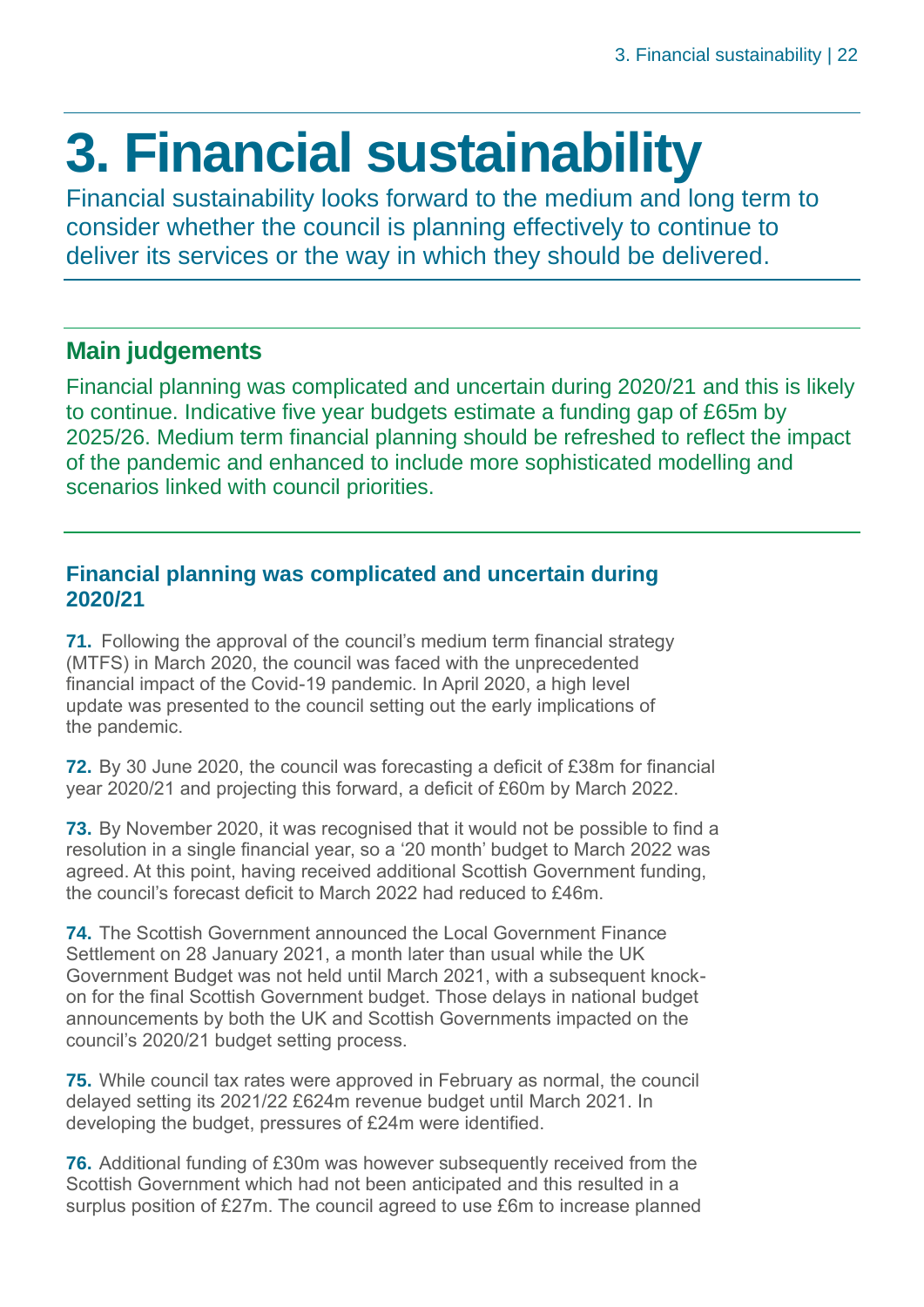expenditure in specific areas such early years and health and social care but to carry the balance of £21m to reserves to support Covid recovery plans.

#### **Unspent Covid funding has increased the level of General Fund reserves**

**77.** One of the key measures of the financial health of a body is the level of reserves held. [Exhibit 6](#page-22-0) shows that the level of total usable reserves has increased by £32m from £46m in 2019/20 to £78m in 2020/21. This largely reflects the carry forward of additional Covid-19 funding received from the Scottish Government which was unspent at 31 March 2021.



### <span id="page-22-0"></span>**Exhibit 6**

Source: Aberdeenshire Council

**78.** The council reviews the level of its uncommitted reserves when setting the budget each year. There is no prescribed minimal level of usable reserves. In setting a policy, councils should take relevant risks into consideration. In March 2021, the council agreed to continue to hold a minimum working balance of £9m, representing 1.4% of the 2021/22 net revenue budget, to be held as a contingency fund to meet unexpected expenditure.

#### **The council needs to refresh its medium term financial planning**

**79.** It is important that long-term financial strategies (typically covering five to ten years) are in place which link spending to the council's strategies. In addition, budgets should be supported by indicative future spending plans (covering three years at least) that forecast the impact of relevant pressures on the council.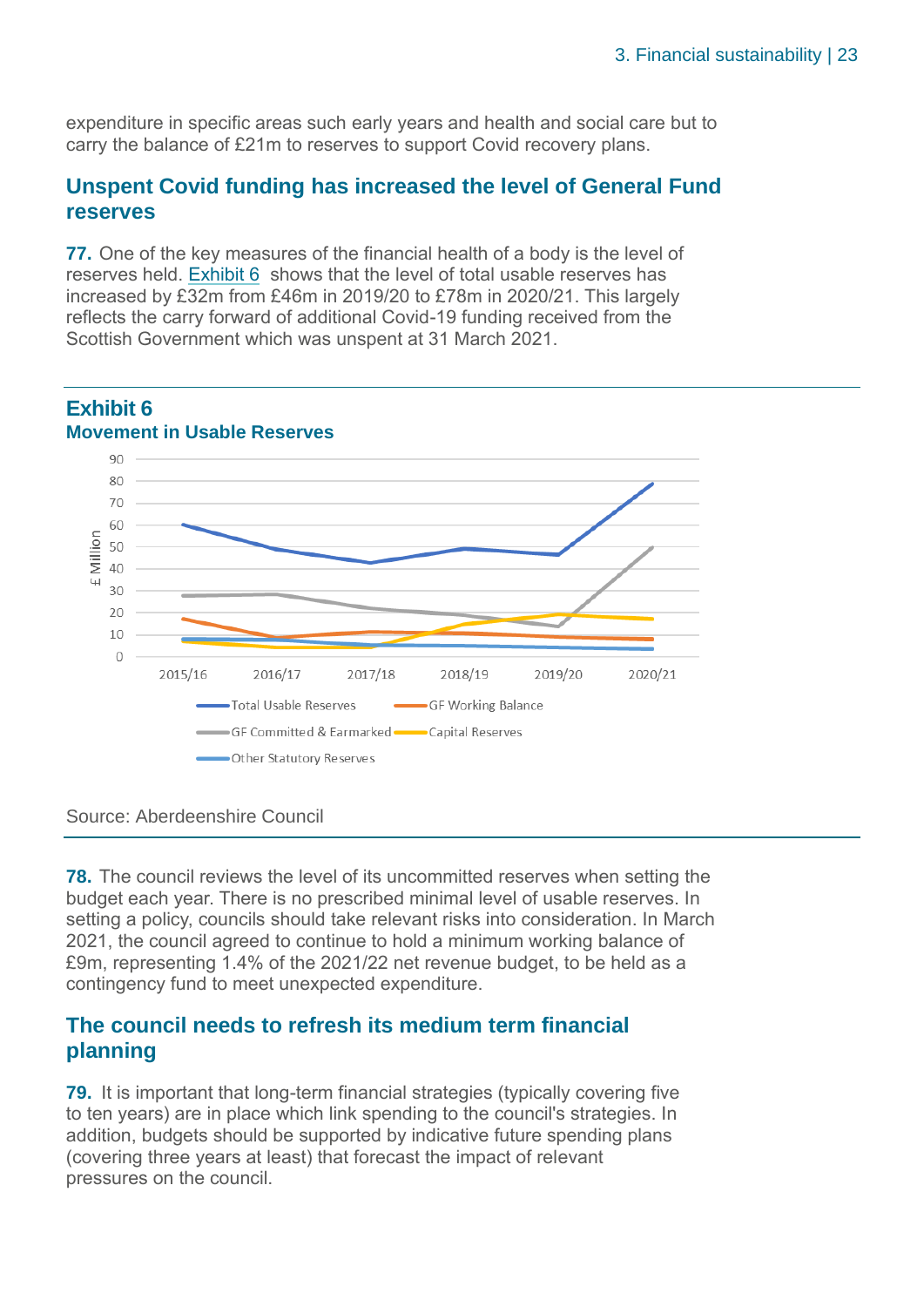**80.** Aberdeenshire introduced a medium term approach to financial planning several years ago which presents a complete view of the revenue budget, capital plan and council reserves allowing the full financial impact of decisions taken now to be considered on the next year's budget and provides an indication of the impact on future years.

**81.** The council also prepares indicative five year revenue budgets, which are approved each year along with the annual budget. This provides a clear indication of the forecast financial position over the period. Future years are based on the best estimate of financial uplifts and funding settlements available.

**82.** The funding position was uncertain for most of 2020/21 and is likely to continue to be so in the foreseeable future. As we continue to live with Covid-19, the financial impact is not yet fully known. It is therefore important that the council's medium term financial planning becomes more sophisticated.

**83.** The council's indicative five year budgets for the period 2021-26 estimate a funding gap of £65m by 2025/26. If this shortfall is to be managed, there needs to be a better understanding of the spending levels associated with council priorities, budgets need to be updated to reflect actual positions and the assumptions and risks on which the medium term plan is based should be refreshed.

**84.** Reference has been made nationally to the 'pandemic pound', being able to demonstrate how the additional Covid-19 funding has been used and whether it has improved outcomes. This is challenging work but good medium term financial planning will provide a good starting point.

#### **Recommendation 6**

Medium term financial planning should be refreshed, include financial modelling and scenarios to provide a fuller picture of the impact of changes in income and expenditure streams, and provide a link with the council's priorities.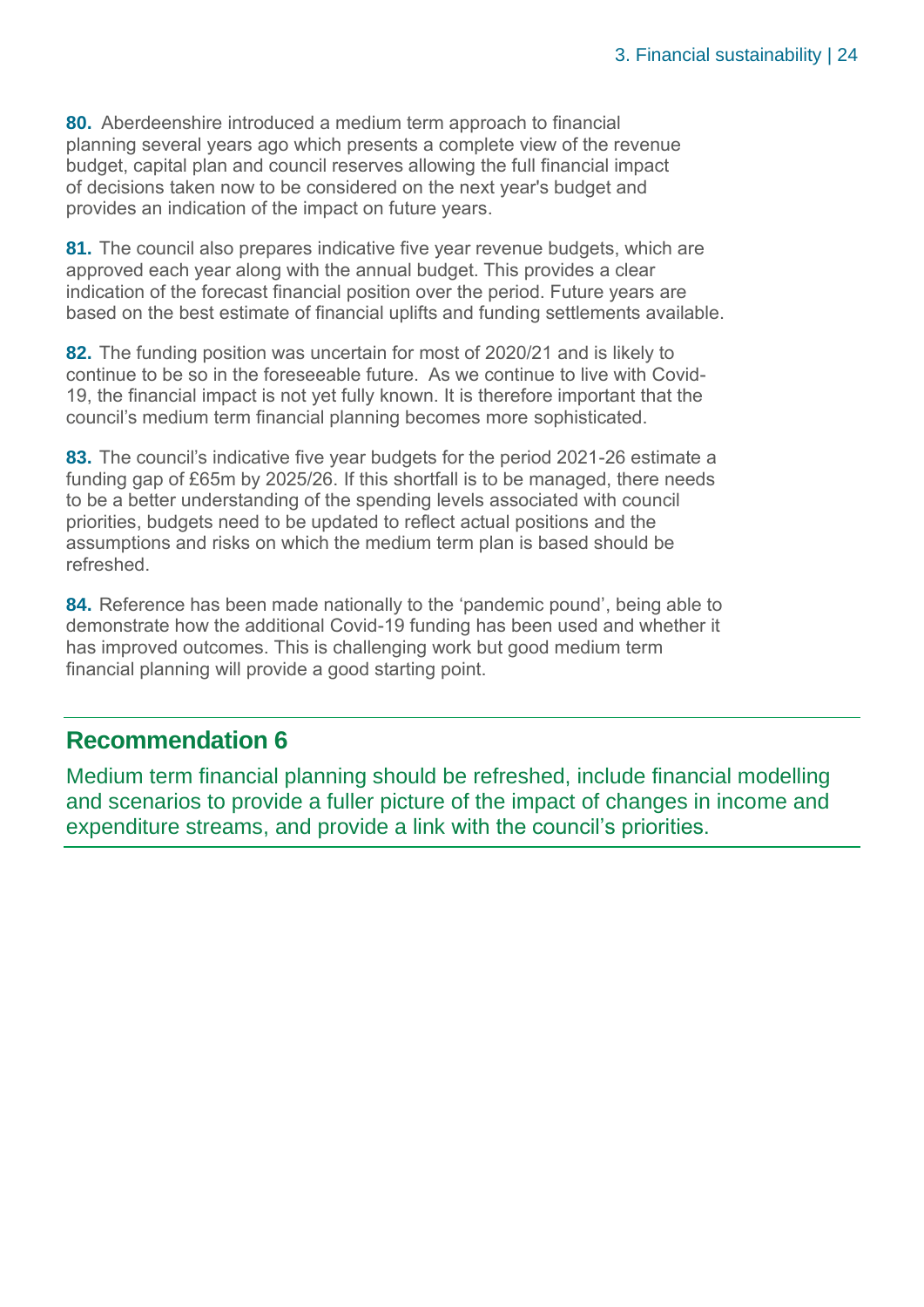# <span id="page-24-0"></span>**4. Governance and**

### **transparency**

The effectiveness of scrutiny and oversight and transparent reporting of **information** 

### **Main Judgements**

Covid-19 did not have a significant impact on governance arrangements and business continued to operate largely as normal. There was limited public scrutiny of performance information in the year but a new framework has now been implemented. We also observed improvement in the operation of the audit committee.

#### **The council was able to operate remotely largely as normal throughout the pandemic**

**85.** The council's Scheme of Governance always provided for a significant degree of flexibility in remote participation in meetings. In advance of the first lockdown, additional emergency powers were put in place to cover a situation if significant numbers of elected members and staff were not available.

**86.** In practice, the council and committees made the smooth transition to virtual meetings and were able to conduct business largely as usual but remotely. With one exception, all meetings took place as initially planned. A recording of public business items is made available as soon as possible after each meeting has concluded, and this has ensured a continued good level of openness and transparency over decision making.

**87.** During the year, the ongoing use of virtual platforms for council meetings was regularly reviewed by the council and retained as the default option. More recently, it was agreed to trial hybrid meetings. This currently underway, with a review expected in January 2022.

#### **There was significant change in senior officer roles**

**88.** There has been significant change in the council's senior officers since December 2020 including:

- Chief Officer for Health and Social Care
- Chief Social Work Officer
- Director of Infrastructure Services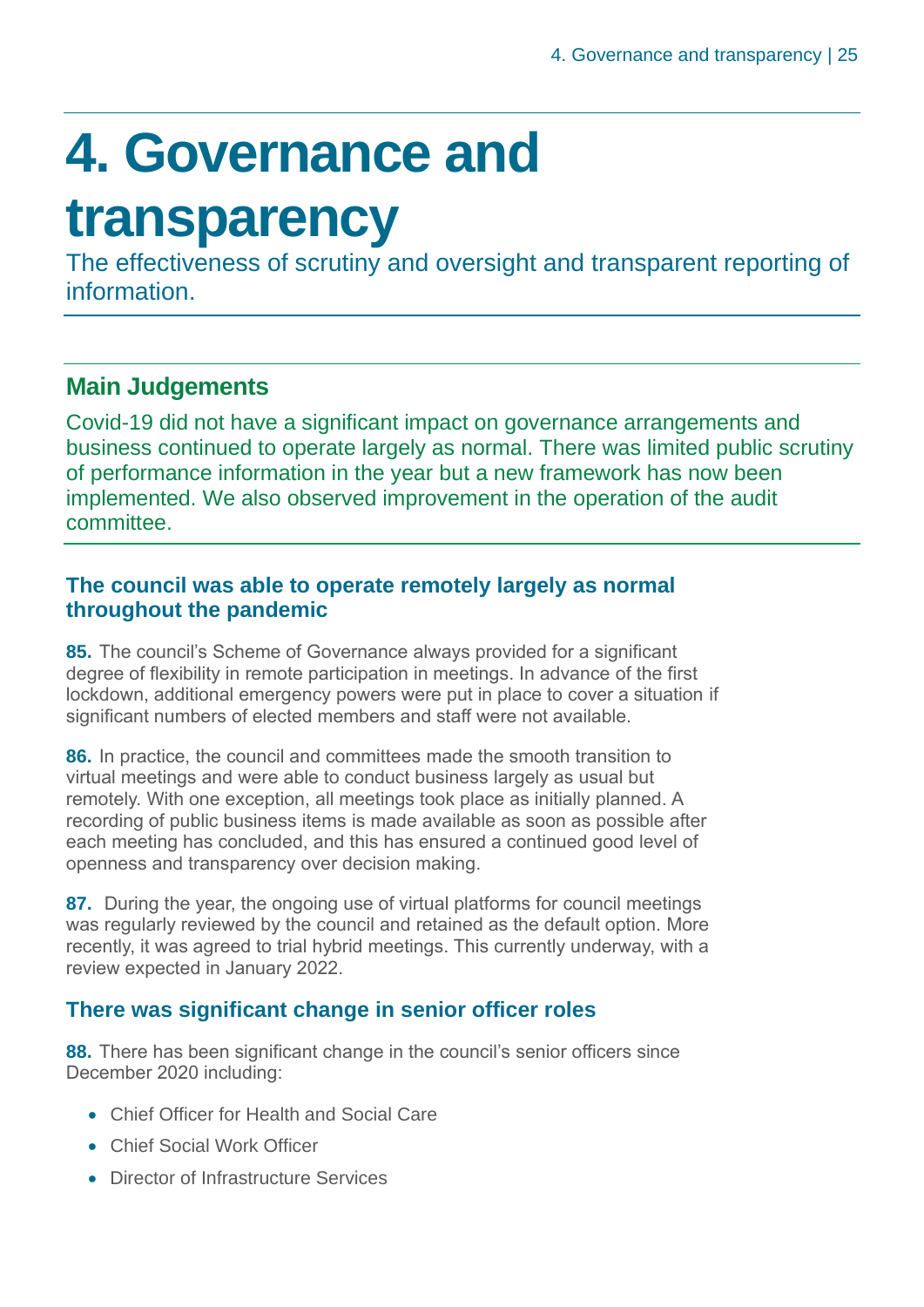• Head of Finance/Section 95 Officer

**89.** With the exception of the director role, all posts were subject to an external recruitment process. In the view of the Accounts Commission, key senior management positions, such as director and head of service level posts, should be advertised externally to ensure the best pool of candidates is secured. Where this is not the case, the rationale should be articulated in public council papers. We are not aware of a public paper which set out the reasons in this case.

**90.** In addition, a new chief internal auditor was appointed in November 2021. The post has been filled on an interim basis since the retirement of the former incumbent in summer 2020. An internal recruitment process was run in late 2020 but no appointment was made. A further round which was subject to external competition was undertaken in summer 2021 and this process resulted in an appointment.

**91.** The process was prolonged and this was contributed to by plans to change the line management responsibility for the role from Director of Business Services to Head of Finance. In response, the Audit Committee raised concerns about the perceived demotion in the status of internal audit and consequently, the status quo was retained.

#### **Scrutiny arrangements were reviewed during the year**

**92.** The council has undertaken a review of its scrutiny arrangements which was concluded in September 2021. While it is content with the underlying processes, it has opted to change the language used and in future will refer to improvement activities rather than scrutiny activities. Reporting templates will also make it clearer to elected members what is expected from them e.g. a decision or scrutiny. More focus will be placed on services to identify and monitor improvements and report back to elected members. In order to coordinate this activity, service transformation boards have been refreshed and in turn, these will be overseen by the Strategic Change Board. We will monitor the operation and interaction of the boards activities in the year ahead.

#### **Good improvement observed in the operation of the audit committee and positive steps taken to widen its engagement**

**93.** We have observed improvement in the operation of the audit committee since it was formed in 2017. The quality of scrutiny and challenge has improved but it can be inconsistent. While there is a solid core of engaged members, effectiveness of the committee can at times depend on the chair and vice chair. This can often be linked with the number of substitute members on the day of the meeting. We do acknowledge that being a substitute can be challenging role on any committee but probably more so on the audit committee.

**94.** The committee has initiated scrutiny in a number of important areas as a result of findings in audit reports. Over the last year, this led to further assurance being sought in respect of the operation of the payroll system, a care home's response to an inspection report, procurement, contracts register and building maintenance stock taking arrangements.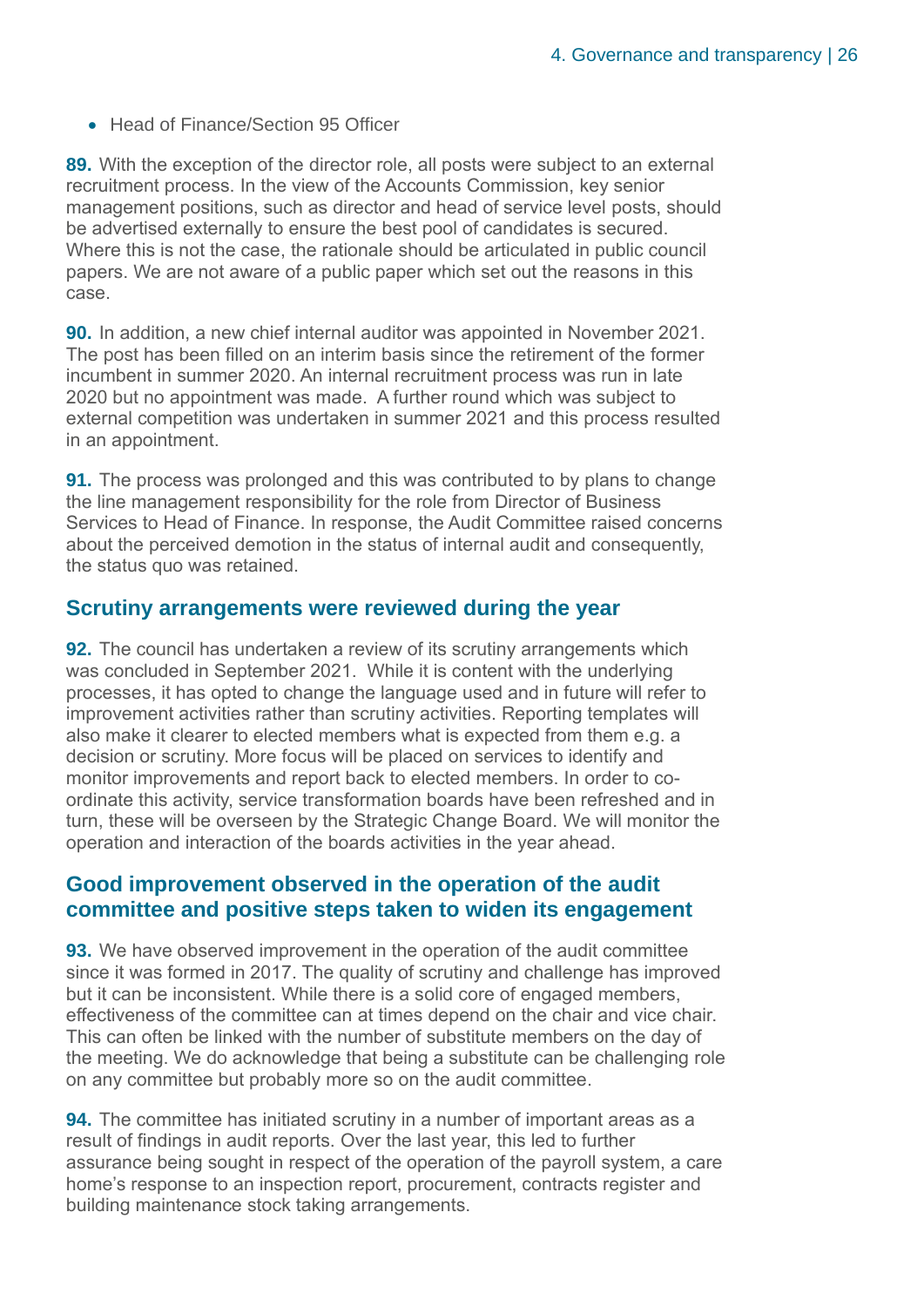**95.** Initial steps have also been taken by the committee to widen its engagement with policy committees and support a shared understanding of the roles of respective committees in the council's governance arrangements. This was agreed in principle a couple of years ago but has taken some time to implement. In addition, the committee produced its first annual report in the summer and this sets out a summary of its activities over the last year. These are all examples of positive developments with scope for further refinement in the year ahead.

**96.** We are aware that elected members are contributing to an induction programme being prepared for incoming councillors in May 2022. In order to retain the progress made by the committee to date, any possible steps which can be taken to support succession planning would also be beneficial.

**97.** One of the scrutiny areas set out in the audit committee's remit is to review the effectiveness of the council's delivery of adult social care services. While the committee considers any internal audit reports on social care including relevant reports from the IJB audit committee, these are occasional rather than regular reports. We note that the Aberdeenshire Integration Joint Board's annual performance report is considered by full council and that quarterly performance information is considered by the communities committee.

**98.** With an annual budget in excess of £100m, adult social care forms a significant element of the council's budget. In our view, there is scope for the audit committee to have a more active role in the scrutiny of adult social care services. This would create dedicated space for scrutiny and provide the council with assurance on the effectiveness of the operation of delegated functions and a clearer mechanism to trigger any refresh of the integration scheme.

#### **Recommendation 7**

The audit committee should have a more active role in the scrutiny of adult social care services.

#### **Elected members had limited opportunity to formally scrutinise performance against council priorities. New performance reporting arrangements have however recently commenced.**

**99.** We acknowledge that significant work has been undertaken involving elected members and officers in the revision of the council's priorities and development of directorate and area plans. The first six monthly reports of performance against revised targets have been reported to council in the latest cycle of meetings during November/December 2021. Other than the Annual Performance Report in September 2021, limited performance information was publicly considered by elected members during 2020/21.

**100.** A performance monitoring report was provided to the Education and Children's Services Committee in December 2020 with a 6 monthly update on progress for the indicators supporting the former Council Plan 2017-2022. We are not aware of other committees receiving a similar report.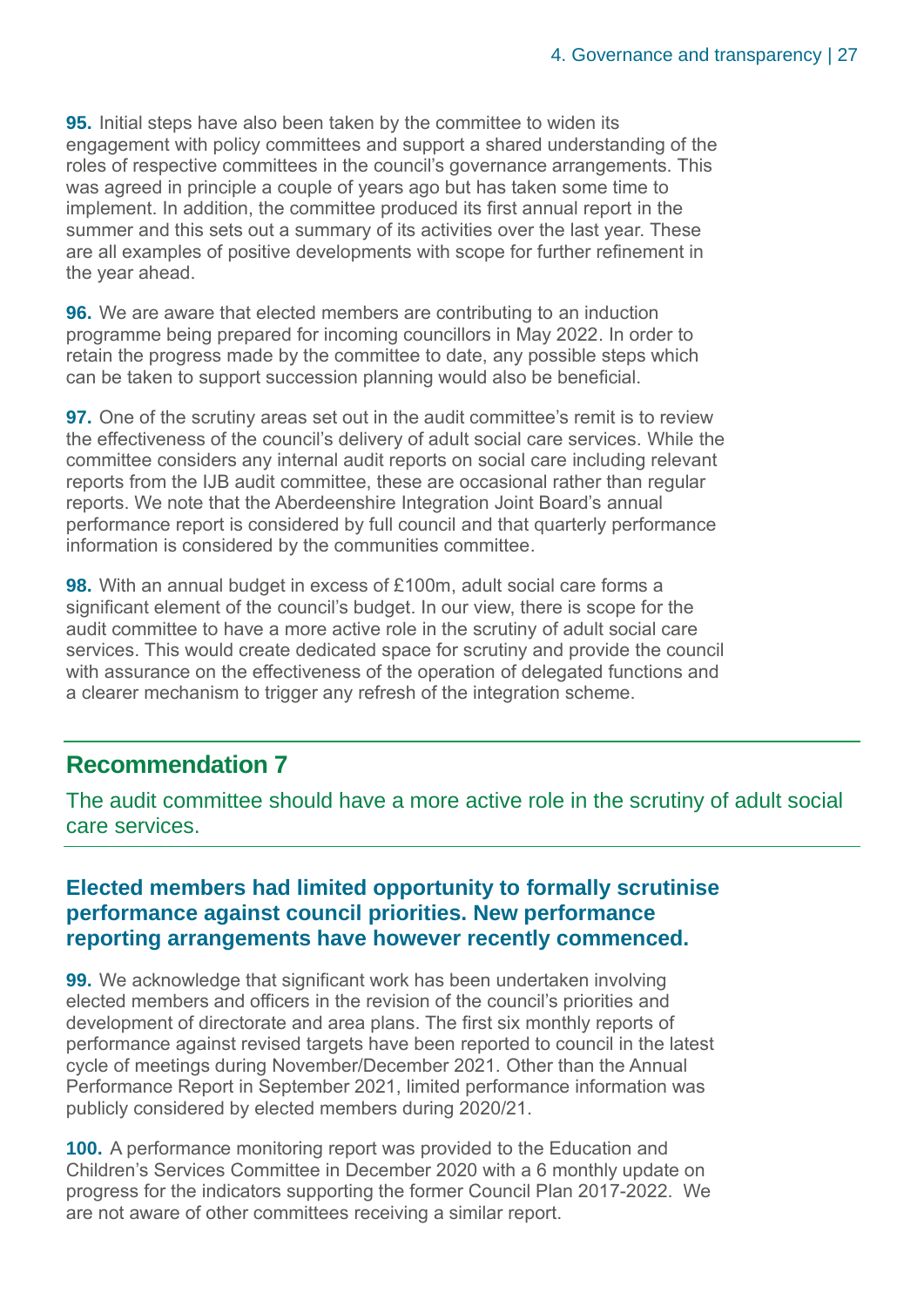**101.** A performance management framework was approved by the council in June 2021. We reviewed the framework and found that it covers monitoring of targets and indicators but did not extend to wider performance management activities such as scrutiny and self-evaluation. An 'Embedding Continuous Improvement Framework' was also agreed by the senior leadership team in June 2021.

**102.** The first 6 monthly performance reports against the new directorate action plans have recently been considered by Business Services and Infrastructure Services Committees. It is expected that the other policy committees will receive their first performance reports in the next committee cycle. We are not aware of any performance reporting to Area Committees to date. We intend to consider these reports as part of our 2021/22 best value follow up activity.

#### **More timely budget monitoring reporting introduced but with scope for further refinement**

**103.** From April 2021, the council implemented new arrangements to provide policy committees with 2021/22 financial information at the most recent month end. In the past, quarterly reports were prepared which could be some weeks out of date by the committee meeting depending on its position in the cycle of committee meetings.

**104.** During 2020/21, Education and Children's Services Committee (ECSC) only received budget monitoring reports for quarters one and two. All other policy committees received three quarterly reports. We also note that quarter four, the year end monitoring reports, were provided to committees as a Bulletin Report and therefore they did not form part of formal committee business.

**105.** In our 2019/20 Annual Audit Report, we indicated that elected members needed to receive more robust budget monitoring reports in a timely manner in order that effective scrutiny arrangements can be put in place. We have seen positive changes in the format and content of budget monitoring reports. In ECSC for example, the number of budget lines routinely reported have doubled from 13 to 28 but 60% of the overall service budget is still contained within two budget lines. Elected members have access to live data online which is an innovative step but it is important the public scrutiny of financial information is consistent across services and further refined where appropriate.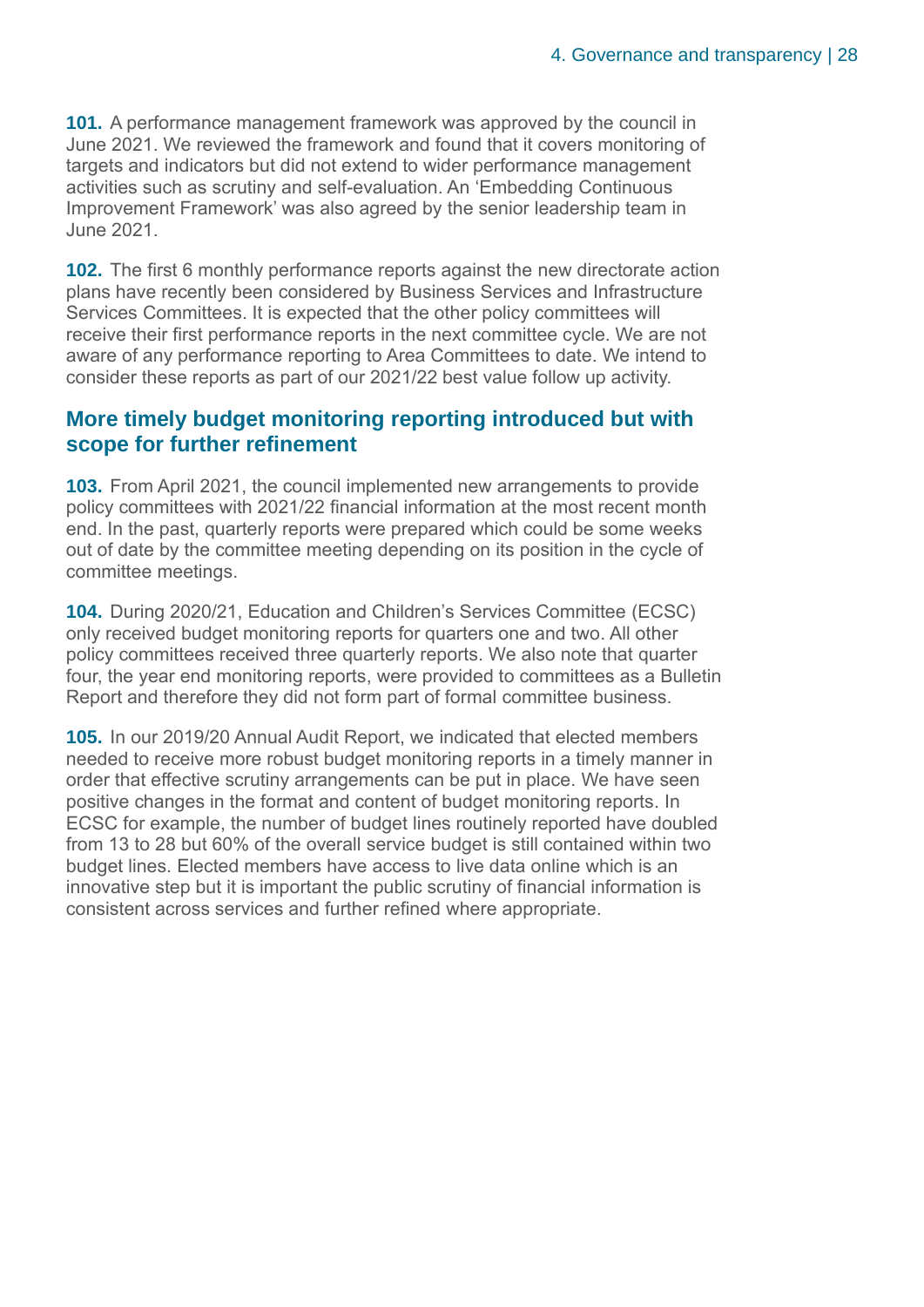## <span id="page-28-0"></span>**5. Best Value**

Using resources effectively and continually improving services.

#### **Main judgements**

Work undertaken in response to the Best Value Assurance Report provides a good foundation to go forward. The new arrangements need to be refined and embedded to enable a culture of continuous improvement to be demonstrated and supported.

#### **Momentum needs to continue having laid good foundations to support best value**

**106.** Aberdeenshire Council's Best Value Assurance Report (BVAR) was published by the Accounts Commission in October 2020. Our audit work this year has concentrated on following up the council's response to the BVAR.

**107.** Officers developed an action plan to address the recommendations contained in the BVAR and these were endorsed by the council in November 2020. The BVAR action plan was subsequently incorporated into the council's corporate improvement plan. With the passage of time, there was slippage in the council's delivery of the improvement plan.

**108.** In considering the extent of follow up as part of the 2020/21 audit, we were guided by the level of intended progress set out in the council's corporate improvement plan. The key areas covered were council priorities and outcomes, performance management arrangements, self-evaluation and scrutiny.

**109.** We reported our findings to the Audit Committee in November 2021. The key messages from our review were:

- The work undertaken to date provides a good foundation to go forward but it is important the momentum is not lost. The new arrangements need to be refined and embedded to enable a culture of continuous improvement to be demonstrated and supported.
- The council approved and set out a clearer intention of its priorities. While performance measures have been identified, there has been limited formal reporting of progress against priorities during the year. This needs to be promptly addressed to assist elected members in demonstrating progress. Plans to implement the recently agreed changes to the council's scrutiny and self-evaluation arrangements need to be swiftly progressed if the impact of the changes is to be assessed prior to the local government election in May 2022.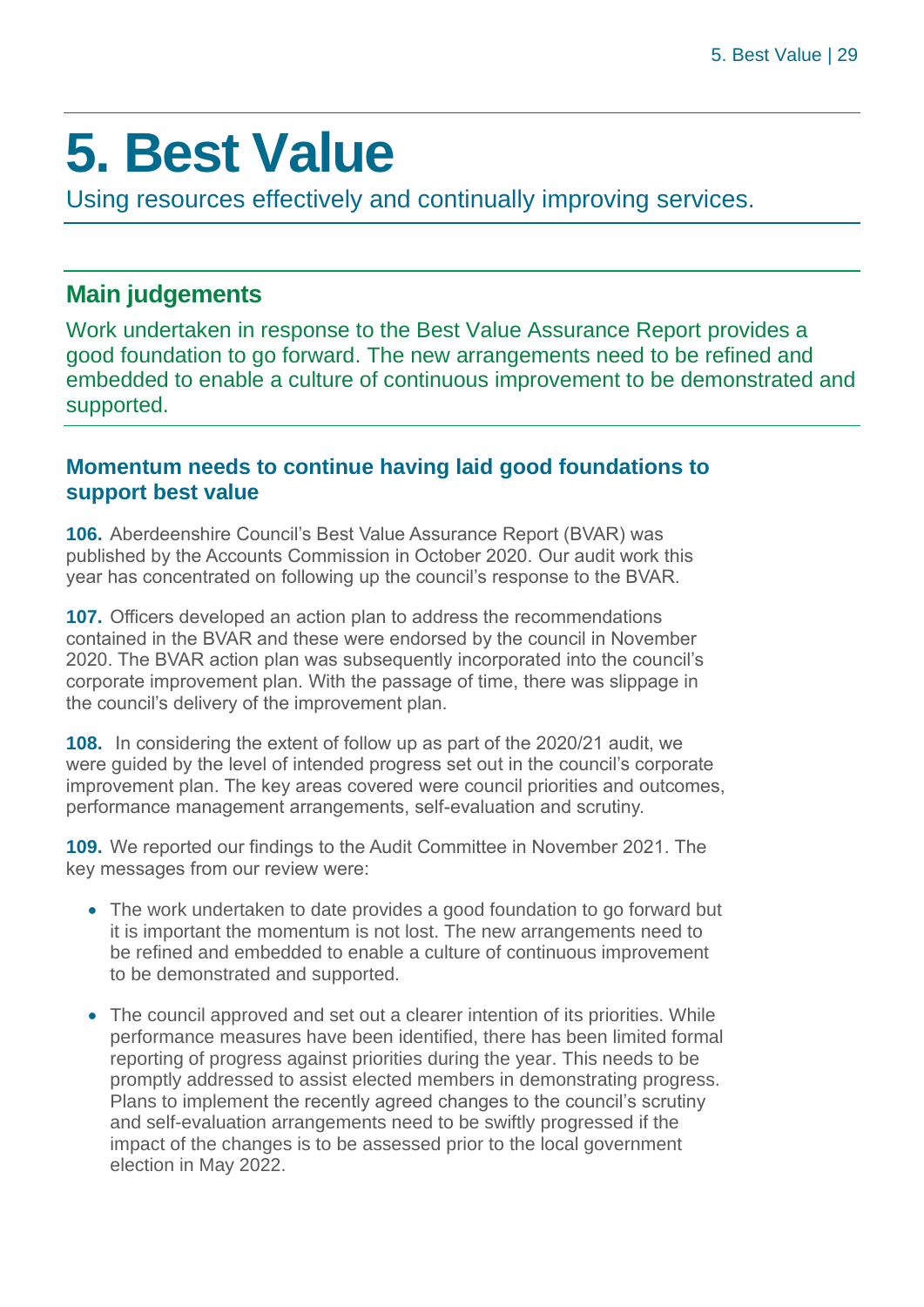- Delivery of the council's priorities involves services and areas working together with partners and communities. How these priorities will be achieved has been explained in a suite of directorate and area plans. The combined set of plans provides a reasonable framework to support improvement. A focus needs to be maintained however, on ensuring actions are SMART, are realistic rather than aspirational and that improvement actions are informed by forthcoming public scrutiny discussion of performance against priorities.
- The connections being refreshed between the council's senior leadership team, strategic change board, service transformation boards and collaboration board are encouraging in the development of a continuous improvement culture.
- The overall pace of change has been slower than intended by the council. Looking ahead to the election in May 2022, it is important that the new council builds on the foundations which are currently being put in place. While there may be some reprioritising of council aims, the time already invested in developing the underlying governance processes should not be lost. The council needs to embed what has been achieved and focus on delivering priorities and improving services.

**110.** The Controller of Audit will consider the results of this follow up work and report to the Accounts Commission on the extent of improvements made.

#### **Recommendation 8**

There has been a focus by elected members and officers on monitoring the progress of the corporate improvement plan. Now that a range of those actions are nearing completion, the next steps need to be considered. There is more to do, directorate and area improvement plans need to be further developed, the pace of performance reporting needs to increase and workforce planning needs to consider the medium and longer term.

#### **Public performance reporting needs to provide a more balanced picture of service performance and planned improvements**

**111.** The council published its annual performance report in September 2021. It provides a mix of narrative and tables of performance data. There is reporting against the former and new council plans and in addition, there is a summary of local government benchmarking data. (The previous Council Plan 2017-22 was formally closed down in July 2020 and a new Council Plan 2020-22 was agreed in October 2020.)

**112.** The report is an important element of the council's public performance reporting to citizens. It contains a wide range of data but there is little in the way of narrative to guide citizens on what has gone well, where the council is content with performance and where it wishes to make improvement e.g. there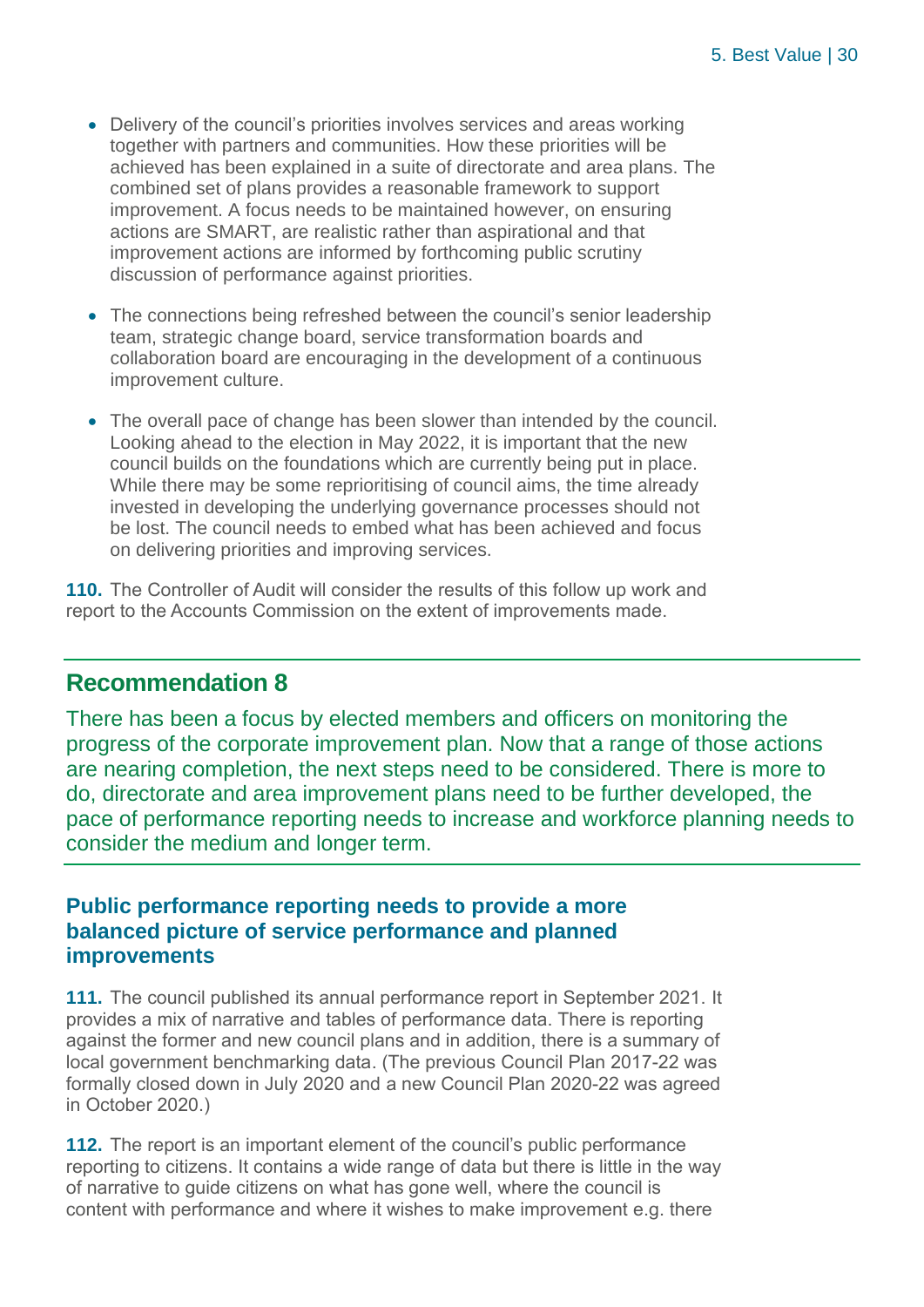are 24 indicators for the Council Plan 2020-22 that are 'significantly below target' but no explanatory narrative has been provided.

**113.** We acknowledge that 2020/21 was a unique year and that performance needs to be considered in the context of Covid-19. In that regard, we noted that a section on the 'Challenges and impact of Covid' focuses on community testing and vaccination programmes and the impact on education services.

**114.** The report collates much of the information expected by the Direction given by Accounts Commission on the publication of Statutory Performance Information (para 115-116) but does not clearly identify key messages and conclusions for citizens.

#### **Statutory performance indicators (SPIs)**

**115.** The Accounts Commission has a statutory responsibility to define the performance information that councils must publish. In turn, councils have their own responsibility, under their Best Value duty, to report performance to the public. The commission does not prescribe how councils should report this information but expects them to provide the public with fair, balanced and engaging performance information.

**116.** The Accounts Commission issued a revised 2018 Statutory Performance Information Direction in December 2018 which requires a council to report:

- its performance in improving local public services provided by the council (on its own and with its partners and communities), and progress against agreed desired outcomes
- its own assessment and independent audit assessments of how it is performing against its duty of Best Value, its plans to improve these assessments and how it (with its partners where appropriate) has engaged with and responded to its diverse communities.

**117.** For 2020/21, the council identified a total of 72 indicators of which 22 provided context only. A summary of the council's performance results compared with the prior year is set out in Exhibit 7 and overall, shows that despite the impact of Covid-19, performance held up with 60% of indicators improving or staying at the same level as the prior year.

#### **The council published its 2021 Equalities Mainstreaming report**

**118.** The Equality Act 2010 sets out the public sector general equality duty that requires public authorities to pay due regard to the need to eliminate unlawful discrimination, victimisation and harassment; advance equality of opportunity; and foster good relations. The Scottish Government introduced specific duties for public authorities, to enable better performance of the public sector equality duty.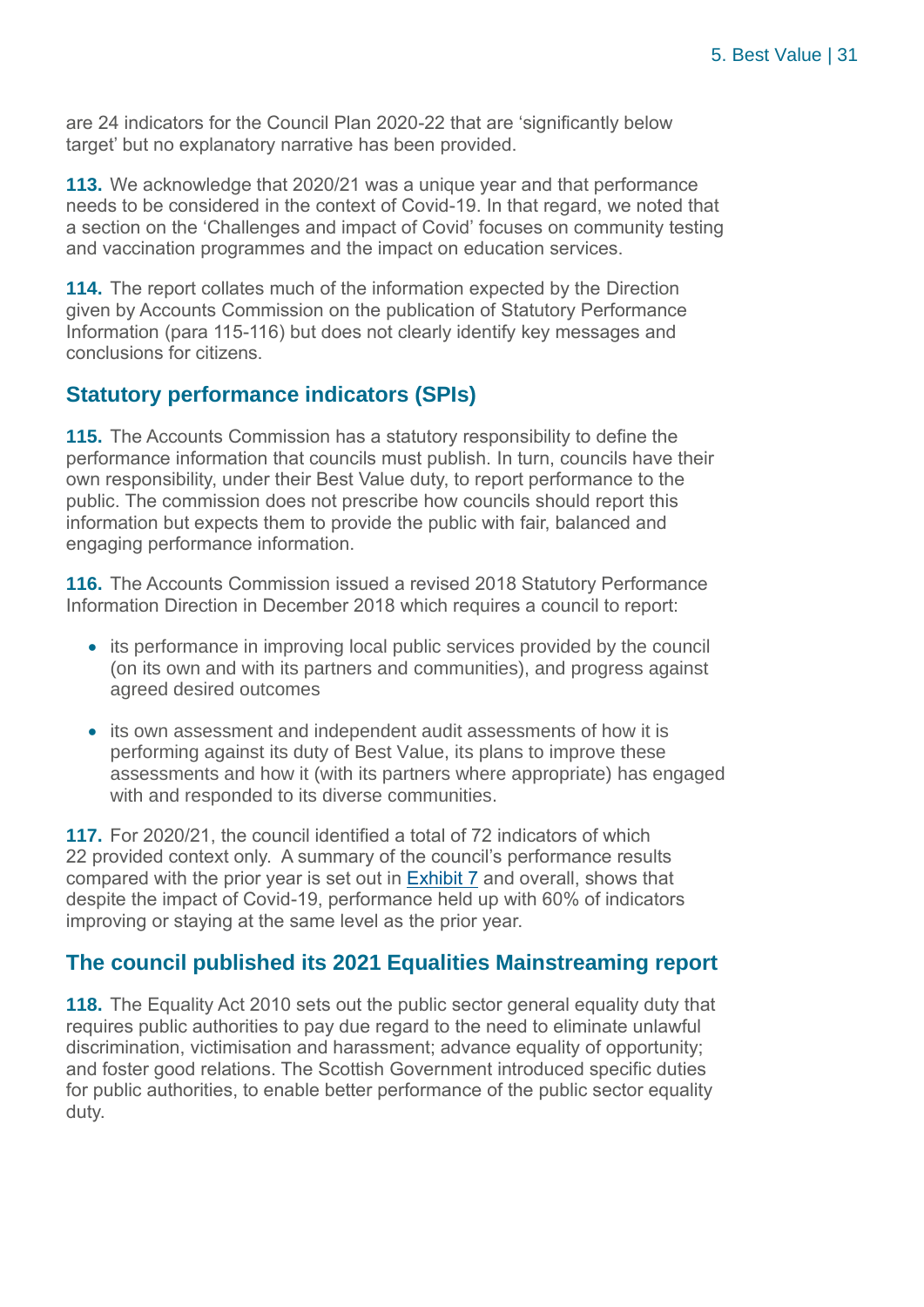#### **Exhibit 7 Performance compared to prior year**



Source: Audit analysis of Aberdeenshire Council's SPIs

**119.** The council has a dedicated section on its website which contains details of the Act and the duties placed on the council. It also provides links to reports and other documents which demonstrate the council's response. Public accessibility to this information would be improved by the addition of a direct link from the council's home page.

**120.** In September 2021, the council published its Equality Mainstreaming and Outcomes Report 2021 which sets out how it has responded to the outcomes set in 2017 and establishes new priorities for 2021-25. Six new priority outcomes have been identified from work undertaken to inform new council plans. This work included two comprehensive community impact assessments and the activities of the citizens panel.

#### **Community impact evidence will usefully inform service planning**

**121.** In collaboration with the Aberdeenshire Community Planning Partnership (CPP), the council has undertaken two community impact assessments (CIA) to assess the impact of the Covid-19 pandemic on the residents and communities of Aberdeenshire. A CIA is a standard process which is undertaken when a critical incident has been called to better understand how a community and statutory partners can work towards recovery and next steps. The data collected has been used by the council and CPP partners to inform plans and support decision making.

**122.** The first CIA was carried out in August 2020 via an online survey to gather data on the impact of the pandemic on people, community groups and the community. Findings from the assessment informed the development of the new Council Priorities last autumn.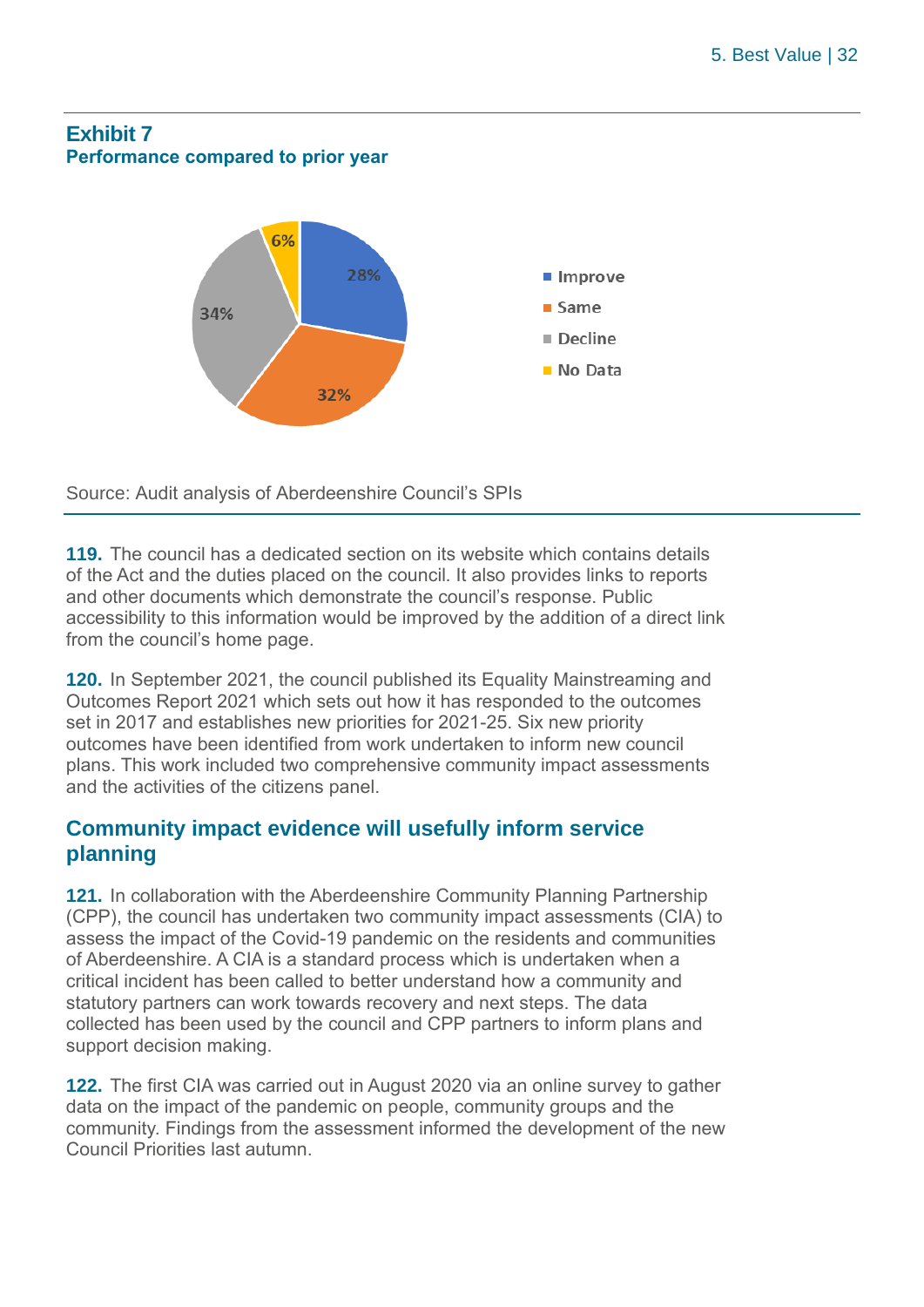**123.** A second impact assessment was undertaken in summer 2021 with a focus on education and training, personal finance, physical and mental wellbeing and transport and travel. Policy and area committees received reports and services will report back on their responses to the assessment and set out how the findings will inform service planning.

#### **National performance audit reports**

**124.** Audit Scotland carries out a national programme of performance audits on behalf of the Accounts Commission and the Auditor General for Scotland. During 2020/21, Audit Scotland published a number of reports which are available from on our website: [www.audit-scotland.gov.uk.](http://www.audit-scotland.gov.uk./) Those of most interest to councils include:

- [Affordable housing](https://www.audit-scotland.gov.uk/report/affordable-housing) April 2020
- [Local government in Scotland Overview 2020](https://www.audit-scotland.gov.uk/report/local-government-in-scotland-overview-2020) June 2020
- [The National Fraud Initiative in Scotland 2018/19](https://www.audit-scotland.gov.uk/report/the-national-fraud-initiative-in-scotland-201819) July 2020
- [Housing Benefit Performance audit: annual update 2020 –](https://www.audit-scotland.gov.uk/publications/housing-benefit-performance-audit-annual-update-2020) December 2020
- [Digital progress in local government](https://www.audit-scotland.gov.uk/report/digital-progress-in-local-government) January 2021
- [Local government in Scotland: Financial overview 2019/20](https://www.audit-scotland.gov.uk/report/local-government-in-scotland-financial-overview-201920) January 2021
- [Improving outcomes for young people through school education](https://www.audit-scotland.gov.uk/report/improving-outcomes-for-young-people-through-school-education) March 2021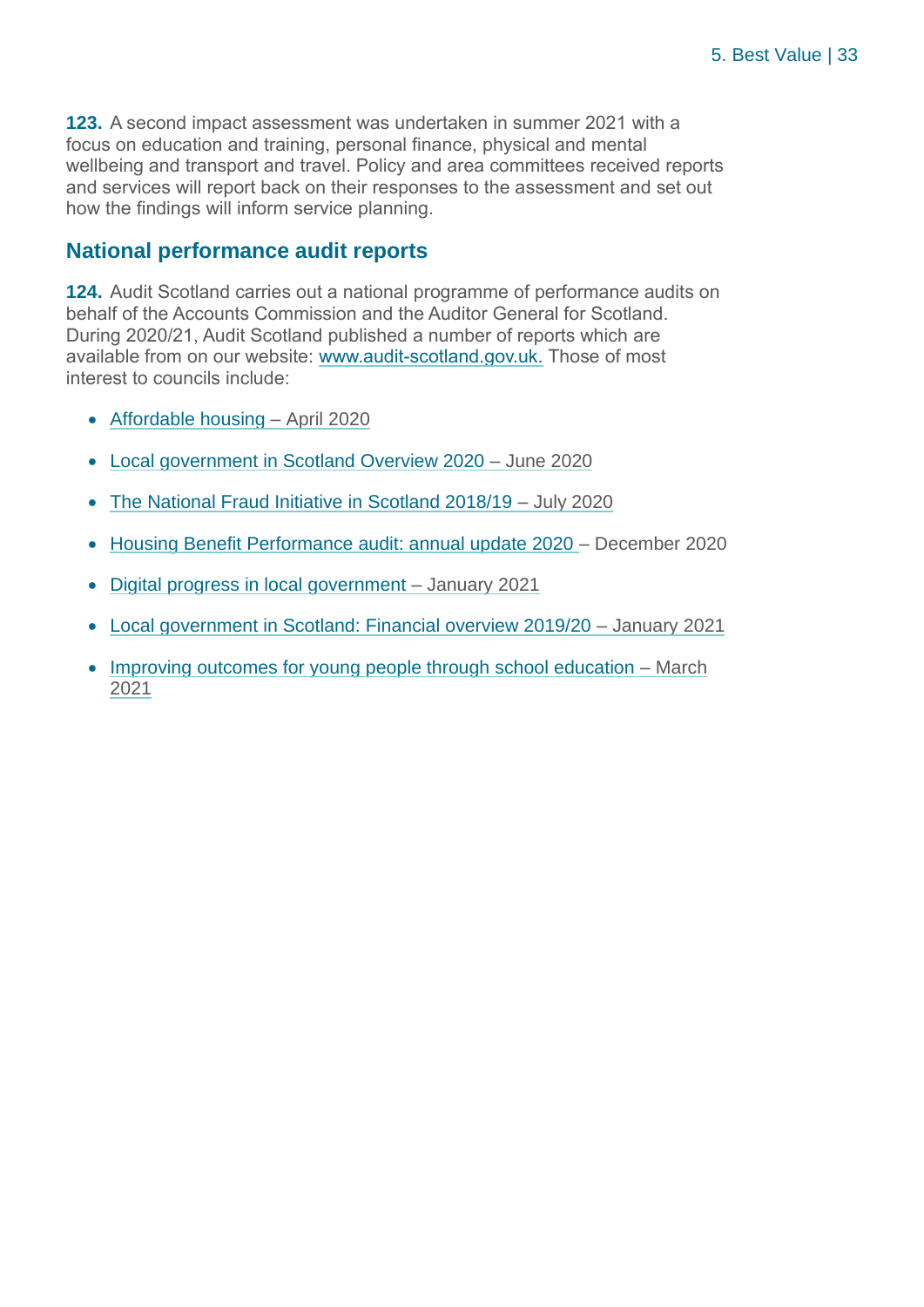

#### **2020/21 recommendations**

<span id="page-33-0"></span>

| <b>Issue/risk</b>                                                                                                                                        | <b>Recommendation</b>                                                                                                                 | <b>Agreed management action/timing</b>                                                                                                                                                                                                                                                                           |
|----------------------------------------------------------------------------------------------------------------------------------------------------------|---------------------------------------------------------------------------------------------------------------------------------------|------------------------------------------------------------------------------------------------------------------------------------------------------------------------------------------------------------------------------------------------------------------------------------------------------------------|
| <b>1.Accounting and valuation</b><br>arrangements for non-current assets                                                                                 | Management should consider a<br>valuation methodology whereby                                                                         | Agreed in principle, for implementation in respect of the<br>2022/23 annual accounts.                                                                                                                                                                                                                            |
| The council revalues elements of non-<br>current assets over a 5-year rolling<br>programme, with different classes of asset<br>being revalued each year. | 20 per cent of each class of<br>asset is revalued each year,<br>with all assets still being<br>revalued once over a 5-year<br>period. | A scoping exercise will be undertaken by Finance with input from<br>the Valuer within Property Services to consider how to achieve<br>the recommended 20 per cent to ensure that a representative<br>sample of all asset classes is considered on an annual basis.                                               |
| Risk: There is a risk of large valuation<br>movements between each year's annual<br>accounts.                                                            |                                                                                                                                       | The results of this exercise will be reported to the Audit<br>Committee in September 2022 to allow the release of the asset<br>list to the Valuer in October 2022.                                                                                                                                               |
|                                                                                                                                                          |                                                                                                                                       | Agreed action for 2021/22 annual accounts.                                                                                                                                                                                                                                                                       |
|                                                                                                                                                          |                                                                                                                                       | The assets identified for review in 2021/22 have already been<br>provided to the Valuer and include a total of 145 properties.                                                                                                                                                                                   |
|                                                                                                                                                          |                                                                                                                                       | Finance will work with the Property Service to ensure that the<br>values of assets not subject to revaluation in 2021/22 are still<br>relevant and that there have been no significant changes that<br>would require a change in valuation in an asset class. This review<br>will be completed by 31 March 2022. |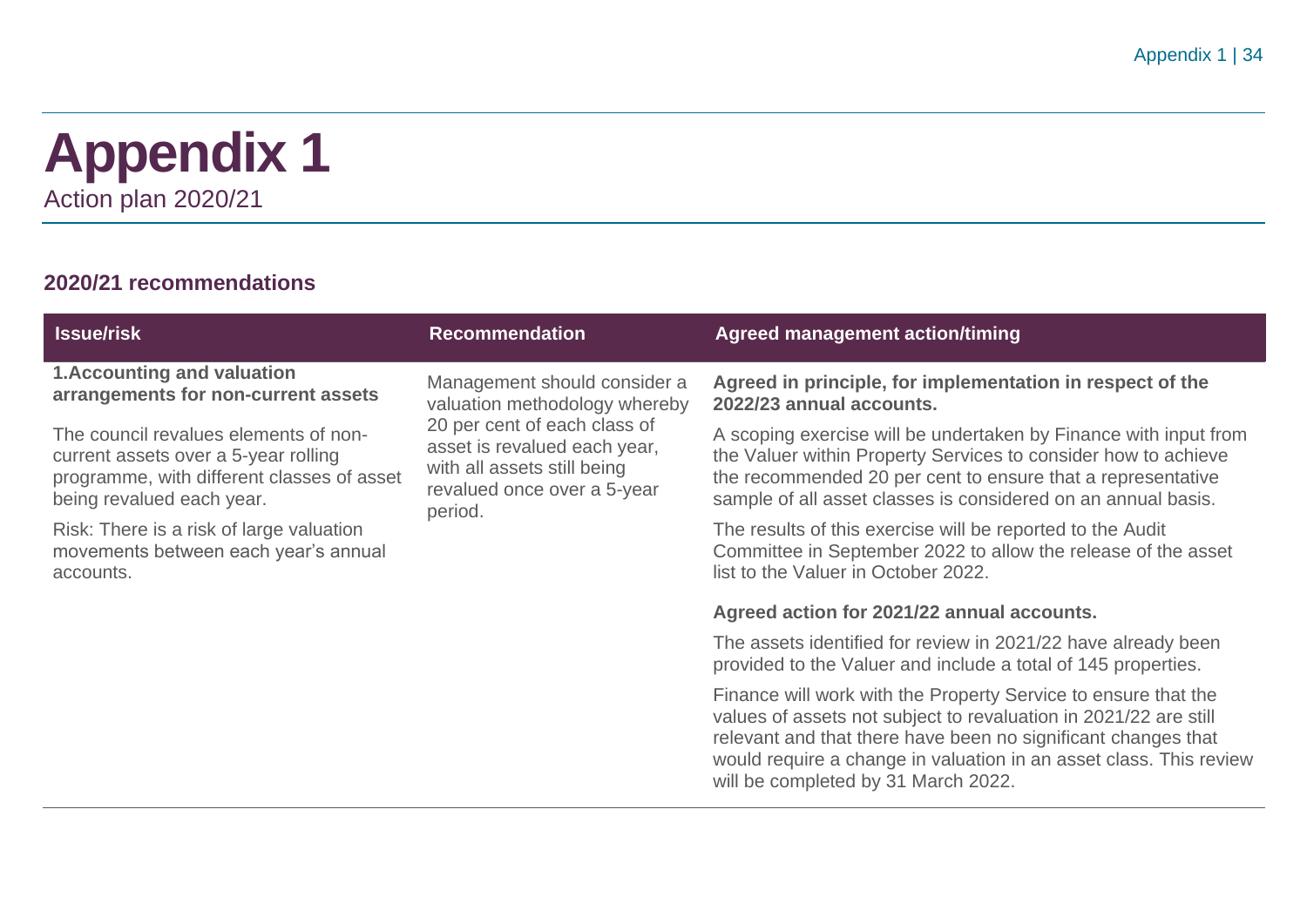| <b>Issue/risk</b>                                                                                                                                                                                                    | <b>Recommendation</b>                                                                                                                                  | <b>Agreed management action/timing</b>                                                                                                                                                                                                                                                                                  |  |
|----------------------------------------------------------------------------------------------------------------------------------------------------------------------------------------------------------------------|--------------------------------------------------------------------------------------------------------------------------------------------------------|-------------------------------------------------------------------------------------------------------------------------------------------------------------------------------------------------------------------------------------------------------------------------------------------------------------------------|--|
|                                                                                                                                                                                                                      | We also suggest a review of the<br>accounting arrangements for<br>non-current assets be<br>undertaken. (This is due to the<br>regular findings we have | Strategic Finance staff will be provided with guidance, training<br>and a reporting process to ensure that information that could<br>impact on the treatment of non-current assets is captured and<br>considered by the Capital Team to ensure correct treatment in the<br>annual accounts.                             |  |
|                                                                                                                                                                                                                      | reported in respect of non-<br>current assets.)                                                                                                        | A professional development session will be arranged prior to 31<br>March 2022 where the Capital Team will provide training on the<br>issues and future requirements.                                                                                                                                                    |  |
| 2. Judicial review decision on Common<br><b>Good assets</b>                                                                                                                                                          | The council should:                                                                                                                                    | A scoping exercise will be undertaken to consider the work and<br>timeframe required to review all the council's operational assets<br>to identify any others that stand on Common Good land and<br>ensure that any such assets are reflected in the Common Good<br>asset register and a leasing arrangement developed. |  |
| A judicial review decision in 2020<br>concluded that all assets built on Common<br>Good land cannot be considered as owned                                                                                           | identify the full list of assets<br>on Common Good land<br>which are now legally<br>considered Common Good                                             |                                                                                                                                                                                                                                                                                                                         |  |
| separately from the land they stand on and<br>are therefore Common Good assets.                                                                                                                                      | assets rather than council<br>owned assets                                                                                                             | The outcome of this scoping exercise will be reported to the Audit<br>Committee in September 2022.                                                                                                                                                                                                                      |  |
| Inverurie Town Hall is being extended as<br>part of the council's office space strategy.<br>This was identified as being on Common<br>Good land and therefore should be<br>regarded as a Common Good asset.          | review its accounting policies<br>for use of these assets.<br>including responsibility for<br>maintenance costs, rental<br>payments; and determine     |                                                                                                                                                                                                                                                                                                                         |  |
| Risk: While the council's accounting<br>policies and legal agreements regarding<br>this asset do not comply with this legal<br>ruling, it may have other operational assets<br>which also stand on Common Good land. | exit strategies for when<br>assets are no longer used by<br>the council for service<br>delivery, or reach the end of<br>their useful lives.            |                                                                                                                                                                                                                                                                                                                         |  |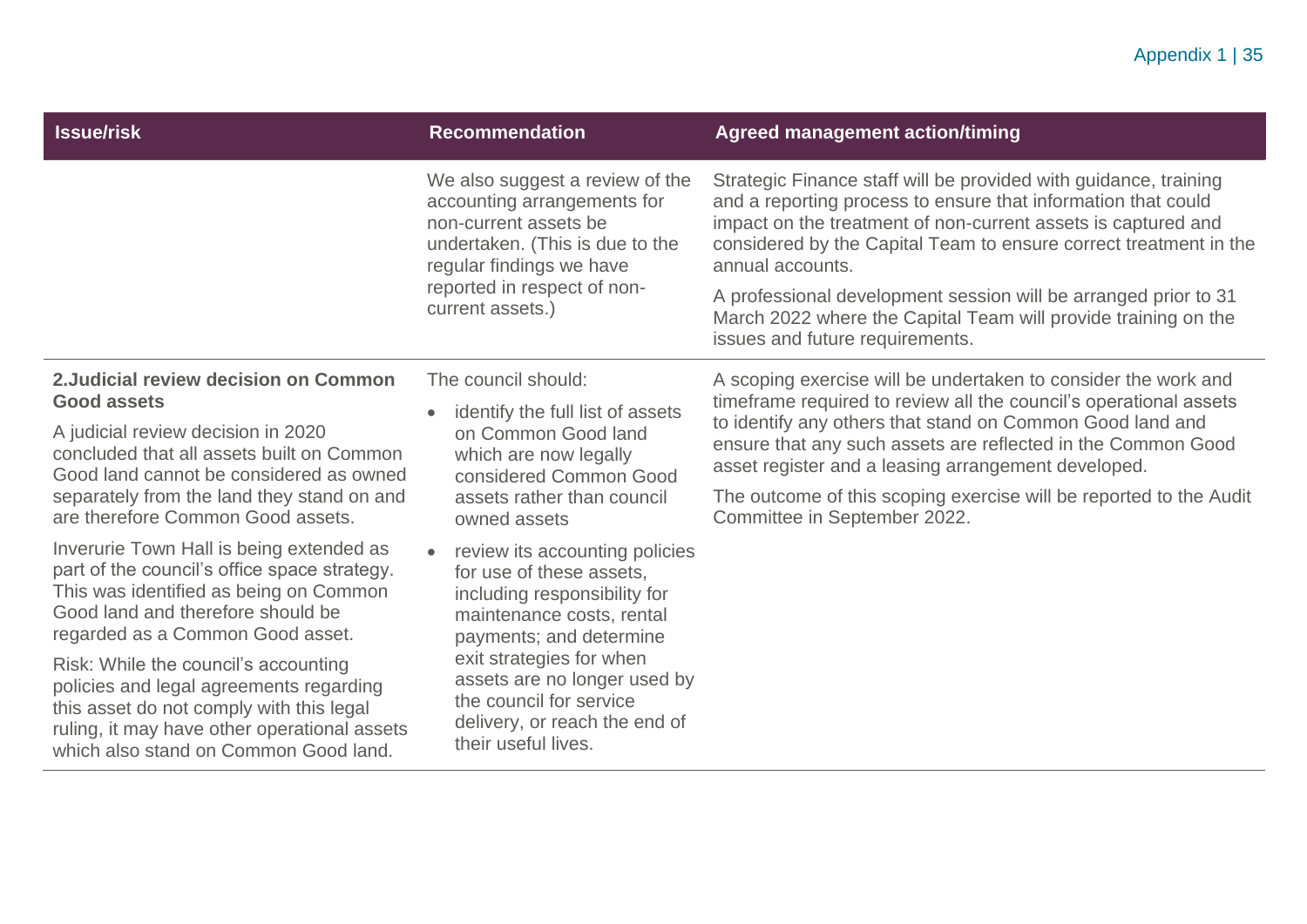#### **Issue/risk Recommendation Recommendation Agreed management action/timing**

#### **3. Management commentary**

The management commentary that accompanies the financial statements should explain the results in simple terms and provide clarity to readers in order to help them understand how the council and its group has performed, both in financial terms against budget and non-financial terms against key service indicators.

The 2020/21 'story' was particularly complex because of the impact of Covid-19 on both income and expenditure but it was not clearly explained.

Risk: The performance of the council and its group may not be transparent, and the reader may not fully understand key messages.

The process for the preparation of the management commentary requires review to ensure the document complies with Scottish Government guidance and the Code of Practice on Local Authority Accounting.

The council's management commentary will be developed to ensure adherence with Scottish Government guidance and the Code of Practice on Local Authority Accounting.

A summary of the key areas for compliance required by the guidance and Code, together with the draft Management Commentary, will be presented to Strategic Leadership Team in May 2022.

#### **4. Financial capacity**

With changing roles, a loss of experience and ongoing pressures as a result of Covid-19 responses, there is a risk that the service will experience capacity issues and/or reduced performance.

The finance function should be reviewed to ensure there is sufficient capacity to meet the ongoing pressures arising from the impact of Covid-19. This should include ensuring there is sufficient management review in the structure and that staff in new roles have adequate support and training to operate effectively.

There continues to be significant challenges within several of the Finance Service Teams. Additional work has had to be absorbed by existing staff because of the payments of grants on behalf of the Scottish Government (e.g., Self Isolation and Business Grants).

In addition to the appointment of a new Head of Finance and Strategic Finance Manager, there has been significant staffing turnover, with a significant loss of knowledge and experience.

The Strategic Finance Manager was appointed in November 2021. He has been tasked to review the resourcing requirements of the team, to include numbers and grades of employees within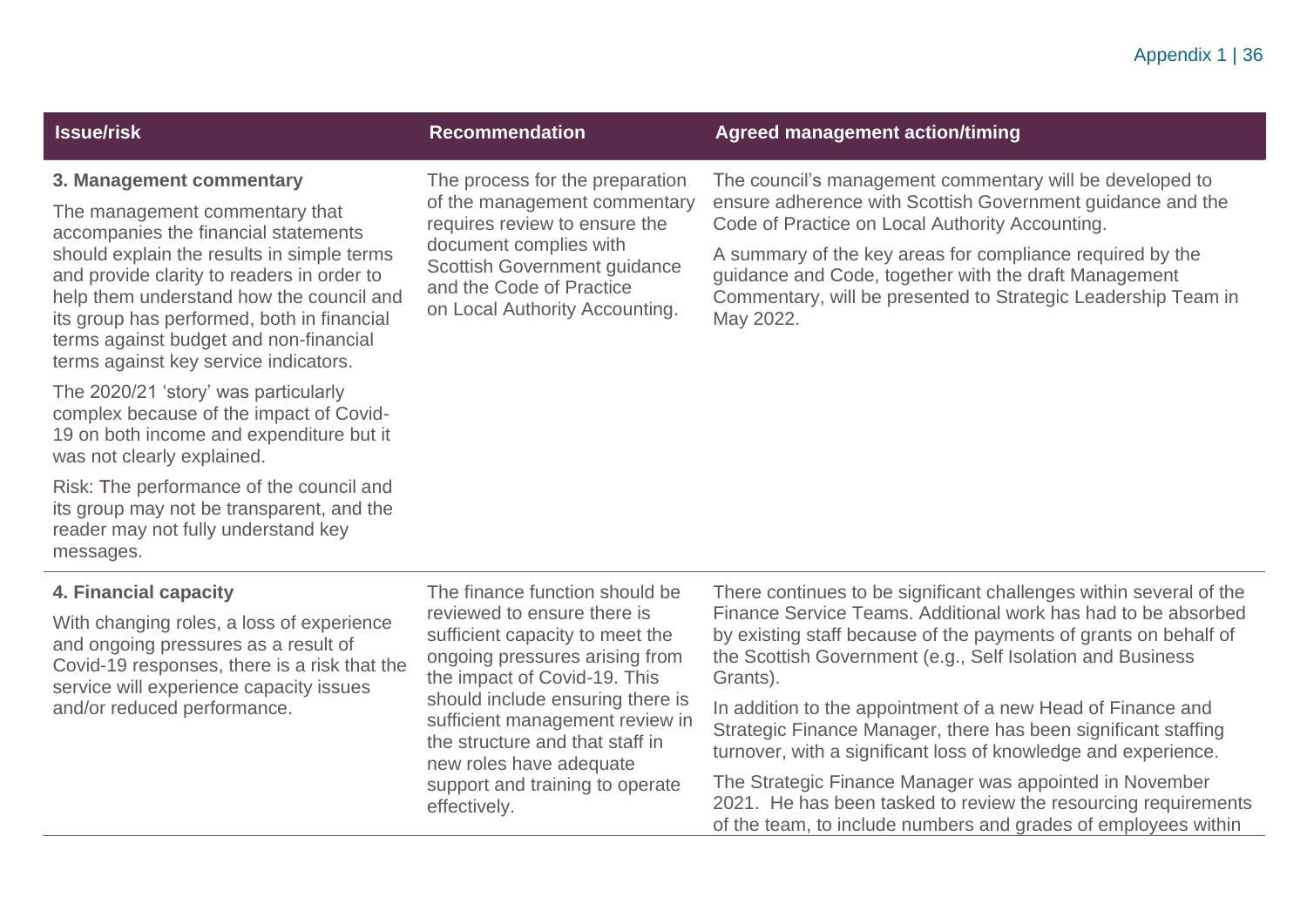| <b>Issue/risk</b>                                                                                             | <b>Recommendation</b>                                                                                                      | <b>Agreed management action/timing</b>                                                                                                                                                                                                                                                                                                                                                                                                                                |
|---------------------------------------------------------------------------------------------------------------|----------------------------------------------------------------------------------------------------------------------------|-----------------------------------------------------------------------------------------------------------------------------------------------------------------------------------------------------------------------------------------------------------------------------------------------------------------------------------------------------------------------------------------------------------------------------------------------------------------------|
|                                                                                                               |                                                                                                                            | the team, training, and development requirements for each role<br>as well seeking input from CIPFA/ACCA on the development of a<br>programme of support.                                                                                                                                                                                                                                                                                                              |
|                                                                                                               |                                                                                                                            | A report detailing the capacity and resource challenges within<br>Finance will be presented to Strategic Leadership Team in March<br>2022.                                                                                                                                                                                                                                                                                                                            |
| 5. Internal audit                                                                                             | Taking account of organisational                                                                                           | A prioritisation exercise was completed in the current year to                                                                                                                                                                                                                                                                                                                                                                                                        |
| Due to a lack of resources, there is<br>significant slippage in the internal audit<br>plan.                   | risk, audits should be prioritised<br>to provide a wider<br>understanding for the audit<br>committee and officers of those | reassess each audit and our ability to deliver, balanced with the<br>need to gain sufficient assurance to provide an annual opinion.<br>Four audits have been formally deferred to next year. We are<br>confident that we have sufficient assurance based on current                                                                                                                                                                                                  |
| Risk: The chief internal auditor needs to<br>modify his audit opinion due to the reduced                      | which are critical to the annual<br>audit opinion, those which may                                                         | year work, work from the previous year work and assurance from<br>the first and second lines.                                                                                                                                                                                                                                                                                                                                                                         |
| programme of work delivered.                                                                                  | be subject to change if risks<br>change and where there is more<br>flexibility when resources are<br>scarce.               | For 2022-25, the plan has been prioritised into high, medium and<br>low, with approval sought to move audits between years as<br>required (defer, bring forward or add new reviews based on<br>assurance needs). This authority will be requested of the Audit<br>Committee in March 2022. The plan also contains slightly less<br>reviews to facilitate the carried forward work and contingency for<br>consultancy across the council to respond to emerging risks. |
|                                                                                                               |                                                                                                                            | An audit methodology refresh is also being carried out to look at<br>individual audits on a more risk basis and carry this through to<br>our annual planning going forward.                                                                                                                                                                                                                                                                                           |
| 6. Medium term financial planning                                                                             | Medium term financial planning<br>should be refreshed, include                                                             | The budget for 2022/23 will form the basis for the 5-year Medium<br><b>Term Financial Strategy.</b>                                                                                                                                                                                                                                                                                                                                                                   |
| The council's medium term financial<br>strategy was developed several years ago<br>and would merit a refresh. | financial modelling and<br>scenarios to provide a fuller<br>picture of the impact of changes                               | As part of the budget setting process for 2022/23, all<br>directorates/services were invited to consider the adequacy of<br>existing budgets and identify cost pressures for 2022/23 and the                                                                                                                                                                                                                                                                          |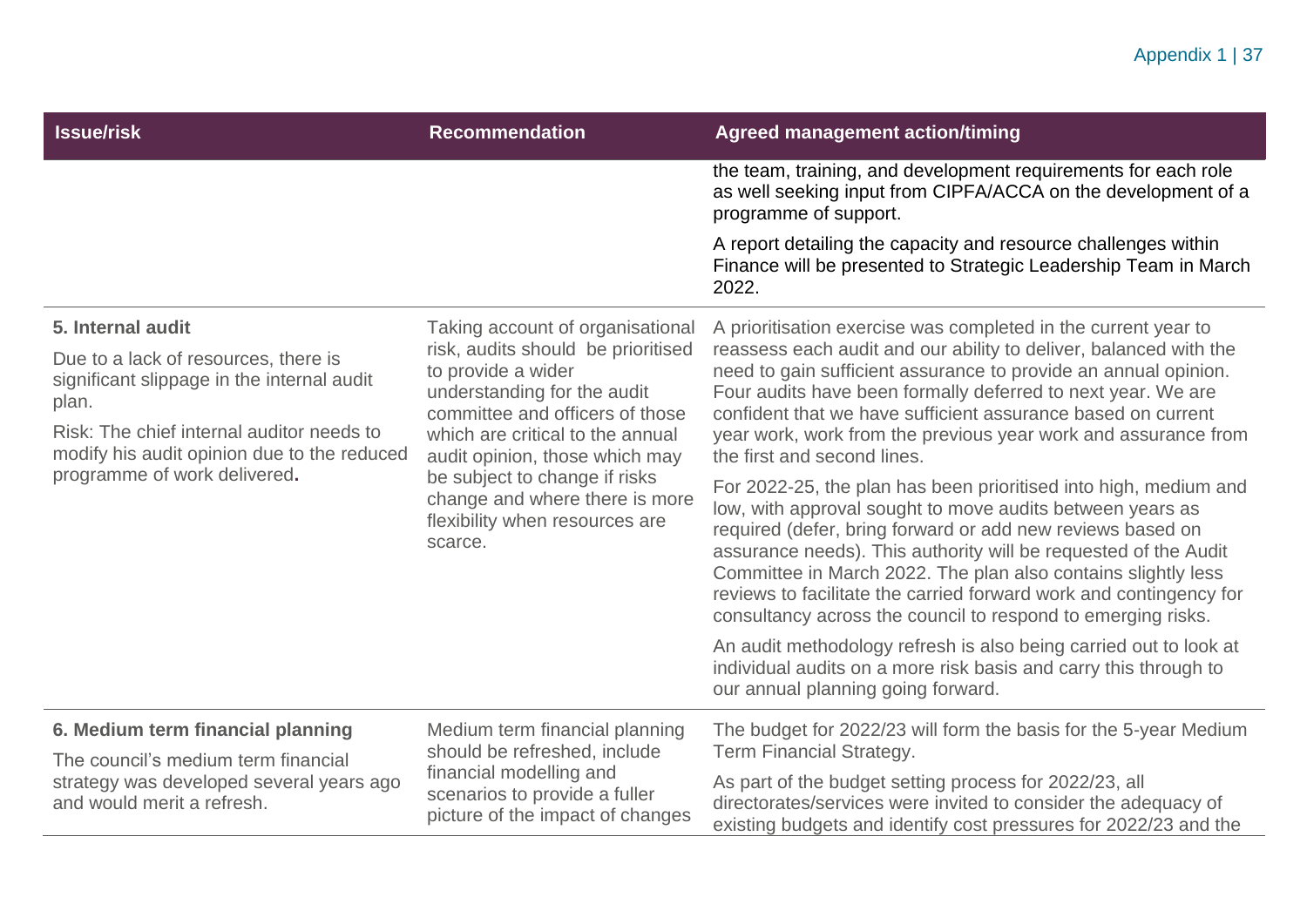| <b>Issue/risk</b>                                                                                                                                                     | <b>Recommendation</b>                                                                      | <b>Agreed management action/timing</b>                                                                                                                                                                                                                                                                                                                                                                       |
|-----------------------------------------------------------------------------------------------------------------------------------------------------------------------|--------------------------------------------------------------------------------------------|--------------------------------------------------------------------------------------------------------------------------------------------------------------------------------------------------------------------------------------------------------------------------------------------------------------------------------------------------------------------------------------------------------------|
| Risk: The assumptions and risks which<br>underpin the strategy may be out of date<br>and do not reflect the impact of Covid-19.                                       | in income and expenditure<br>streams, and provide a link with<br>the council's priorities. | following four financial years. All pressures were subject to a peer<br>review through the officer Collaboration Board and a review by<br>the Strategic Leadership Team.                                                                                                                                                                                                                                     |
|                                                                                                                                                                       |                                                                                            | The review undertaken by services considered inflationary price<br>increases, the cost of implementing new Scottish Government<br>guidance and expected reductions in income, as well as changes<br>in demography. A review was also undertaken on the anticipated<br>cost increases associated with pay and national insurance<br>following the settlement of the Local Government Pay Award in<br>2021/22. |
|                                                                                                                                                                       |                                                                                            | Scenario planning, as part of the budget setting process, has<br>been undertaken on the following distinct cost bases: staff costs,<br>Scottish Government grant, general inflation on discretionary<br>spend etc.                                                                                                                                                                                           |
|                                                                                                                                                                       |                                                                                            | For the 2023/24 budget setting process, a more multi-dimensional<br>approach will be taken to capture the impact of changes over<br>several cost bases to ensure that the overall quantum of financial<br>risks is considered. This will be reported to Strategic Leadership<br>Team in September 2022.                                                                                                      |
|                                                                                                                                                                       |                                                                                            | Management considers this recommendation to be complete.                                                                                                                                                                                                                                                                                                                                                     |
| 7. Scrutiny of adult social care services                                                                                                                             | The audit committee should                                                                 | Officers will embed the recent changes made to the Scheme of                                                                                                                                                                                                                                                                                                                                                 |
| The adult social care budget is in excess of<br>£100m and forms a significant part of the<br>council's budget but there is limited formal<br>scrutiny by the council. | have a more active role in the<br>scrutiny of adult social care<br>services.               | Governance and scope what further improvements can be made<br>to improve the scrutiny role of the audit committee on the<br>council's delivery of adult social care services under Direction<br>from the IJB by September 2022.                                                                                                                                                                              |
| Risk: There is insufficient oversight/unable<br>to demonstrate if delegated functions are<br>operating effectively.                                                   |                                                                                            |                                                                                                                                                                                                                                                                                                                                                                                                              |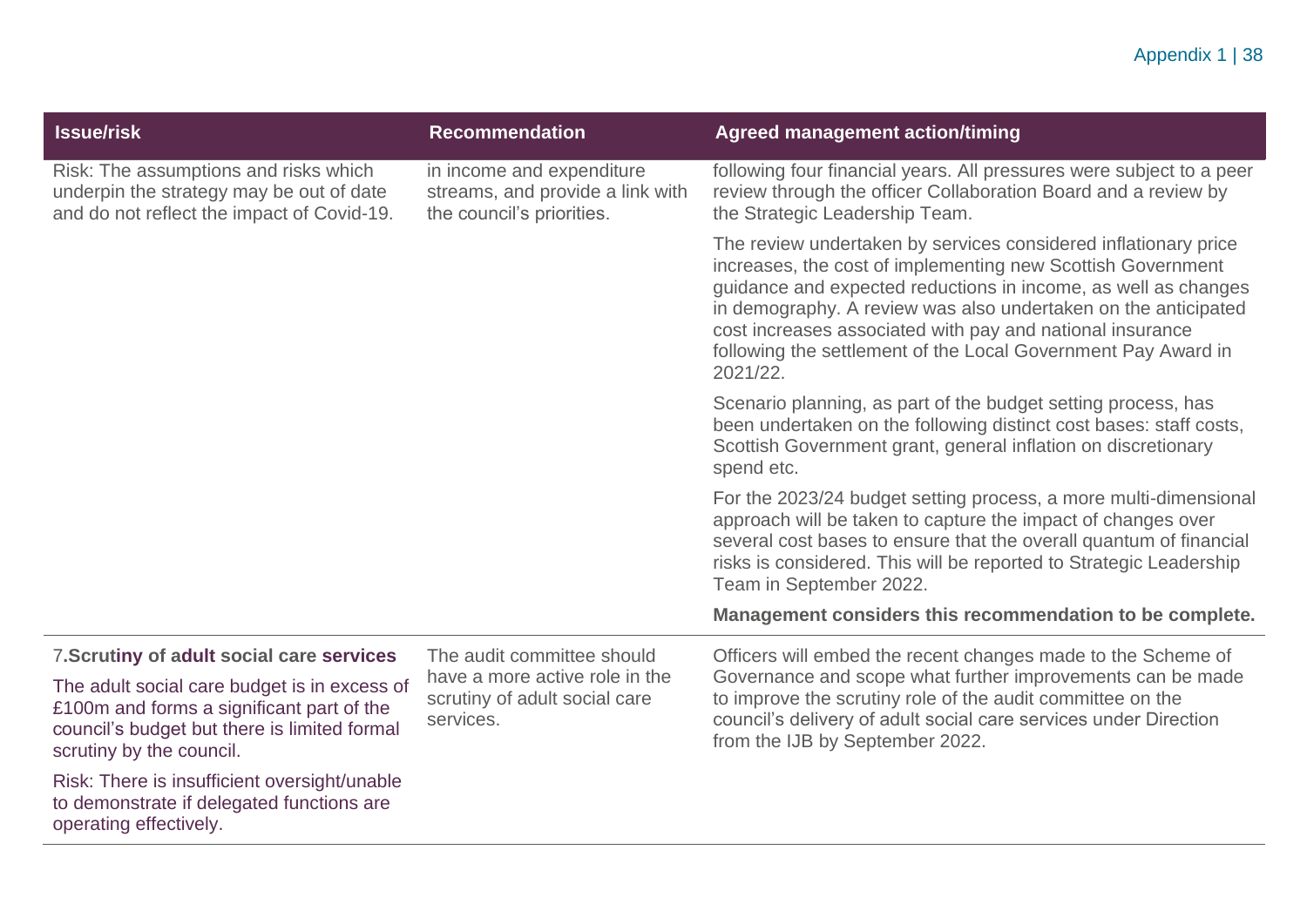| <b>Issue/risk</b>                                                                                                                                                                                                                                                                                                                                                                                          | <b>Recommendation</b>                                                                                                                                                                                                                                                                                                                                                                                                                                                             | <b>Agreed management action/timing</b>                                                                                                                                                                                                                                                                                                                                                                                                                                                                                                                                                       |
|------------------------------------------------------------------------------------------------------------------------------------------------------------------------------------------------------------------------------------------------------------------------------------------------------------------------------------------------------------------------------------------------------------|-----------------------------------------------------------------------------------------------------------------------------------------------------------------------------------------------------------------------------------------------------------------------------------------------------------------------------------------------------------------------------------------------------------------------------------------------------------------------------------|----------------------------------------------------------------------------------------------------------------------------------------------------------------------------------------------------------------------------------------------------------------------------------------------------------------------------------------------------------------------------------------------------------------------------------------------------------------------------------------------------------------------------------------------------------------------------------------------|
| <b>8.Best Value</b><br>The council's action plan in response to<br>the BVAR is nearing completion but there<br>is still work to do to embed the new<br>arrangements which have been introduced<br>and ensure they work effectively as part of<br>the council's routine governance<br>arrangements.<br>Risk: The pace of change will be too slow<br>and the required improvements will not be<br>delivered. | There has been a focus by<br>elected members and officers<br>on monitoring the progress of<br>the corporate improvement plan.<br>Now that a range of those<br>actions are nearing completion,<br>the next steps need to be<br>considered. There is more to do,<br>directorate and area<br>improvement plans need to be<br>further developed, the pace of<br>performance reporting needs to<br>increase and workforce planning<br>needs to consider the medium<br>and longer term. | Officers recognise the importance of continuing the progress that<br>has been made in terms of best value action plans and work is<br>continuing to:<br>embed the performance reporting schedule as set out in the<br>performance management framework<br>implement the new self-evaluation regime (PSIF)<br>develop data driven workforce planning analysis and decision<br>making.<br>A new Council Plan will be considered by the first meeting of full<br>council following the local election in May. Directorate and area<br>plans will be further developed in conjunction with this. |
| 9. Public performance reporting<br>The annual report and the council's<br>website provide a lot of information from a<br>range of sources but there is little narrative<br>to guide citizens though the detail, draw<br>conclusions or highlight areas of good and<br>poorer performance.<br>Risk: There is a lack of transparency on<br>the council's performance and the action it<br>intends to take.   | Public performance reporting<br>needs to provide a more<br>balanced picture on service<br>performance and planned<br>improvements.                                                                                                                                                                                                                                                                                                                                                | The development of the annual performance report is currently<br>being reviewed to ensure that citizens are provided with this<br>detail.<br>Two additional strands of work are also being progressed:<br>creating a performance dashboard on the council website to<br>provide transparency and accountability<br>working with communications officers to refresh the council's<br>approach for publishing performance reporting on social<br>media channels.                                                                                                                               |

This work will be completed by September 2022.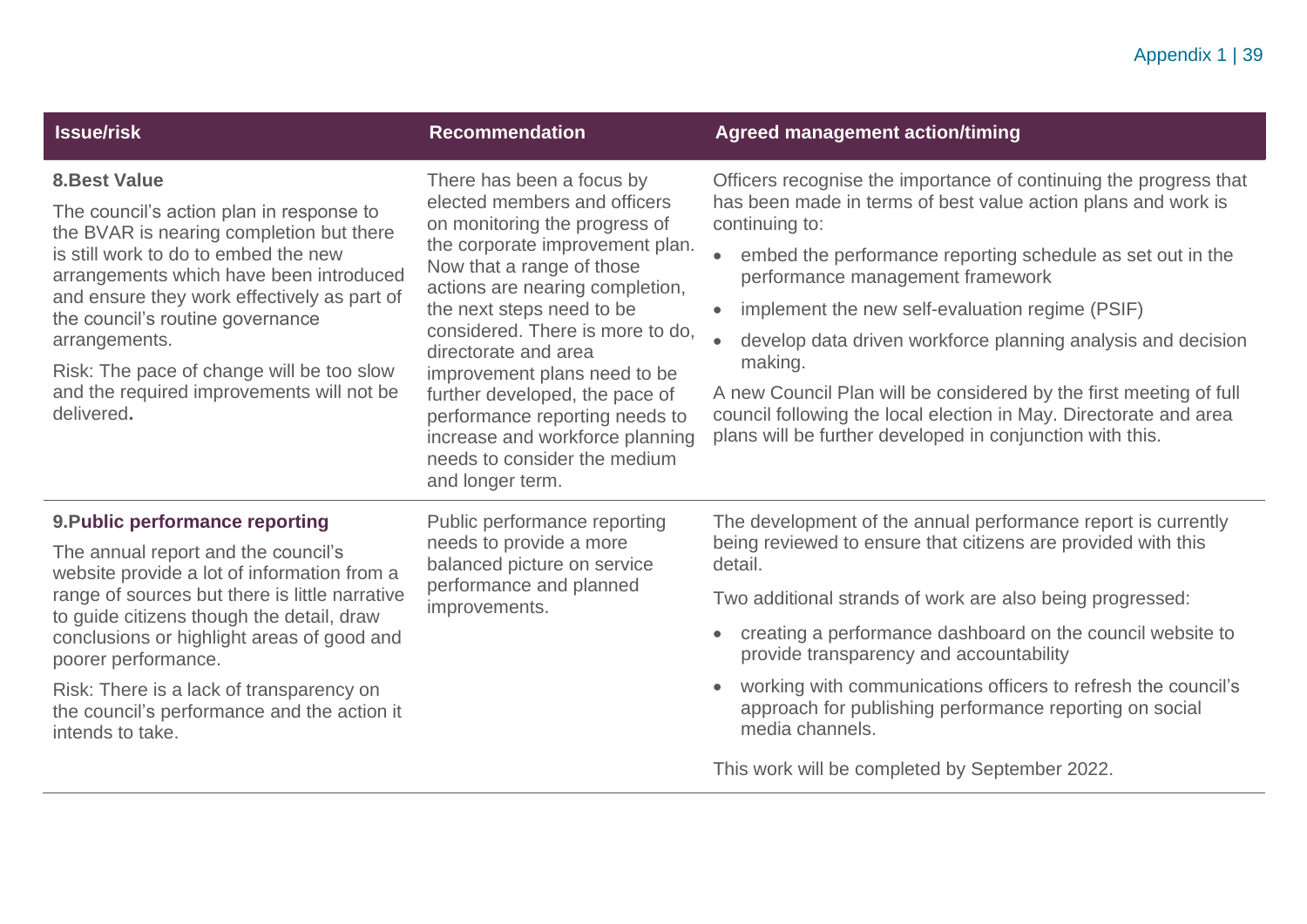### **Appendix 2**  Significant audit risks identified during planning

The table below sets out the audit risks we identified during our planning of the audit and how we addressed each risk during the audit in arriving at our conclusions. The risks relate to areas where we considered there was a risk of material misstatement in the annual accounts. We did not identify any significant risks relating to our wider scope responsibility under the [Code of Audit Practice 2016.](http://www.audit-scotland.gov.uk/report/code-of-audit-practice-2016)

<span id="page-39-0"></span>

| <b>Audit risk</b>                                                                                                                                                                                                    | <b>Assurance procedure</b>                                                                    | <b>Results and conclusions</b>                                                                                                  |
|----------------------------------------------------------------------------------------------------------------------------------------------------------------------------------------------------------------------|-----------------------------------------------------------------------------------------------|---------------------------------------------------------------------------------------------------------------------------------|
| 1. Risk of material misstatement due to fraud caused by the<br>management override of controls                                                                                                                       | Owing to the nature of this risk,<br>assurances from management<br>are not applicable in this | Our work did not identify any<br>indicators of management bias or                                                               |
| ISA 240 requires that audit work is planned to consider the risk                                                                                                                                                     | instance.                                                                                     | management fraud.                                                                                                               |
| of fraud, which is presumed to be a significant risk in any audit.<br>This includes consideration of the risk of management override<br>of controls to change the position disclosed in the financial<br>statements. |                                                                                               | <b>Completed audit procedures</b><br>included review and testing of<br>journal entries, accruals,<br>prepayments and estimates. |
| This risk also applies to the council's charities.                                                                                                                                                                   |                                                                                               | <b>Conclusion: Satisfactory.</b>                                                                                                |
| 2. Risk of fraud over income and expenditure                                                                                                                                                                         | • Schemes of delegation in place                                                              | No major concerns were                                                                                                          |
| In addition to Scottish Government funding, the council receives                                                                                                                                                     | • No history of significant fraud                                                             | identified from our testing of the                                                                                              |
| a significant amount of income.                                                                                                                                                                                      | • Appropriate processes for the                                                               | council's key financial controls<br>and samples of income and                                                                   |
| The extent and complexity of income means that, in accordance                                                                                                                                                        | authorisation, separation of<br>duties and workflow associated                                | expenditure.                                                                                                                    |
| with ISA 240, there is an inherent risk of fraud. Potential areas of<br>concern include council tax and business rates particularly in                                                                               | with income and expenditure                                                                   | <b>Conclusion: Satisfactory.</b>                                                                                                |
| relation to discounts and exemptions, charges in respect of care<br>packages provided and sundry debtor fees and charges.                                                                                            | Compliance with procurement<br>regulations                                                    |                                                                                                                                 |
|                                                                                                                                                                                                                      | <b>Budgetary control arrangements</b>                                                         |                                                                                                                                 |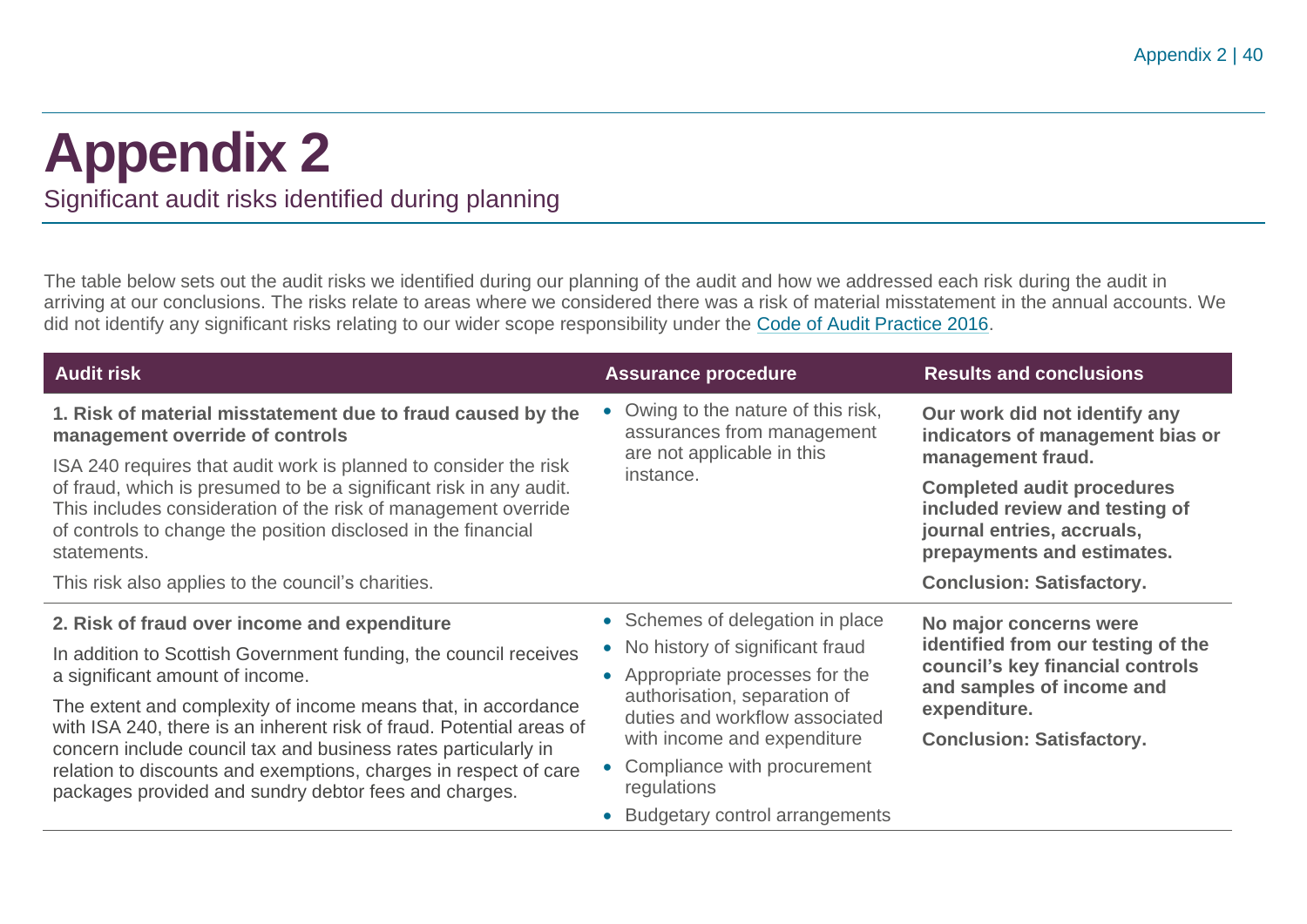| <b>Audit risk</b>                                                                                                                                                                                                                                                                                                                                          | <b>Assurance procedure</b>                                                                                                                                               | <b>Results and conclusions</b>                        |
|------------------------------------------------------------------------------------------------------------------------------------------------------------------------------------------------------------------------------------------------------------------------------------------------------------------------------------------------------------|--------------------------------------------------------------------------------------------------------------------------------------------------------------------------|-------------------------------------------------------|
| Financial Reporting Council Practice Note 10* expands the ISA<br>assumption to advise there is also a risk of fraud over aspects of<br>expenditure for public sector bodies which tend to have an<br>overall net expenditure outturn. The council incurs significant<br>expenditure in areas such as welfare benefits, social care<br>payments and grants. | Regular financial monitoring by<br>management and improved<br>scrutiny by elected members<br>through each cycle of committee<br>reporting<br>Regular review of financial |                                                       |
| The response to Covid-19 has seen changes to the normal<br>pattern of income and expenditure and staff are now working<br>from home. Although there have been no major changes in the<br>controls over income and expenditure, the rapid change to<br>homeworking would increase the potential risk of fraud and<br>error.                                 | systems and internal controls by<br>internal audit.                                                                                                                      |                                                       |
| Risk of fraud over expenditure also applies to the council's<br>charities.                                                                                                                                                                                                                                                                                 |                                                                                                                                                                          |                                                       |
| *Practice Note 10 relates to the audit of financial statements of<br>public sector bodies in the UK.                                                                                                                                                                                                                                                       |                                                                                                                                                                          |                                                       |
| 3. Estimation and judgements                                                                                                                                                                                                                                                                                                                               | Use of clearly defined                                                                                                                                                   | The valuation of council                              |
| There is a significant degree of subjectivity in the measurement<br>وممثلون المتماز وتمتمون والمستمرون والمشروبا ومنفس المترابط والموسيون والمتراكب والمستراحين المتورة                                                                                                                                                                                    | methodologies and procedures<br>including experts, as appropriate,                                                                                                       | dwellings is covered at Exh<br>$(item 1)$ on page 11. |

and valuation of a number of material account areas including non-current assets, accruals, pensions and provisions.

As the council will close the financial ledger in early April 2021, this will require tight management of the year end process, identification of commitments and appropriate processes for estimating accruals.

In summer 2020, the new Inverurie Community Campus came into operational use and will require to be brought onto the council's Balance Sheet as a service concession arrangement.

- when making significant estimations and judgements
- Financial modelling and advice in connection with the accounting treatment and required disclosures for Inverurie Community Campus
- Management review by qualified finance staff.

hibit 2 **(item 1) on page 11.**

**Satisfactory conclusions were reached in respect of accruals, pensions and provisions.**

**The inclusion of Inverurie Community Campus on the Balance Sheet is covered at Exhibit 2 (item 2) on page 12.**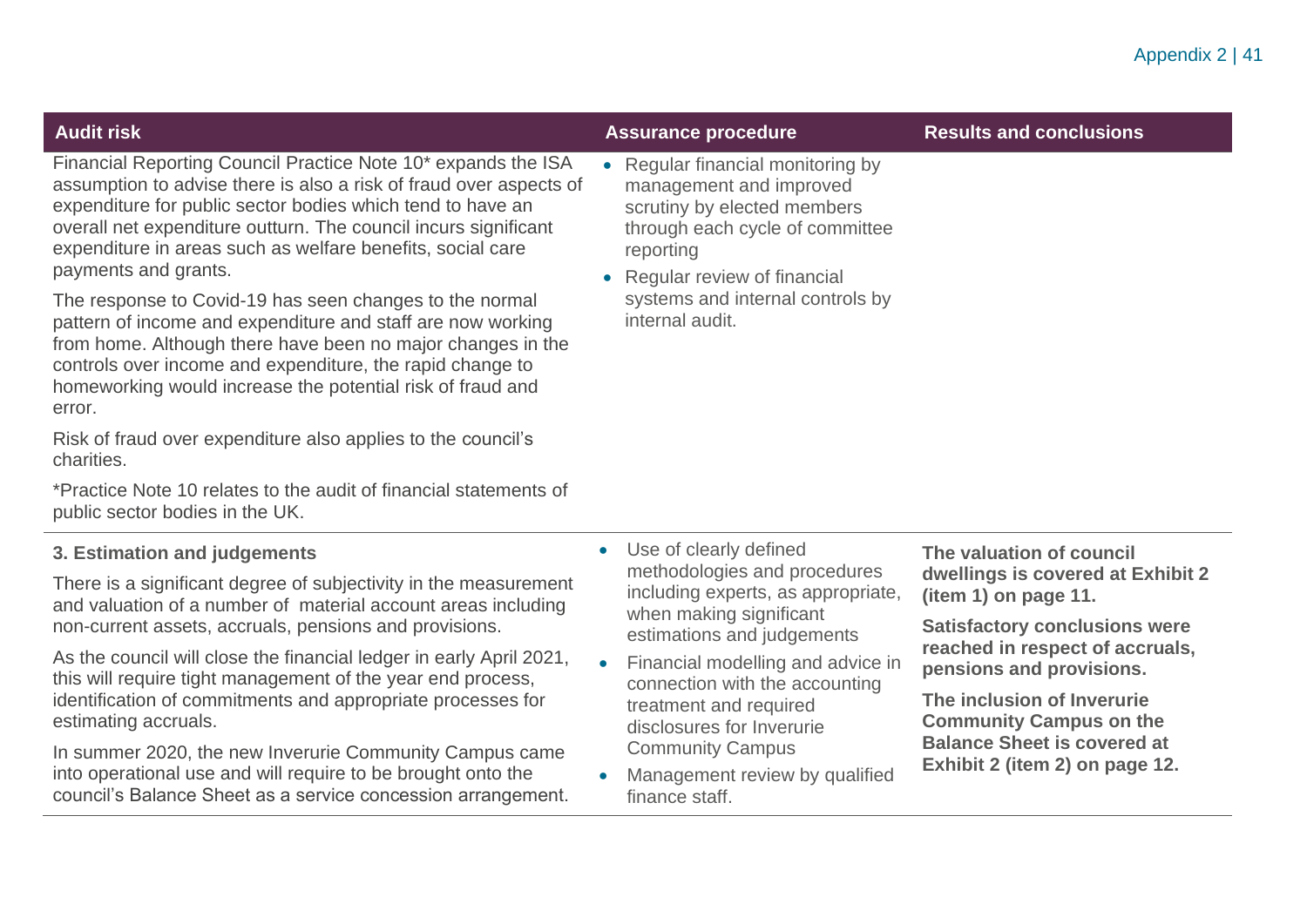| <b>Audit risk</b>                                                                                                                                                                                                                                 | <b>Assurance procedure</b>                   | <b>Results and conclusions</b>                                                                                  |
|---------------------------------------------------------------------------------------------------------------------------------------------------------------------------------------------------------------------------------------------------|----------------------------------------------|-----------------------------------------------------------------------------------------------------------------|
| Subjectivity in the above matters represents an increased risk of<br>misstatement in the financial statements.                                                                                                                                    |                                              |                                                                                                                 |
| 4. Management Commentary                                                                                                                                                                                                                          | Plans for improvement will form<br>$\bullet$ | This matter is covered at para 35-                                                                              |
| The Local Authority Accounts (Scotland) Regulations 2014<br>require the annual accounts to include a management<br>commentary prepared in accordance with statutory guidance.                                                                     | part of the annual accounts<br>timetable.    | 36 on page 14 where a<br>recommendation for<br>improvement has been made.                                       |
| The management commentary included in the 2019/20<br>unaudited accounts needed significant revision to ensure it<br>complied with the requirements set out in statutory guidance.                                                                 |                                              |                                                                                                                 |
| With new narrative required to tell the 'Covid story' and the<br>changes in responsibility in the finance team, there is a risk that<br>the management commentary does not meet the requirements<br>and could result in a modified audit opinion. |                                              |                                                                                                                 |
| 5. Capacity of Finance team                                                                                                                                                                                                                       | Ongoing review by Strategic                  | This matter is covered at para 60-<br>61 on page 19 where a<br>recommendation for<br>improvement has been made. |
| Due to interim management arrangements implemented by the<br>council in January 2021, there have been significant changes in<br>the finance team:                                                                                                 | Leadership Team.                             |                                                                                                                 |
| the Head of Finance has been appointed Interim Director of<br>Infrastructure                                                                                                                                                                      |                                              |                                                                                                                 |
| • the Strategic Finance Manager has been appointed interim<br>Head of Finance (Section 95 Officer)                                                                                                                                                |                                              |                                                                                                                 |
| changes in two out of the four Business Partner roles which<br>support other services.                                                                                                                                                            |                                              |                                                                                                                 |
| The changes were initially implemented for three months but<br>may be subject to extension.                                                                                                                                                       |                                              |                                                                                                                 |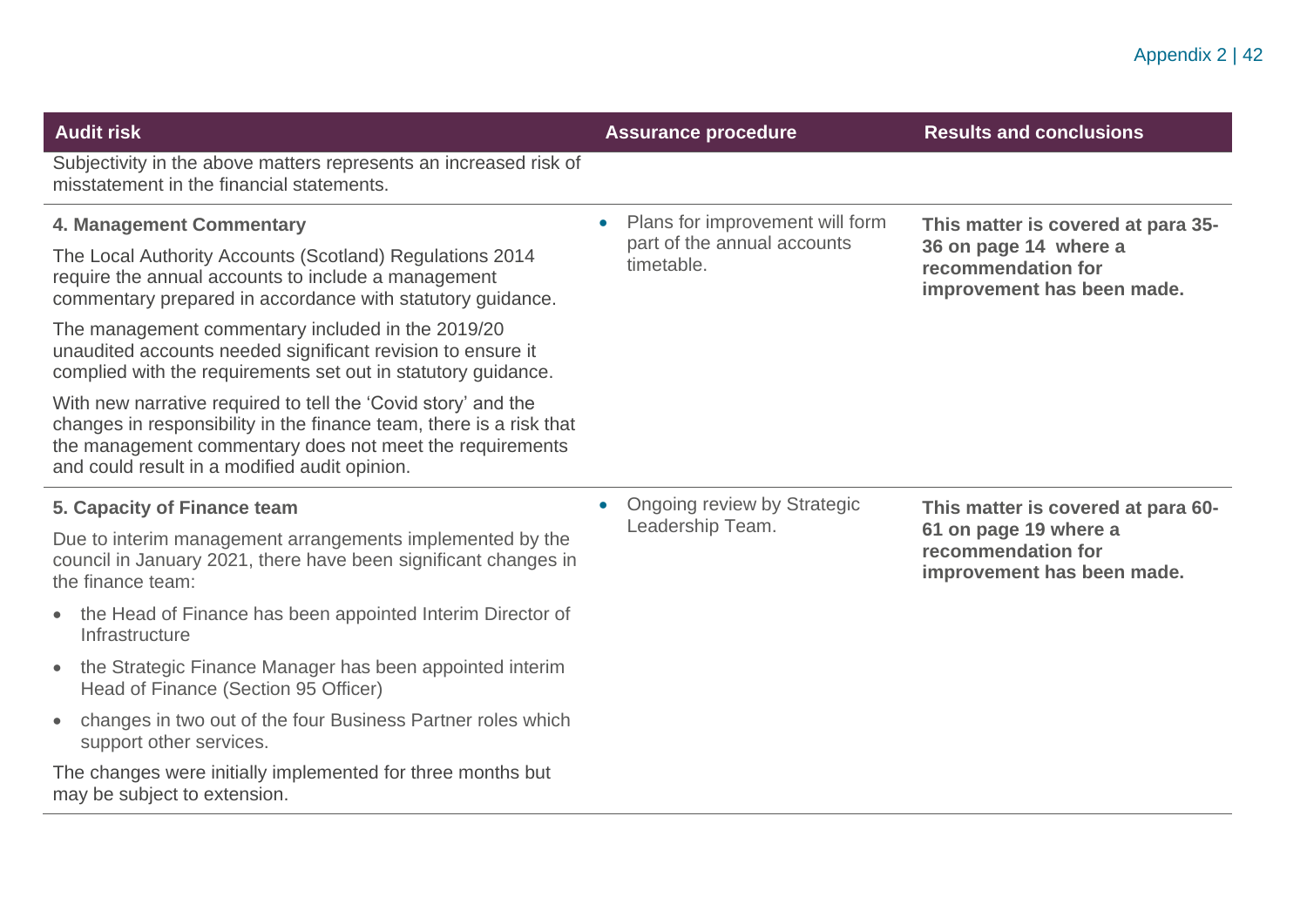| <b>Audit risk</b><br>With significant change and uncertainty in the finance team, at a<br>time when there are increased pressures due to the impact of<br>the pandemic, there is a risk that the service will experience<br>capacity issues and/or reduced performance.                                                                                                                                                                                                                                                                                                                                                                                                                                                          | <b>Assurance procedure</b>                                                                                                                                                                                                                                                                                                 | <b>Results and conclusions</b>                                                                                                                           |
|----------------------------------------------------------------------------------------------------------------------------------------------------------------------------------------------------------------------------------------------------------------------------------------------------------------------------------------------------------------------------------------------------------------------------------------------------------------------------------------------------------------------------------------------------------------------------------------------------------------------------------------------------------------------------------------------------------------------------------|----------------------------------------------------------------------------------------------------------------------------------------------------------------------------------------------------------------------------------------------------------------------------------------------------------------------------|----------------------------------------------------------------------------------------------------------------------------------------------------------|
| 6. Manual authorisation of invoices for payment<br>In previous years, we identified payment of invoices which are<br>not initiated by an electronic purchase order as an area of audit<br>risk because officers are approving invoices which exceed their<br>approved authorisation limits.<br>The council's view is that the key control takes place when the<br>purchase order or overall contract commitment is approved.<br>However, as payments are initiated by invoices, in our opinion, a<br>potential risk of fraud over expenditure remains because of the<br>delay between approving, for example, a contract and<br>authorising the individual invoices for expenditure arising in<br>connection with that contract. | Budgetary control arrangements.                                                                                                                                                                                                                                                                                            | No major concerns were<br>identified from our substantive<br>testing of a sample of manually<br>authorised invoices.<br><b>Conclusion: Satisfactory.</b> |
| 7. Presentation and disclosure of Covid-19 transactions<br>As part of the Scottish Government's Covid-19 response,<br>councils have distributed significant amounts of stimulus and<br>sustainability funding. In this regard, Aberdeenshire Council has<br>distributed approximately £60m to support the local economy.<br>Depending on the nature of the arrangement, the council acts as<br>either a principal or an agent and consequently, different<br>accounting treatment applies:<br>as principal – funds should be recorded through the primary<br>financial statements on an accruals basis                                                                                                                           | Arrangements were put in place<br>for each funding stream in<br>consultation with peers from<br>other councils<br>Local controls were designed and<br>implemented for the payment and<br>recording of transactions<br>Lessons were learnt and<br>processes improved as officers<br>became aware of national fraud<br>cases | Accounting for grant income is<br>covered at Exhibit 2 (item 5) on<br>page 13.<br><b>Conclusion: Satisfactory.</b>                                       |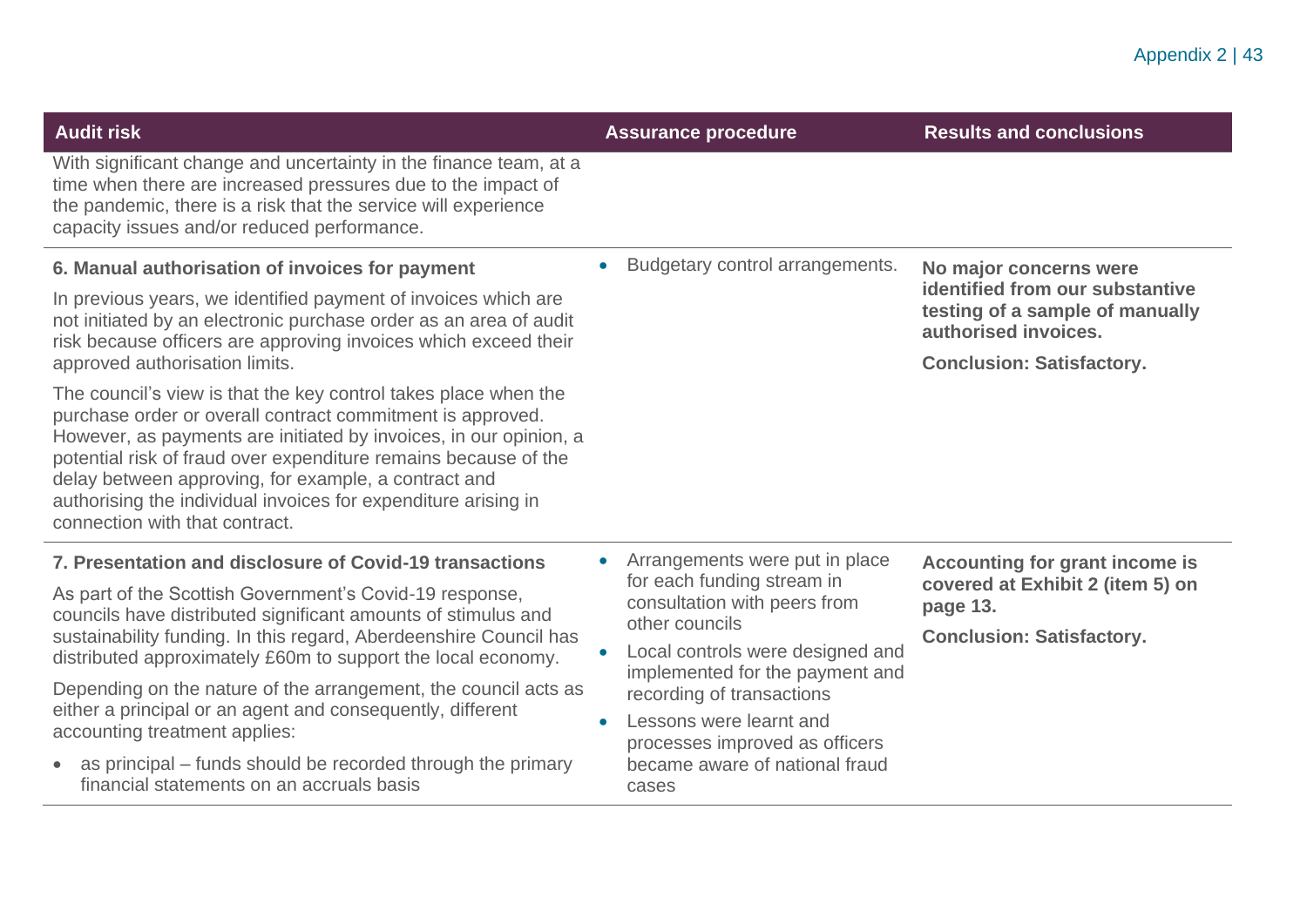| <b>Audit risk</b>                                                                                                                                                                                                                                                                                                                                                                                                                                                                                                   | <b>Assurance procedure</b>                                                                                        | <b>Results and conclusions</b>                                                                                                                                                  |  |
|---------------------------------------------------------------------------------------------------------------------------------------------------------------------------------------------------------------------------------------------------------------------------------------------------------------------------------------------------------------------------------------------------------------------------------------------------------------------------------------------------------------------|-------------------------------------------------------------------------------------------------------------------|---------------------------------------------------------------------------------------------------------------------------------------------------------------------------------|--|
| on an agency basis – material cash receipts and payments<br>should be disclosed as a note to the accounts with an<br>appropriate audit trail (ie such payments are not included in<br>the primary financial statements).                                                                                                                                                                                                                                                                                            | Transactions will be reflected in<br>the annual accounts in line with<br>professional guidance.                   |                                                                                                                                                                                 |  |
| There is a risk that the correct accounting treatment is not<br>applied resulting in a material misstatement in the financial<br>statements.                                                                                                                                                                                                                                                                                                                                                                        |                                                                                                                   |                                                                                                                                                                                 |  |
| 8. Integration Joint Board                                                                                                                                                                                                                                                                                                                                                                                                                                                                                          | The financial ledger coding<br>$\bullet$                                                                          | Erroneous entries were made in<br>the social care ledger when<br>accounting for Covid-19 funding                                                                                |  |
| Aberdeenshire Integration Joint Board (IJB) is a joint venture<br>between Aberdeenshire Council and NHS Grampian. IJB<br>financial transactions rely on the council's ledger and other<br>financial systems.<br>There is a risk that the council does not have proper<br>arrangements in place to ensure the completeness and correct<br>classification of IJB related transactions in its ledger. As a result,<br>there is a risk that income and expenditure is misstated in the<br>council's and IJB's accounts. | structure identifies all IJB<br>transactions                                                                      |                                                                                                                                                                                 |  |
|                                                                                                                                                                                                                                                                                                                                                                                                                                                                                                                     | Regular monitoring of financial<br>information                                                                    | received but unspent at 31 March<br>2021. There was no impact on the<br>bottom line and therefore there<br>was no material impact on the<br>reporting of social care within the |  |
|                                                                                                                                                                                                                                                                                                                                                                                                                                                                                                                     | Treatment of over- and<br>underspends is set out in the<br><b>Integration Scheme</b>                              |                                                                                                                                                                                 |  |
|                                                                                                                                                                                                                                                                                                                                                                                                                                                                                                                     | Council, NHS Grampian and IJB<br>finance staff liaise to resolve any<br>financial challenges being<br>experienced | council's accounts. There were<br>however misstatements in the IJB<br>accounts which required<br>amendment.                                                                     |  |
|                                                                                                                                                                                                                                                                                                                                                                                                                                                                                                                     | Subject to the above, early<br>$\bullet$<br>agreement of balances between<br>the council and IJB.                 | <b>Conclusion: Satisfactory.</b>                                                                                                                                                |  |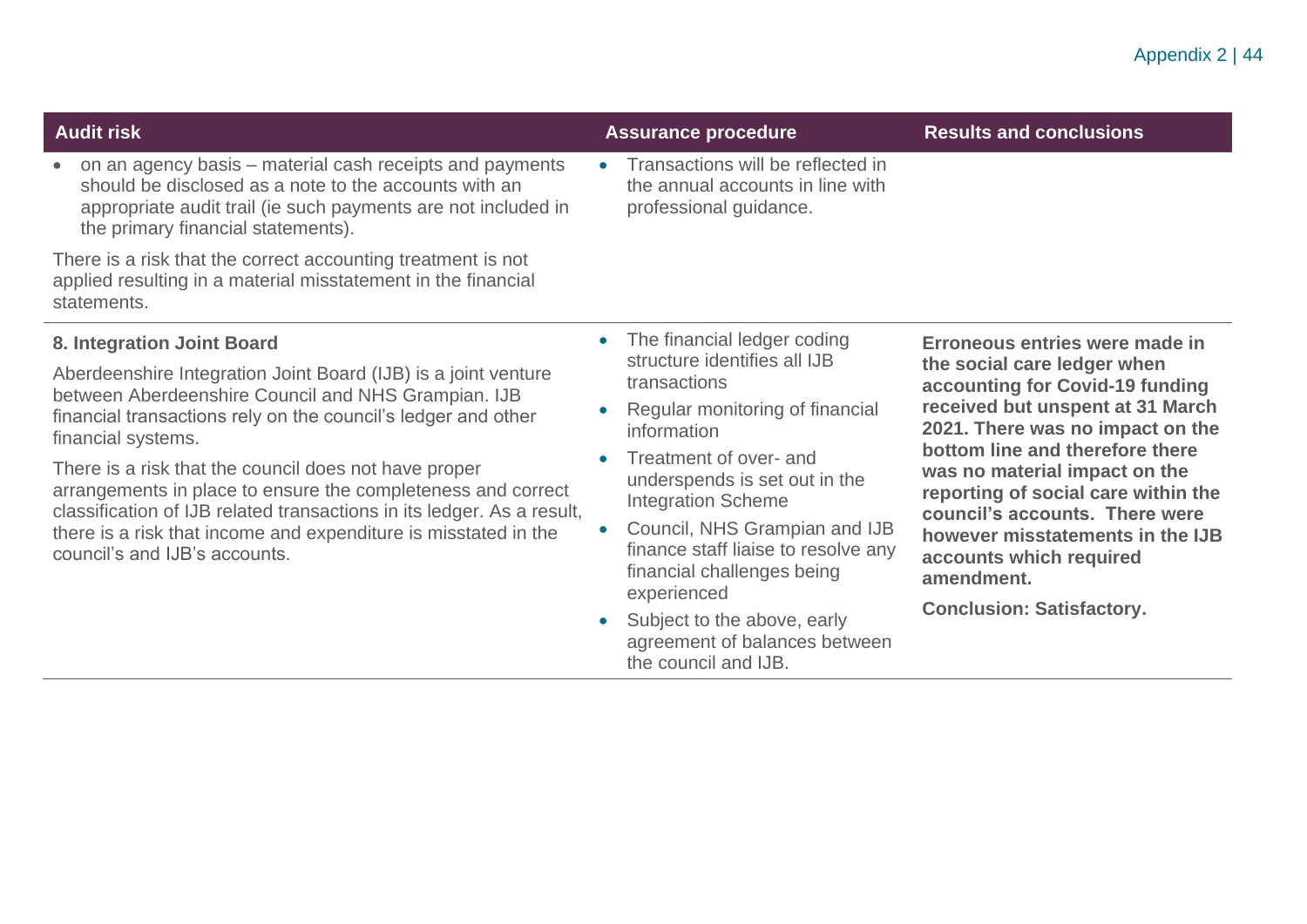# <span id="page-44-0"></span>**Appendix 3**

Summary of uncorrected misstatements

We report all uncorrected misstatements in the annual accounts that are individually greater than our reporting threshold of £250,000 and request they be corrected.

The table below summarises uncorrected misstatements that were identified during our audit testing and following due consideration, management opted not to adjust the annual accounts. Cumulatively these errors are below our performance materiality level as explained in [Exhibit 2.](#page-10-0)

| <b>Account areas</b>                                                                                                                                                   | CIES*      |            | <b>Balance</b><br>sheet |                        |
|------------------------------------------------------------------------------------------------------------------------------------------------------------------------|------------|------------|-------------------------|------------------------|
|                                                                                                                                                                        | Dr<br>£000 | cr<br>£000 | Dr<br>£000              | $\mathbf{C}$ r<br>£000 |
| <b>Non-current assets</b>                                                                                                                                              |            |            | 2,103                   | 2,103                  |
| -Overstatement due to the duplication of<br>assets in the asset register and the inclusion<br>of additions based on actual spend rather than<br>a formal valuation.    |            |            |                         |                        |
| <b>Income/Accounts Receivable</b>                                                                                                                                      | 779        |            |                         | 779                    |
| -Incorrect recognition of income.                                                                                                                                      |            |            |                         |                        |
| <b>Expenditure/Accounts Payable</b>                                                                                                                                    |            | 492        | 492                     |                        |
| -Overstatement due to the inclusion of an<br>amount which had already been paid.                                                                                       |            |            |                         |                        |
| Untaken leave accrual                                                                                                                                                  | 937        |            |                         | 937                    |
| -Understatement due to misstatements in the<br>calculation carried out.                                                                                                |            |            |                         |                        |
| <b>Expenditure/Accruals</b>                                                                                                                                            | 4,197      | 520        |                         | 3,677                  |
| -Understatement in respect of backdated pay<br>award, personal protection equipment<br>provided by NHS National Services Scotland<br>and other miscellaneous accruals. |            |            |                         |                        |
| <b>Totals</b>                                                                                                                                                          | 5,913      | 1,012      | 2,595                   | 7,496                  |
| <b>Net impact</b>                                                                                                                                                      | 4,901      |            |                         | 4,901                  |

\*CIES – Comprehensive Income and Expenditure Statement